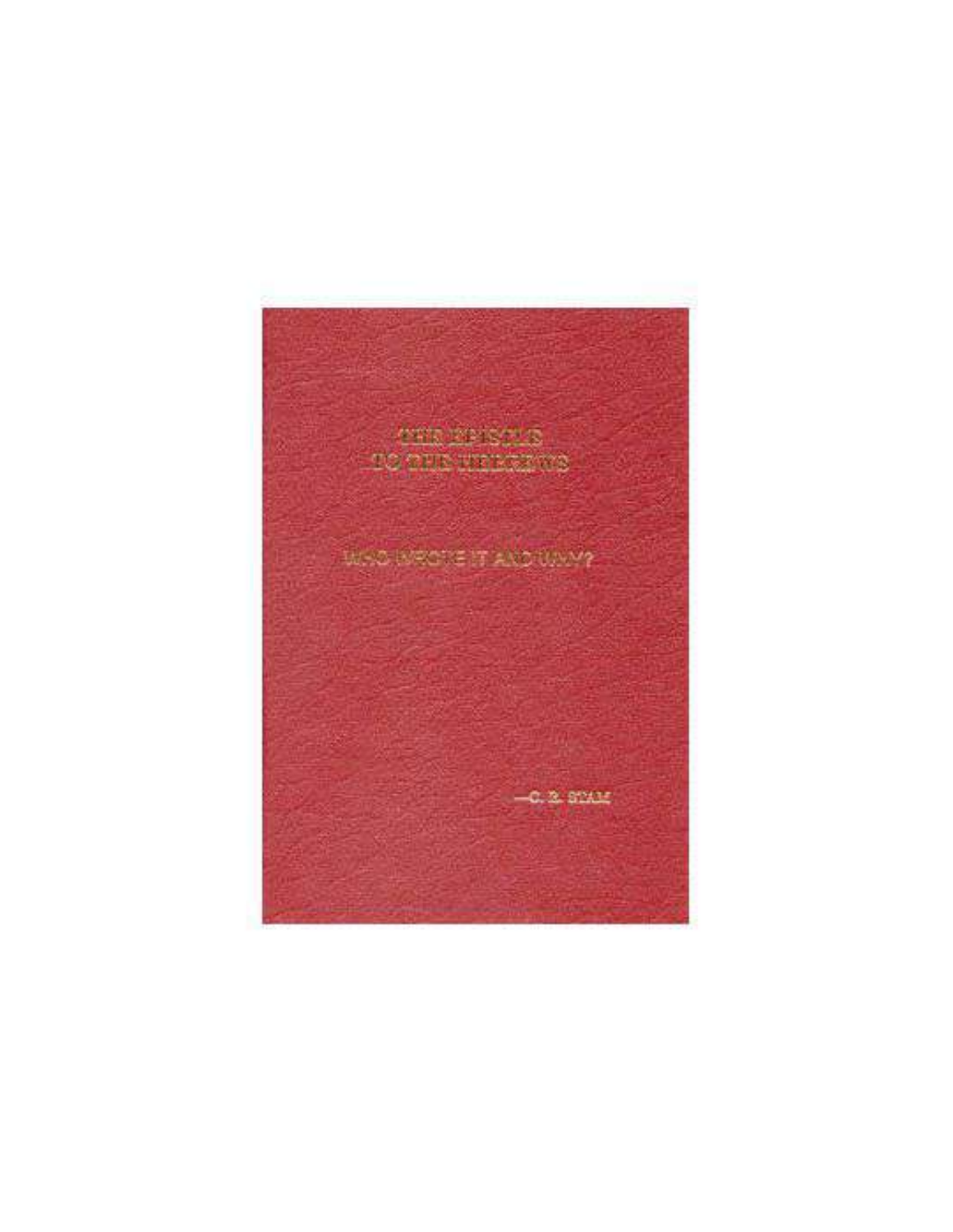# THE EPISTLE TO THE HEBREWS

# WHO WROTE IT AND WHY

By

# CORNELIUS R. STAM *Founder*, BEREAN BIBLE SOCIETY *Radio Teacher*, BIBLE TIME *Associate Editor*, BEREAN SEARCHLIGHT

Copyright, 1991

By

# BEREAN LITERATURE FOUNDATION

# PRINTED IN U.S.A.

# WORZALLA PUBLISHING CO. STEVENS POINT, WISCONSIN

This is a duplication of the book titled: THE EPISTLE TO THE HEBREWS, WHO WROTE IT AND WHY? , authored by Cornelius R. Stam. This duplication has been done with permission from Berean Bible Society N112 W17761 Mequon Road, Germantown, WI 53022.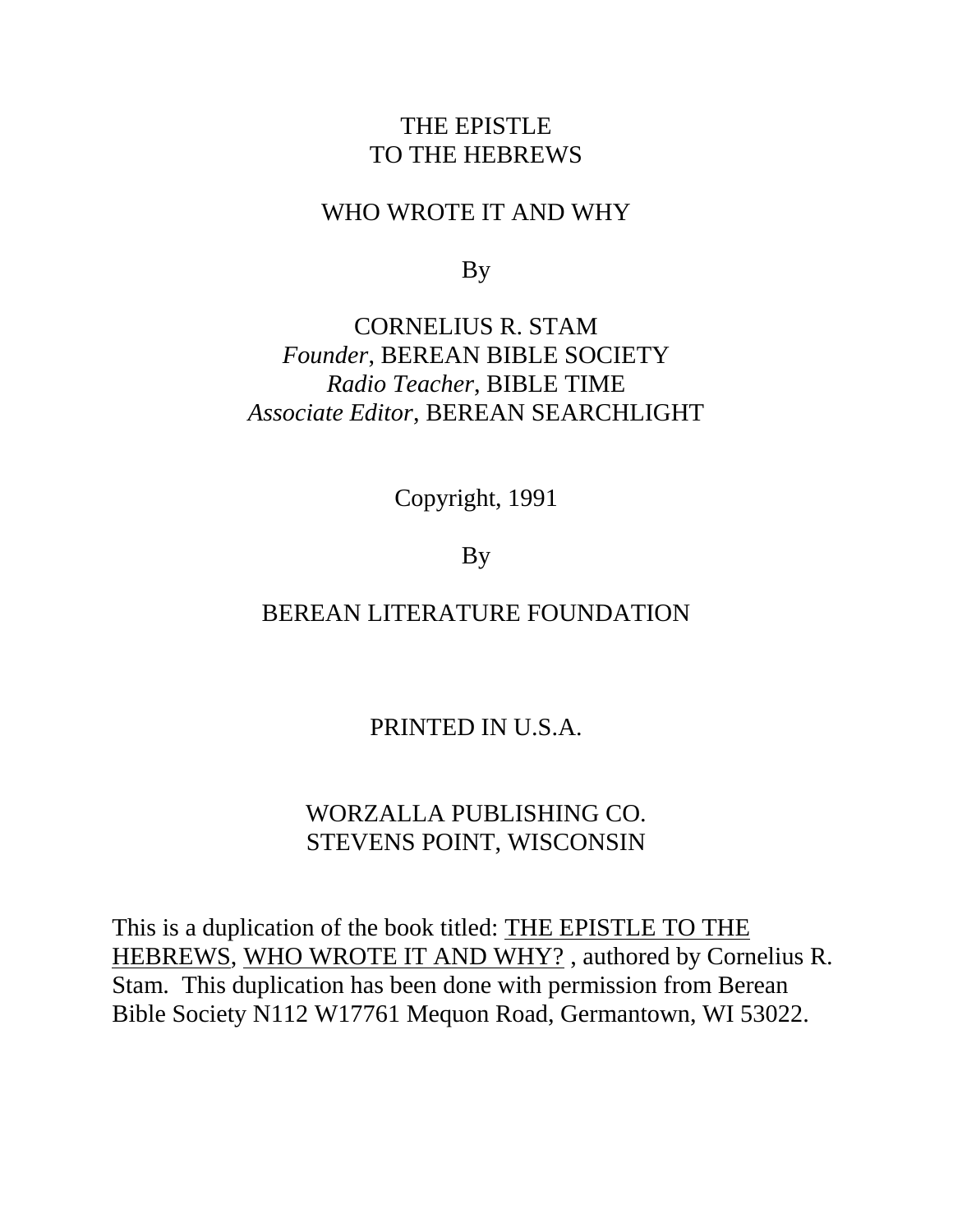#### **INTRODUCTIORY ACKNOWLEDGMENT**

Discriminating readers of our books have probably noticed that not one of them contains a *Preface* written by a friend. The reason for this is simple. In such a preface the writer is too apt to laud the author and to explain how eminently qualified he is to have written this particular book. There are exceptions, of course, but is not the *Preface* generally an opening word of praise for the author?

Please bear with us if we seem unduly critical of such prefaces, but sincerely, would it not be more appropriate for the reader himself to decide on the value of the book *after he has read it?* Most certainly an all-knowing God *will* evaluate it entirely apart from all human judgment.

In this case however, it is our desire, as the author, to render due thanks to those who have *helped us to write* this book.

For the past forty years, or so, our writings on the *Hebrews Epistle* have received wide response from our readers. Some have offered criticisms, suggestions, further light, encouragement, confirmation, etc., while many have simply asked questions but, while they may not have realized it at the time, *all were helping us to write the present volume*. Even criticisms were welcomed. They sent us back to "the lab," as it were, to reevaluate things we had said or implied. And this was good. So, heartfelt thanks to our correspondents for your part in producing the book we now send forth to the public.

But of all who have helped us in this way, our beloved friend and colleague, Pastor Paul Sadler, stands out uniquely. At our request he kindly took home with him our *complete* manuscript of this commentary on *The Epistle to the Hebrews* and examined it thoroughly for errors of any kind: typographical, grammatical, theological, choice of words, style, locations of Scripture passages, etc. Laboriously he examined the whole, and when he returned with the results, had numerous criticisms and suggestions to offer. Many of these were valid and gladly accepted. For this close examination of this commentary on *Hebrews* we are most grateful to our dear brother and are pleased to acknowledge him as one who has most significantly helped the author in his efforts.

May God now bless this commentary, actually the work of many, to His own glory and the blessing of His people.

—Cornelius R. Stam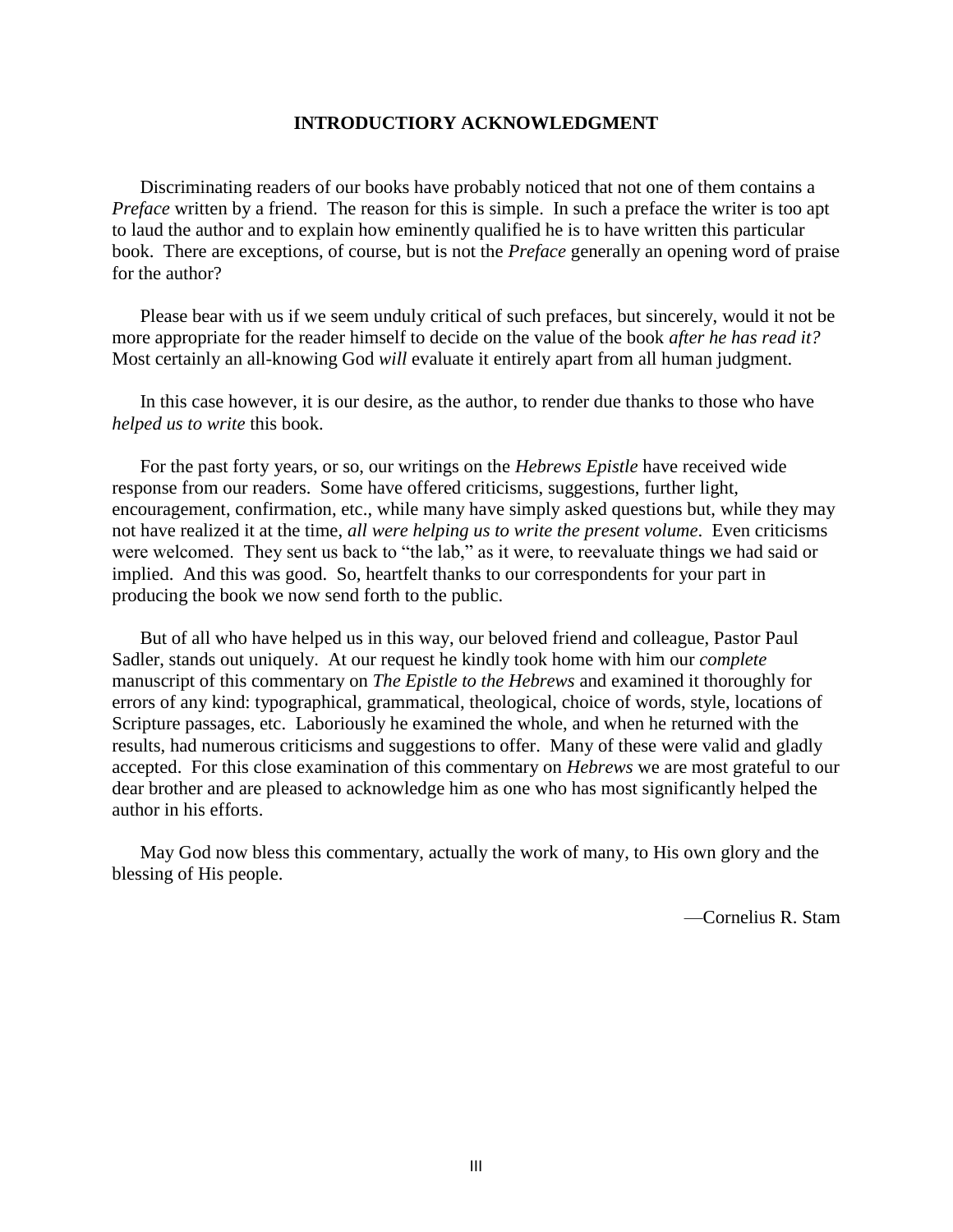# **CONTENTS**

|                            |             | <b>PAGE</b> |
|----------------------------|-------------|-------------|
|                            |             |             |
|                            |             |             |
| THE EPISTLE TO THE HEBREWS | Chapter I   |             |
| THE EPISTLE TO THE HEBREWS | Chapter II  |             |
| THE EPISTLE TO THE HEBREWS | Chapter III |             |
| THE EPISTLE TO THE HEBREWS | Chapter IV  |             |
| THE EPISTLE TO THE HEBREWS | Chapter V   |             |
| THE EPISTLE TO THE HEBREWS | Chapter VI  |             |
| THE EPISTLE TO THE HEBREWS | Appendix    |             |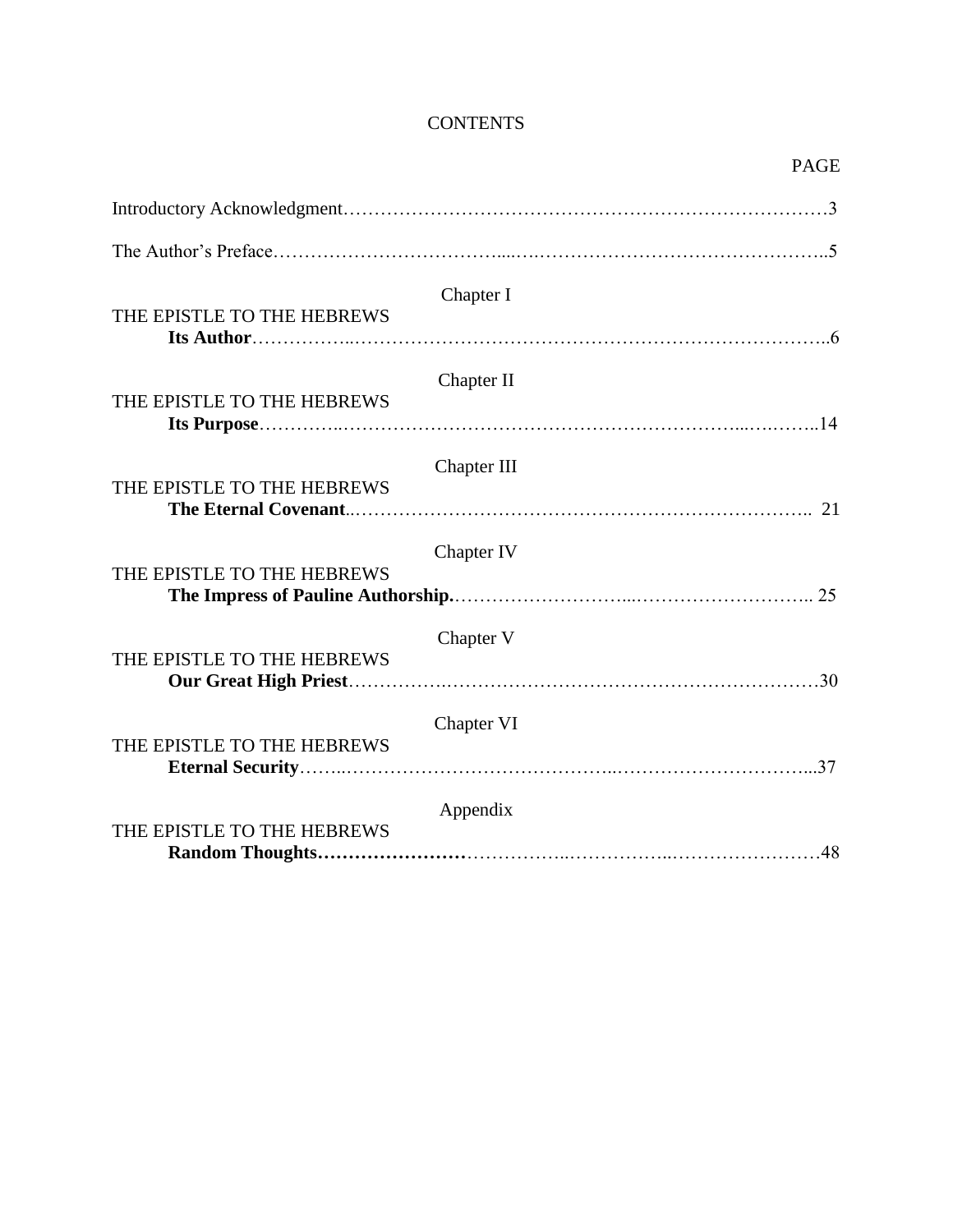#### **THE AUTHOR'S PREFACE**

The author has often remarked to his friends that he has enjoyed studying and teaching the *Epistle to the Hebrews* more than any other book of the Bible.

Why, then, has he not written a commentary on this great epistle much sooner, so that others might share the blessing with him? Let us explain.

In years gone by feelings ran high with some as to the authorship of *Hebrews*. Some felt that to attribute its authorship to Paul was practically a repudiation of Paul's distinctive message. The result was that in some cases more heat than light was being generated.

Under these circumstances we were reluctant to stir up more strife. Yet, recognizing the need for clear teaching on this subject, and on the Epistle itself, we did write brief articles on *Hebrews* in the *Searchlight* through the years, dealing with the various aspects of its message.

Now, thank God, the situation has changed considerably. While there are still disagreements over *Hebrews*, its author and its message, both sides now tend to consider the subject more objectively. This is always a great advantage in the study of the Scriptures. Hence, with the author now 82 years of age, he has felt it high time to publish the present volume.

Please bear in mind that this is *not* a *verse-by-verse* commentary. It is rather a book *about* Hebrews. The chapters that follow this *Preface* are taken, with little change, from earlier issues of the *Berean Searchlight*, and the *Random Thoughts* of the *Appendix* are taken from *only four* out of *fifty* annual volumes of the *Searchlight*. Had we gleaned such observations from all fifty volumes the result would have been another, and larger, book!

The above does show, however, that the author's heart and mind have long been inspired by the teachings of the *Epistle to the Hebrews* and that he has sought to share these blessings with our *Searchlight* readers, to help them to "understand and enjoy" the Epistle.

Please remember also that this volume, gathered from articles previously published in the *Berean Searchlight*, may contain a repetition here and there. In such cases bear in mind that we often learn best by repetition.

And now we send this volume forth with joy, trusting that its consideration of the authorship of *Hebrews*, its purpose, its message, its types, its emphasis on God's "eternal purpose," its unique and glorious High Priest, and other great truths may furnish the reader with many delightful hours of Bible study.

—Cornelius R. Stam

Chicago, Illinois May 1, 1991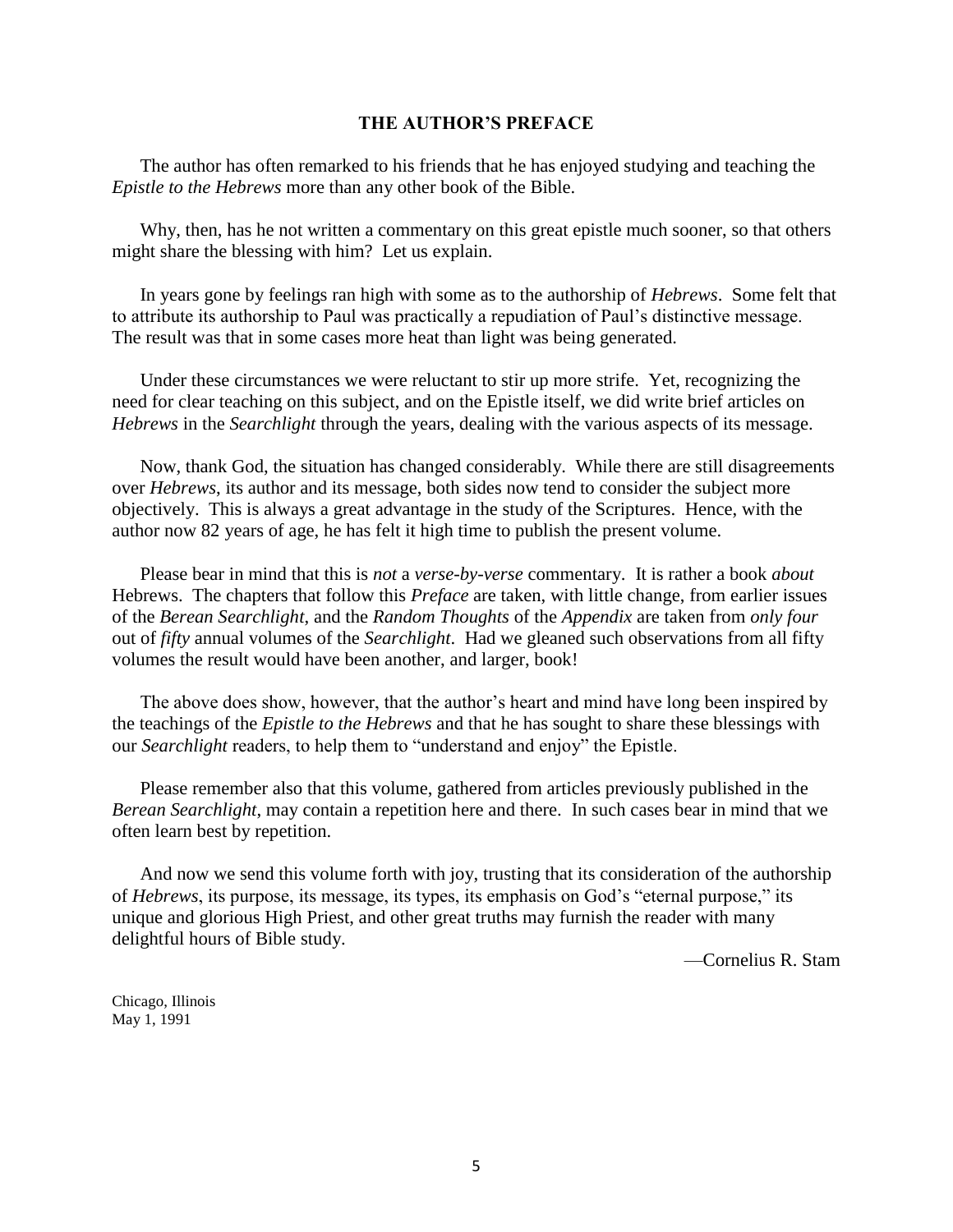# CHAPTER I **THE EPISTLE TO THE HEBREWS Its Author**

The authorship of Hebrews is not only an interesting subject; it is of prime importance to a clear understanding of the Bible and especially of God's message and program for the present dispensation. Most editions of the English Bible, of course, ascribe the authorship to Paul in their titles. Are they right or wrong?

#### **EXTERNAL EVIDENCE**

As we speak of *evidence* here, we refer to "that which tends to prove, or gives ground for belief." A preponderance of such evidence may result in *conclusive* evidence. While the Epistle nowhere *states* who its author is, there is real, hard evidence as to certain points involved which are tantamount to *proof*.

While we can never accept the recorded testimonies of Church fathers as final and conclusive in settling any Bible problem, it is reasonable that their testimony should at least be considered in this case, since they lived nearer to the recipients of the letter, both as to time and place, and would be most apt to know who the author was. *The volume of such testimony is surprisingly great and one-sided in favor of Paul as the author.*

The early Church fathers overwhelmingly ascribed the authorship of the Hebrews epistle to Paul. Among them Eusebius' testimony is, perhaps, most important. He was the well-known historian of the early Church, called, "the father of ecclesiastical history." He went to great pains to gather technical data regarding the Scriptures. He knew that some in the western Church rejected the Pauline authorship not only of Hebrews but, indeed, of some of the other Pauline epistles, but it was his considered opinion that there were *"fourteen epistles of Paul, manifest and well known."* This was about 300 A.D.

While, as we say, there were some, even then, who questioned Paul's authorship of Hebrews, there appears to be *no* external *evidence* for *any* other author, only suggestions that it might have been Luke, Barnabas, Apollos or someone else among Paul's contemporaries. Indeed, those in our day who question Paul's authorship of the book, offer no real *evidence* as to who *did* write it.

But the testimony of men of later date should also be considered where painstaking study of the facts involved has taken place. For while their *testimony* must be considered external evidence, *they* carefully considered both external and internal evidence in their studies. Among these later witnesses we include:

The well-known *Textus Receptus* (Received Text). In this Greek Text, this epistle is titled, *The Epistle of Paul to the Hebrews*. Surely, in a volume of this kind, this title was not chosen without careful consideration.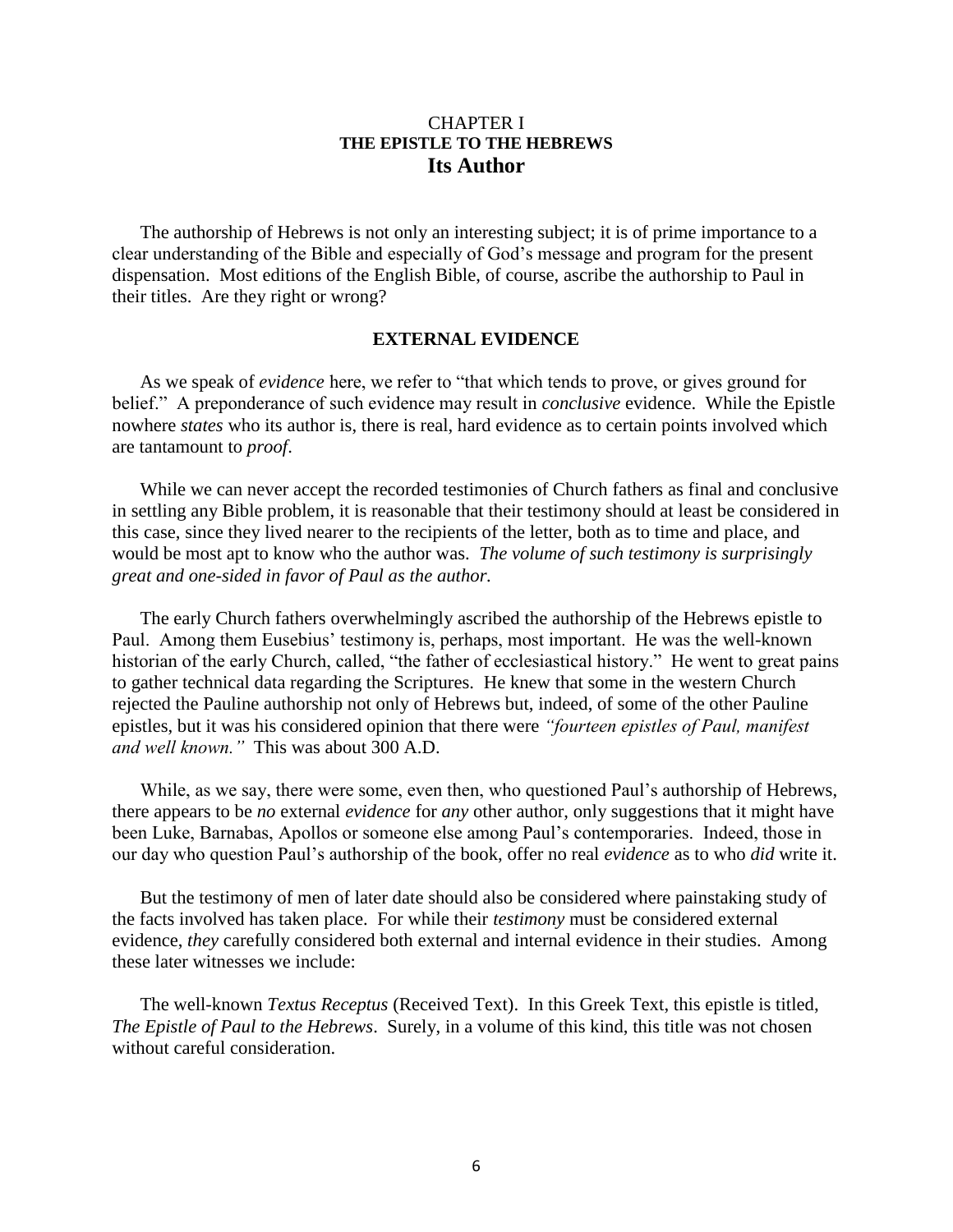*The King James Version* of the Bible (the translation authorized by King James and completed in 1611). This English Version of the Bible entitles this epistle: *The Epistle of Paul the Apostle to the Hebrews*. It must not be overlooked that more than forty scholars in Greek and Hebrew participated in this work and, under God, gave us the greatest translation of the Bible which the English-speaking world, probably, has ever possessed. The work was done with tenacious care, by men who were ready to give up their lives for the truth of the Word. It was the *Reformation Bible*. And while they did not claim that the titles of Scripture were inspired, they certainly must, in view of the fact that the authorship had been questioned by some, have given tenacious and untiring deliberation to this question, taking all possible evidence into consideration. And *this* group of Godly, learned men ascribed the authorship of Hebrews to *Paul*. This testimony should weigh heavily with sincere enquiries into this question.

Coming now to more modern men of God who have carefully studied this question we can include but a few, though there are many.

*The Companion Bible* (compiled mostly by Dr. E. W. Bullinger), states: *"The arguments in favor of the Pauline authorship are much more weighty than those in favor of all other candidates put together…" "Its anonymity is eminently in favor of Pauline authorship"* (P. 1823).

*The Student's Commentary* (by George Williams): "*The Author of this letter was the Holy Spirit. The Hebrew whom He trained to write it was the Apostle Paul.* This is proved [sic] by 13:25, which was his token in every epistle that he wrote" (P. 971). "In Him [whom Hebrews presents] the worshipper finds his Priest, his Altar, his Sacrifice, his Baptism, his Pascal Supper, his Circumcision and his Place of Worship. The Epistle to the Romans is the Court of Justice. The Epistle to the Hebrews, a Temple of Worship. Contrast rather than comparison is prominent in this epistle." (Ibid).

*Sir Robert Anderson*: After disposing of Luke, Barnabas, Apollos and Clement of Rome as possible authors, he adds: *"As for the other companions of the Apostle, their claims rest on mere conjecture; there is not a scintilla of evidence to connect them with the book"* (P. 1).

We could name many others who testify in strong words as to the authorship of Hebrews, but those sited above are well known as having been tireless and able students of the Word. Here again, as with the Church fathers, the testimony is amazingly one-sided in favor of Paul's authorship.

Luther and Calvin both questioned the Pauline authorship of Hebrews, but John Owen, the translator of the English edition of Calvin's Commentary on Hebrews, writes: "As far, then, as the testimony of history goes, *almost the whole weight of evidence is in favor of Paul being the author*….Luther indeed, ascribed it to *Apollos*—a mere conjecture. Calvin, as we find, supposed that either *Luke* or *Clement* was the author; for which there are no satisfactory reasons. *Beza* differed from his illustrious predecessor, and regarded *Paul* as the writer; and such has been the opinion entertained by most of the successors of the Reformers…" (*Calvin's Commentaries*, Wm. B. Eerdmans Publishing Company, 1949, *The Epistles to the Hebrews*, P. VIII).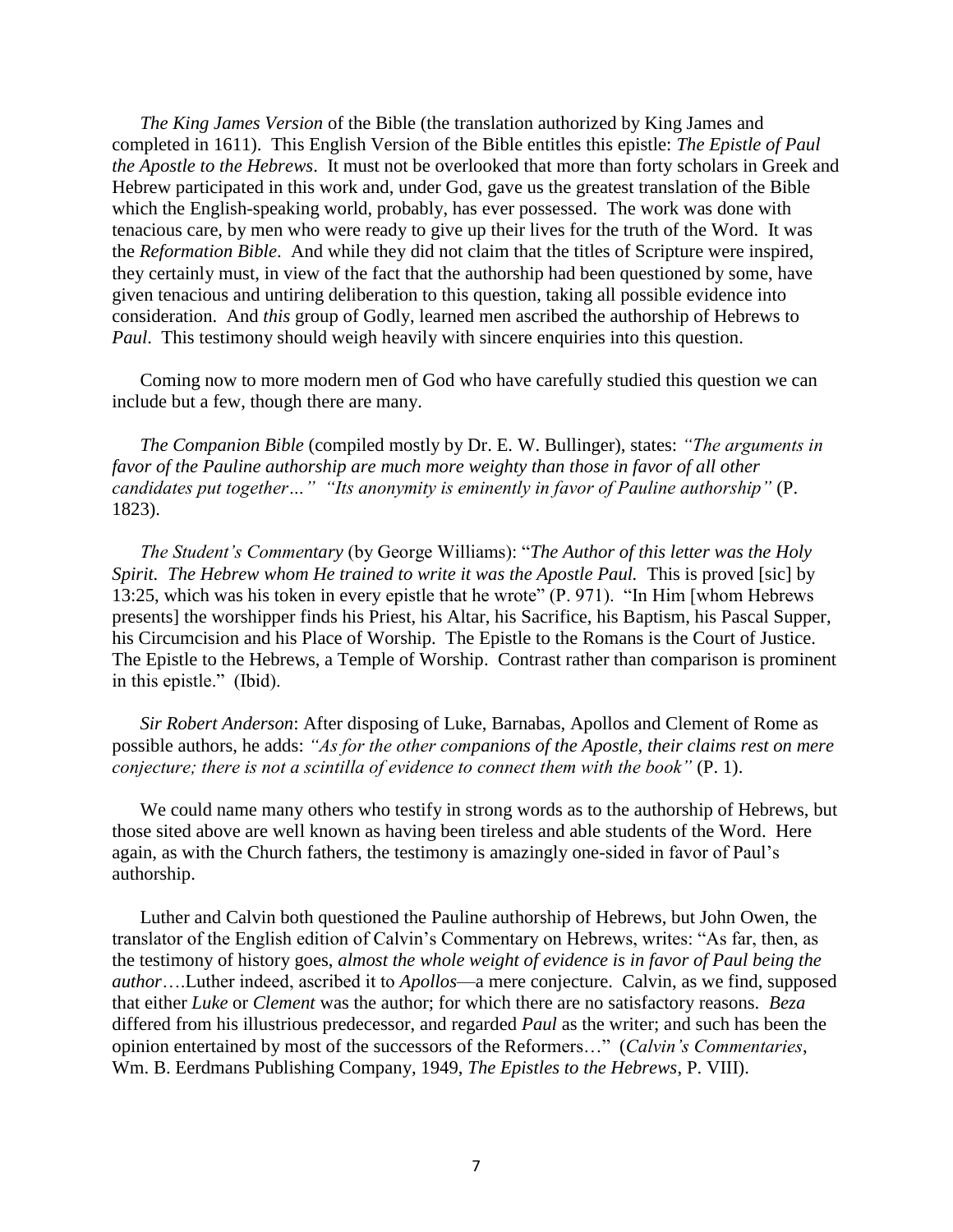#### **INTERNAL EVIDENCE**

*Internal* evidence, that is, evidence from the Scriptures themselves, must always be considered stronger and more weighty than external evidence. In this case we believe that this evidence amounts to conclusive proof that Paul was the author even though, for good reasons, it does not specifically say so. We shall divide this internal evidence into three categories: Technical, Doctrinal and Logical.

#### **Technical Evidence**

There is considerable evidence of a technical nature which points to Paul as the author of Hebrews.

1. It is evident from II Pet. 3:15 that Paul did write a letter to Hebrews. If the epistle we are now considering is not that letter, where is it? What has become of it? We have no evidence of any other such letter. And the next verse in II Pet. 3 (Verse 16) indicates that *all* of Paul's epistles are inspired of God and that it is "unlearned and unstable" men who "wrest" them, "to their own destruction." Is part of God's Word, then, missing? Must we not rather conclude that the letter referred to in II Pet. 3:15 is the well-known *Epistle to the Hebrews?*

2. The author of Hebrews wrote from prison in Italy (13:18-24) and we know that Paul was a prisoner in Rome. Also, he hoped soon to be released (13:19, 23; cf. Phil. 2:17-24). Further, he sent greetings to the Hebrew Christians from the saints *in Italy*, not merely in Rome (13:24), and who would be so apt to know believers throughout Italy as Paul—or who would be so apt to send greetings from these believers to others whom they probably had never met? (See the closing verses of most of his epistles).

3. The writer addresses those who had (on another occasion) shown compassion toward him in his bonds (10:34). Now we know that Paul had spent more than two years in prison in Caesarea in Palestine (Acts 23:23; 24:27) before sailing for Rome and that many Jewish believers in the vicinity had been solicitous of his welfare.

4. Timothy is mentioned in 13:23. He had been the writer's *fellow-prisoner* until recently and was now expected shortly to *travel* with him. Was Timothy thus closely associated with anyone else beside Paul? We know how close a companion he was to Paul, how two of Paul's prison epistles, Philippians and Colossians, were written jointly with Timothy, and how the Philippians letter expresses Paul's hope to send Timothy to Philippi "so soon as I shall see how it will go with me" (Phil. 2:19, 23). Does not all this point to Paul as the author of Hebrews?

5. Finally, the *style* of the epistle, we feel, points to Paul as its author. It is argued by some that the style of the Hebrews Epistle differs too widely from that of his Gentile epistles to admit of its authorship by Paul. But should we not *expect* an epistle written to Hebrews to differ widely in style and approach from one written to Gentiles? And as to the writer's thorough and intimate acquaintance with the Law, the priesthood and Judaism, who would qualify as well as Paul? (Acts 22:3; Gal. 1:14).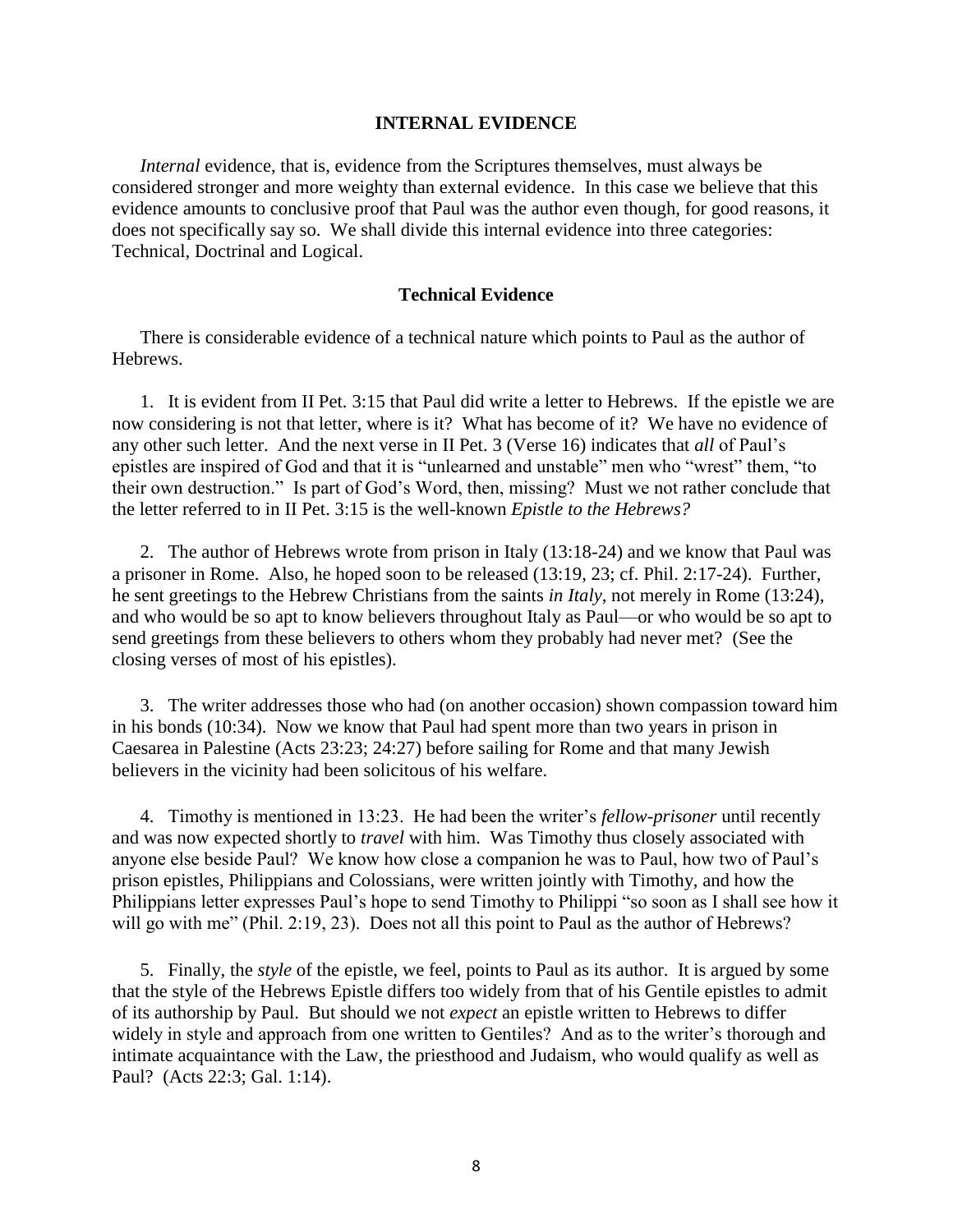#### **Doctrinal Evidence**

The doctrinal evidence for Paul's authorship of Hebrews is even stronger than the technical evidence.

1. In Heb. 3:1 the writer calls these Hebrew brethren *"partakers of the heavenly calling."* This is important for Paul is the *only* Bible writer who discusses the "one Body" and its heavenly calling.

We are well aware that some argue that even Abraham and his seed had a heavenly calling because Heb. 11:16 says that they "desired" a "heavenly city" (Lit., place of citizenship). But this commonwealth, or place of citizenship, was to be heavenly *in character*, *not in sphere*, for it is plain that they looked for it *on earth*, since God had promised them *"all the land of Canaan"*  (Gen. 17:8). It will be at the fulfillment of this promise that God will be a God to Abraham and his seed, and that the kingdom of heaven will be set up on earth. This will indeed make Canaan a heavenly "country," or place of citizenship, for them.

2. The outlook of Abraham and his physical seed was always earthly in sphere. Not until *Paul* do we read of a joint body of Jewish and Gentile believers with a heavenly calling, position, and prospect, and here the apostle calls these Hebrew brethren *"partakers of the heavenly calling.*" Indeed, he enlarges upon this, indicating beyond a doubt that this "heavenly calling" is the unique portion of the members of the Body of Christ, the Church of the present dispensation.

3. In the third verse of the Epistle the writer declares that *"when [Jesus Christ] had by Himself purged our sins, [He] sat down on the right hand of the Majesty on high."* In other words, the work of redemption *finished*, He sat down at the right hand of His Father in heaven. And now the writer exhorts these Hebrew believers to "enter into His rest" (4:10). This, we submit, is the thrust of Pauline epistles to the Gentiles, for he likewise urges them to *occupy* their positon in the heavenlies in Christ, their redemption having been accomplished. The only difference is in the terminology.

4. In Heb. 10:19 we read: *"Having therefore, brethren, boldness to enter into the holiest by the blood of Jesus."* Surely the writer does not refer here to the holiest place in the temple *on earth*, but to the holiest *in heaven*, the presence of God Himself. In what way does this differ from the "access" which we, the Gentile members of the Body of Christ, have to God in heaven, according to Paul's epistles? (See e.g., Eph. 2:16-18).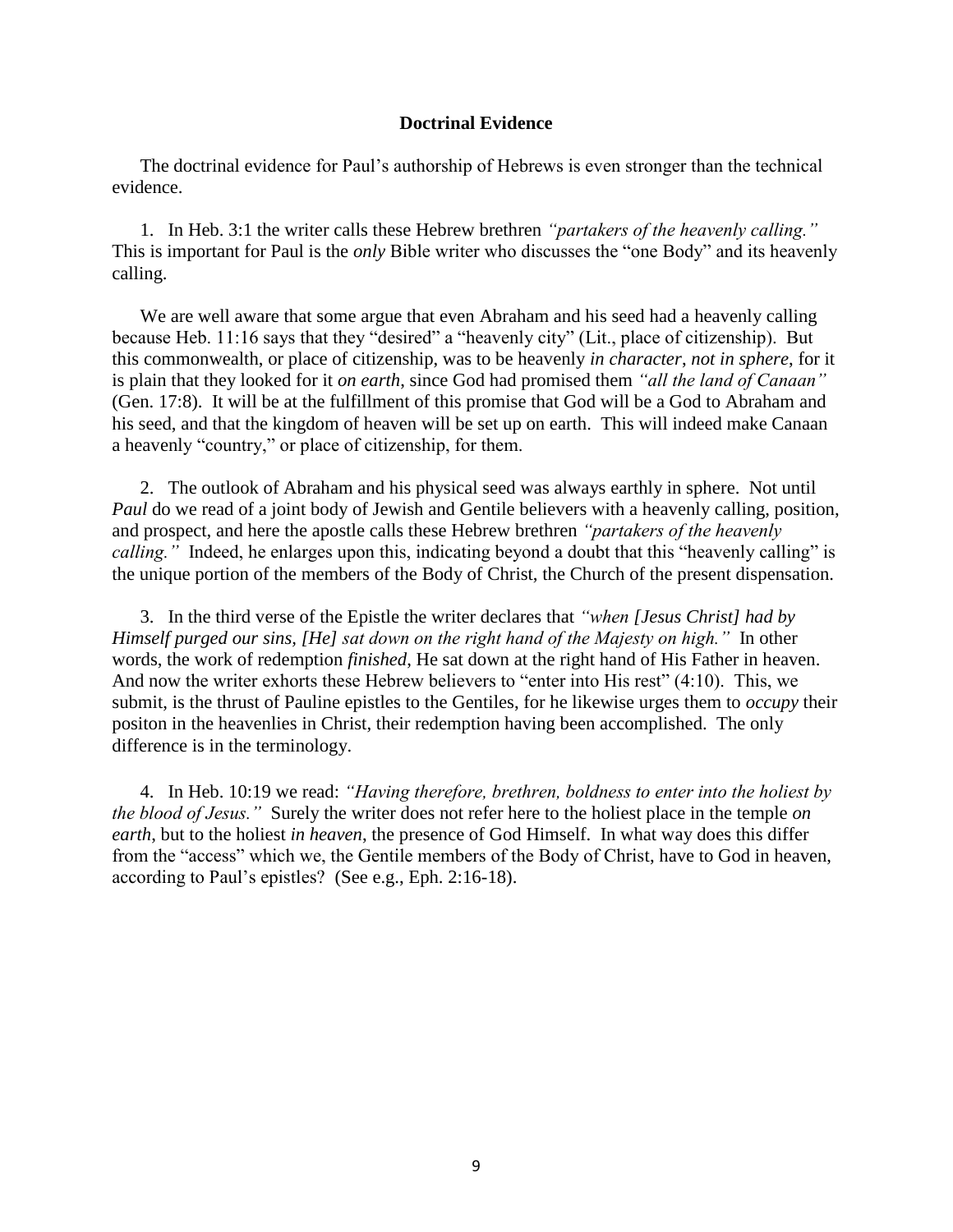5. The writer of Hebrews calls his readers to "go forth" unto Christ, *"without the camp, bearing His reproach"* (Heb. 13:13).

Now the twelve had previously been very careful *not* to start another sect apart from Judaism (Acts 2:46, 47; 3:1). They had been careful to stay *within* the camp, the camp, of course, being Judaism. Does anyone object that they were the believing remnant and therefore outside the apostate camp? In that case it would be clear that they had formed another "camp," but now the writer of Hebrews exhorts them to *leave the camp* and take their place *with the rejected Christ alone.* Is not this distinctively *Pauline* truth?

6. But not only does he call them to go "*without* the camp"; he calls them *"within the veil"* (Heb. 6:19, 20; 10:19, 20; etc.). The veil referred to is surely not that which barred the way into the holiest place on earth, but that which had barred the way into the presence of God Himself and this was removed by the death of Christ (Heb. 10:19, 20) and the glorious truth declared that believers may now enter into the holiest *in heaven*. Surely all this is peculiarly *Pauline* truth.

7. This epistle bases salvation and "a good report" on *faith alone*. Indeed, in Heb. 11 the writer demonstrates the fact that while believers of other ages necessarily responded to *what God had revealed to them*, it was actually their *faith* in thus responding, that obtained for them all "a good report" (Heb. 11:2, 39). Is not this the very essence of the Pauline revelation: "that all believers in every age were actually justified by faith, on the basis of the redemptive work to be wrought by Christ at Calvary, and that this having now been *revealed*, men are justified by faith *apart from works*"? Read Rom. 3:21-26 and 4:1-8 and note the phrases "But now" and "at this time." See also Gal. 3:23, 25 and note the words: "before," "afterwards" and "no longer."

8. But what about those passages in Hebrews which, superficially at least, sound more like Peter dealing with kingdom truth, than like Paul dealing with the truth for this present dispensation? For example, such passages as 2:3, 4, 5 have caused some to reject the Pauline authorship of Hebrews—though they can find no evidence for any other author. Let us, then, consider this passage.

In verses 3, 4 he warns his readers about neglecting *"so great salvation; which at the first began to be spoken by the Lord, and was confirmed unto us by them that heard Him; God also bearing them witness, both with signs and wonders…"* etc. Surely, it is argued, this is not the salvation which we proclaim from the Pauline epistles. But do not be too hasty here. The *terms* of salvation have indeed been changed, but our Lord on earth, like Paul years later, proclaimed *salvation to sinners*. This salvation was, of course, first proclaimed to Israel. The angel had announced to Joseph that our Lord should *"save His people from their sins"* (Matt. 1:21). Our Lord Himself declared to the Samaritan woman: *"Salvation is of the Jews"* (John 4:22), and Peter confirmed this at Pentecost (Acts 4:12). Even Paul, during the earlier part of his ministry declared to the Jews at Pisidian Antioch: *"Men and brethren…to you is the word of salvation sent"* (Acts 13:26), and later: *It was necessary that the Word of God should first have been spoken to you:"* (Acts 13:46).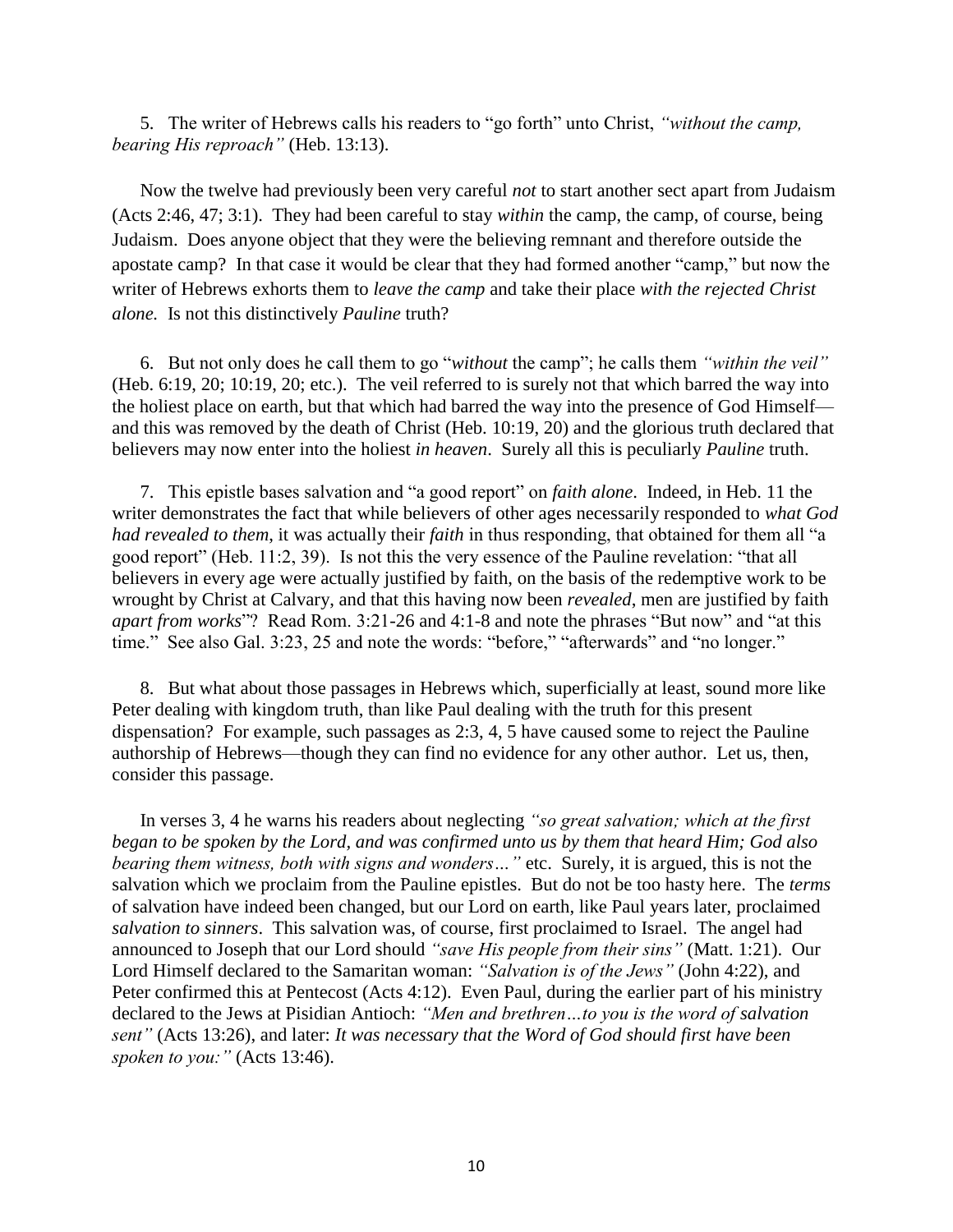But finally, at Rome, he was forced to say to the Jewish leaders there: *"Be it known therefore unto you, that the salvation of God is sent unto the Gentiles…"* (Acts 28:28). Thus the "salvation" which once had been *"of the Jews"* was now *"sent unto the Gentiles"* (See Rom. 1:16).

In writing to Jews, then, who had been under the kingdom program, how appropriate it was of Paul to approach the subject of our "great salvation" by explaining that this "*began* to be spoken by the Lord and was confirmed unto us by them that heard Him"! It is important to guard against being so taken up with the *distinctions* between past and present facts that we do not see the *connections* between them.

9. In Verse 5 the apostle refers to the *"subjection"* of *"the world to come, whereof we speak."* Some have objected that it was the kingdom saints, not the members of the Body, who looked forward to ruling in "the world to come." Here again it is simply a matter of *approach*. It is true that redeemed Israel will reign *on earth* in the Millennium, but it is equally true that we shall reign *over* it, much as do the principalities and powers in heavenly places now. Thus the apostle begins with what they are naturally interested in, the subjection of "the world to come," but then leads them on to a higher truth. Note carefully: Psalm 8, which the apostle quotes here in Heb. 2, it is not predicted merely that *Israel* will reign on earth, but that *"man"* will reign over the *universe*. Thus the apostle proceeds from his appropriate approach, to declare: *"But now we see not yet all things put under him [man]. But we see Jesus, who*," like and for man *"was made [for] a little [while] lower than the angels for the suffering of death"—*we see Him *"crowned with glory and honor: that He, by the grace of God, should taste death for every man"* (Heb. 2:8, 9*)*. And thus our future glory is secured! A Man—the God-Man—has already been crowned with glory and honor, becoming "the Captain of our salvation," leading "many sons to glory." (Ver. 10).

10. Most, if not all, of the passages which have caused some to reject the Pauline authorship of Hebrews on dispensational grounds are simply answered in this way. Writing to Hebrew believers, who had been under the Law and the kingdom program, the apostle naturally *approaches* the higher truths of his special revelation from the ground on which they have been standing. Meanwhile we keep looking in vain for explanations of the many passages and phrases in Hebrews that could hardly be ascribed to any but Paul: "Partakers of the heavenly calling," "entering into His rest," "the throne of grace" (cf. Mercy Seat), "an high priest forever after the order of Melchisedec [not Aaron]" taking us "into the holiest" *in heaven*, the law "disannulled," the keyword "better," "washings [Lit., baptisms]" done away, truths "now made known," the reason why Christ is now seated in heaven, "a new and living way," the "approaching" day, "compassion" on which prisoner?, the many variables and the one constant of Heb. 11, "God having provided some better thing *for us*," "without the camp," "within the veil," "let us go on unto perfection," etc. All these surely must weigh heavily against the Hebraisms we have discussed and those we have not.

11. One thing is clear: the writer sought to lead these Hebrew believers on from "the primary things of the doctrine of Christ," urging them to "go on unto perfection [maturity]" (Heb. 6:1). Who but Paul could have done this? Even at that, they were not able to take in all he had to give them (5:11, 12) but, like Peter, found some of his writings "hard to be understood" (II Pet. 3:16).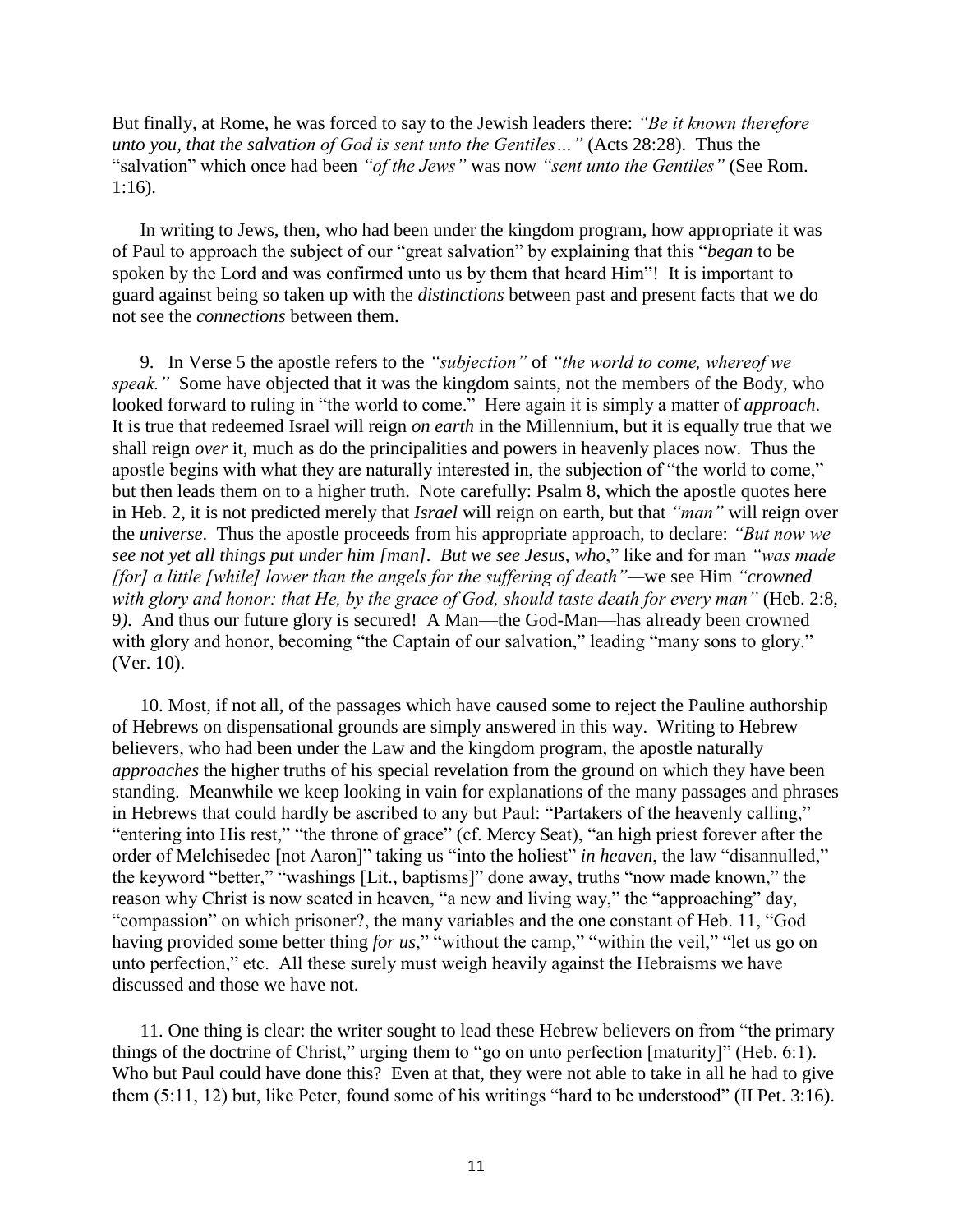#### **Logical Evidence**

The evidence from logic again leads us to the conclusion that Paul is the author of the *Epistle to the Hebrews*, for if he did not write *this* epistle, necessity would have demanded that he write just such an epistle to them—and he alone was in a position to do this. Consider the peculiar situation of these Hebrews—all at least professed believers in the Lord Jesus Christ. They had heard the message of Pentecost, how Christ had been raised from the dead to sit upon David's throne (Acts 2:30, 31). Peter had promised that if Israel would repent "the times of refreshing" would come, and God would "send Jesus Christ" back to earth (Acts 3:19, 20). They had not only hoped for this event, but had begun practicing its program (Acts 4:32-37). But years had passed since then. Their number had grown to "myriads," or tens of thousands (Acts 21:20), and still Christ had not returned, and the kingdom had not been set up.

Meantime God had raised up *another apostle*, Paul, to go to the Gentiles *apart* from Israel's instrumentality, with a message of salvation by grace, through faith alone. True, Peter had written to the Jews of the dispersion: *"Wherefore gird up the loins of your minds, be sober, and hope to the end for the grace that is to be brought unto you at the revelation of Jesus Christ"* (I Pet. 1:13), but still He had not come, and now Paul had made the awful pronouncement upon Israel: *"The heart of this people is waxed gross [calloused] and their ears are dull of hearing, and their eyes have they closed….Be it know therefore unto you that the salvation of God is sent unto the Gentiles…"* (Acts 28:27, 28).

Should we not now *anticipate* that Paul should write to these Hebrew believers, calling them now to take their place *outside* "the camp" of Judaism, with the *rejected* Christ (Heb. 13:13), who though despised by men had been exalted *far above all*, so that those trusting Him should be led to heavenly glory? (Heb. 1:3, cf. 4:9, 10; also 2:9, 10; 3:1; 10:19-22). Thus the apostle shows them the "better things" and higher blessings which are now theirs, along with the other members of Christ's Body where: *"There is neither Jew nor Greek…neither male nor female: for ye are all one in Christ Jesus"* (Gal. 3:28).

It is clear from Paul's early epistles that *in Christ* Jewish and Gentile believers were already one, and the events of Acts 10:11, 15 had indicated that "the middle wall of partition" was toppling. Now, with the nation Israel set aside, the Jewish believers who still had gone on under the kingdom program must be shown their position and blessings *in Christ* and must be called *"outside the camp"* and *"within the veil."*

Who was the natural person to write to them about all this? Surely Paul alone. And does this not explain the anonymity of his epistle? He was the apostle of the Gentiles and God would keep him such, since the present dispensation is, practically speaking, *a Gentile dispensation*, with but a small proportion of believing Jews included in the joint Body.

Certainly, if these Hebrew believers meant *to go on in their "kingdom" calling and program* and were *not* to become partakers of the higher blessings of this dispensation of grace, neither Paul nor anyone else would have been in the will of God in writing such an epistle to them.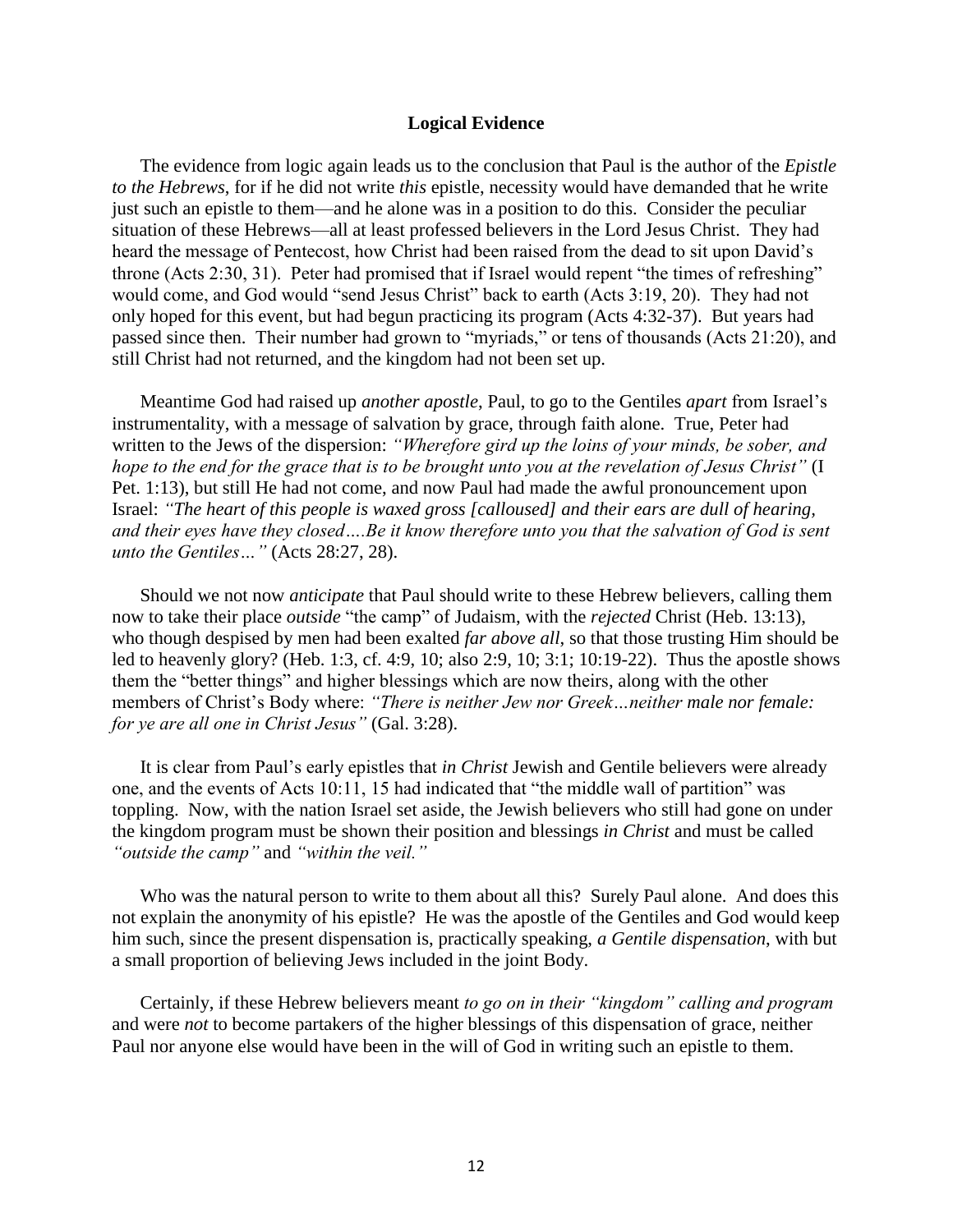#### **Conclusion**

It is sometimes argued that because the Book of Hebrews is anonymous God evidently does not wish us to know who wrote it and that therefore we should not seek to find out who he was. But this argument is fallacious for several reasons:

(1) The book of Hebrews is anonymous only in the sense that Paul did not sign his name to it. His identity was evidently well known to his readers as Heb. 13:18, 23, 24 alone prove conclusively.

(2) Most of Paul's letters also do not state when or from whence they were written. Does it follow, then, that we should not compare Scripture with Scripture to ascertain these facts, or other facts which may be important, though not specifically stated?

(3) As the *Companion Bible* states: "Its anonymity is eminently in favor of Pauline authorship," for this permits Paul to be considered the more consistently, "the apostle of the Gentiles."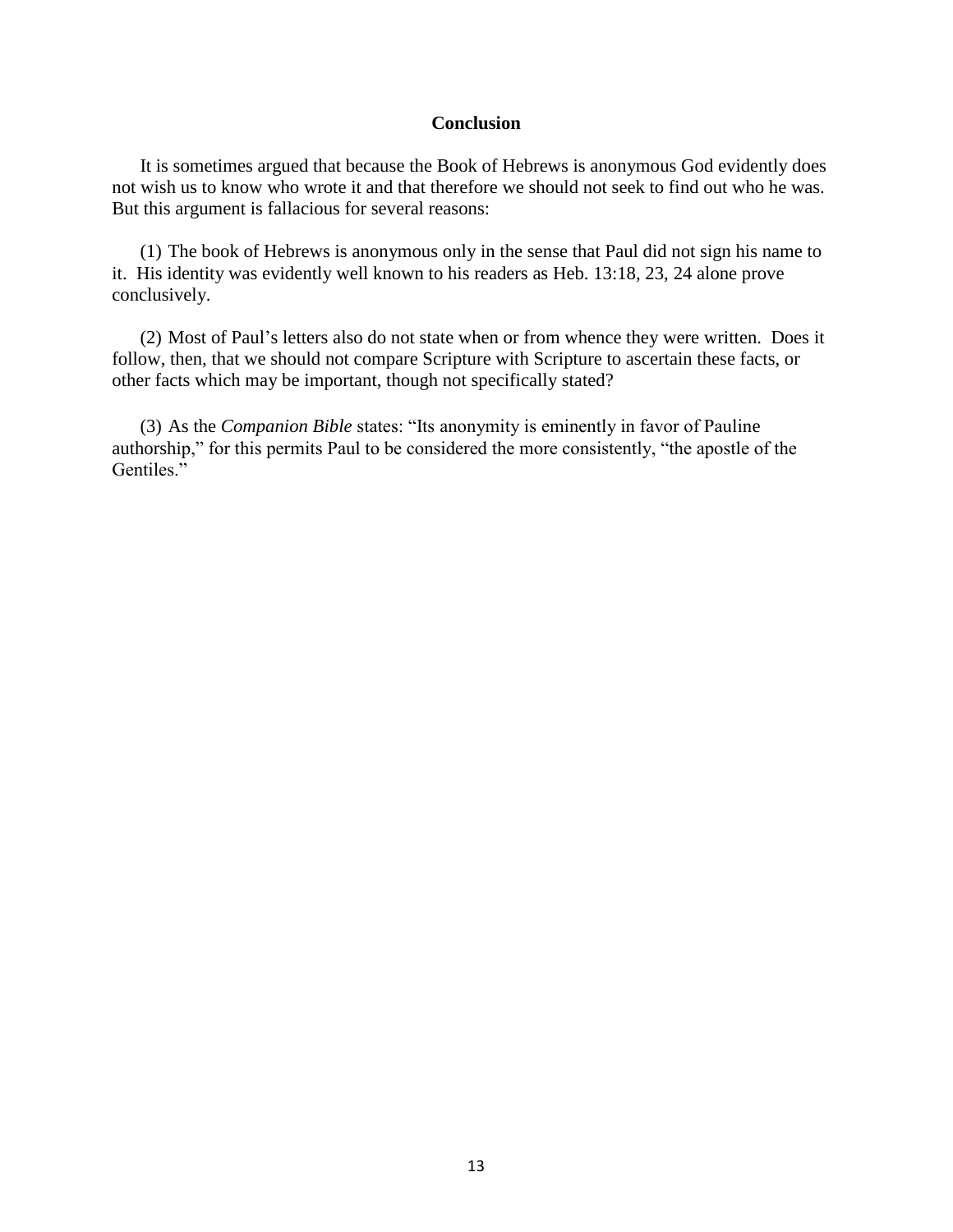# Chapter II **THE EPISTLE TO THE HEBREWS Its Purpose**

The *Epistle to the Hebrews* contains rich blessings not to be found in any of Paul's epistles to the Gentiles. The Gentiles knew little or nothing about the Law and the priesthood, hence in these epistles the apostle did not deal at length with the rich symbolism of Judaism, its beautiful comparisons with that which we have in Christ, and especially its striking *contrasts* to our position and blessings in Christ.

Moreover, Hebrews is the *grand proof of God's eternal purpose* in Christ. There is no indication in the Old Testament Scriptures as to the meaning of the types, nor even a single declaration that they *were* types at all. But *now* we can look back and see their blessed meaning and exclaim, "God had this in mind all the while. His heart was full of it!"

But let us begin at the beginning.

The purpose of the *Epistle to the Hebrews* is threefold:

(1) To provide the solution to the believing Hebrews' dilemma

(2) To prove beyond a doubt that the "mystery" revealed through Paul, and "the dispensation of the grace of God" committed to him, were indeed God's *eternal purpose*…given us in Christ Jesus *before the world began*"

(3) To prove that God's blessings under grace are infinitely "better" than anything Israel, or we, ever knew, or ever could know under the Law

#### **I. THE SOLUTION TO THE HEBREWS' DILEMMA**

To correctly interpret any book of the Bible it is helpful to place ourselves, as it were, in the positon of those to whom, or about whom, that book was written. Let us begin, then, by placing ourselves in thought among those addressed in the *Epistle to the Hebrews*.

Imagine yourself listening to Peter's Pentecostal address and, deeply convicted, joining those who "came forward" and tremblingly asked, *"Men and brethren, what shall we do?"* and hearing Peter reply:

## **"Repent, and be baptized every one of you in the name of Jesus Christ for the remission of sins, and ye shall receive the gift of the Holy Ghost" (Acts 2:37, 38).**

Now suppose you *do* most heartily repent. Suppose you *are* baptized for the remission of sins, and *do* receive the gift of the Holy Ghost. Suppose all this is fully verified by the way you live, joining all the other disciples of Christ as they live spontaneously and affectionately *for one another* as our Lord commanded in His *Sermon on the Mount* (Acts 2:44-47; 4:32-37).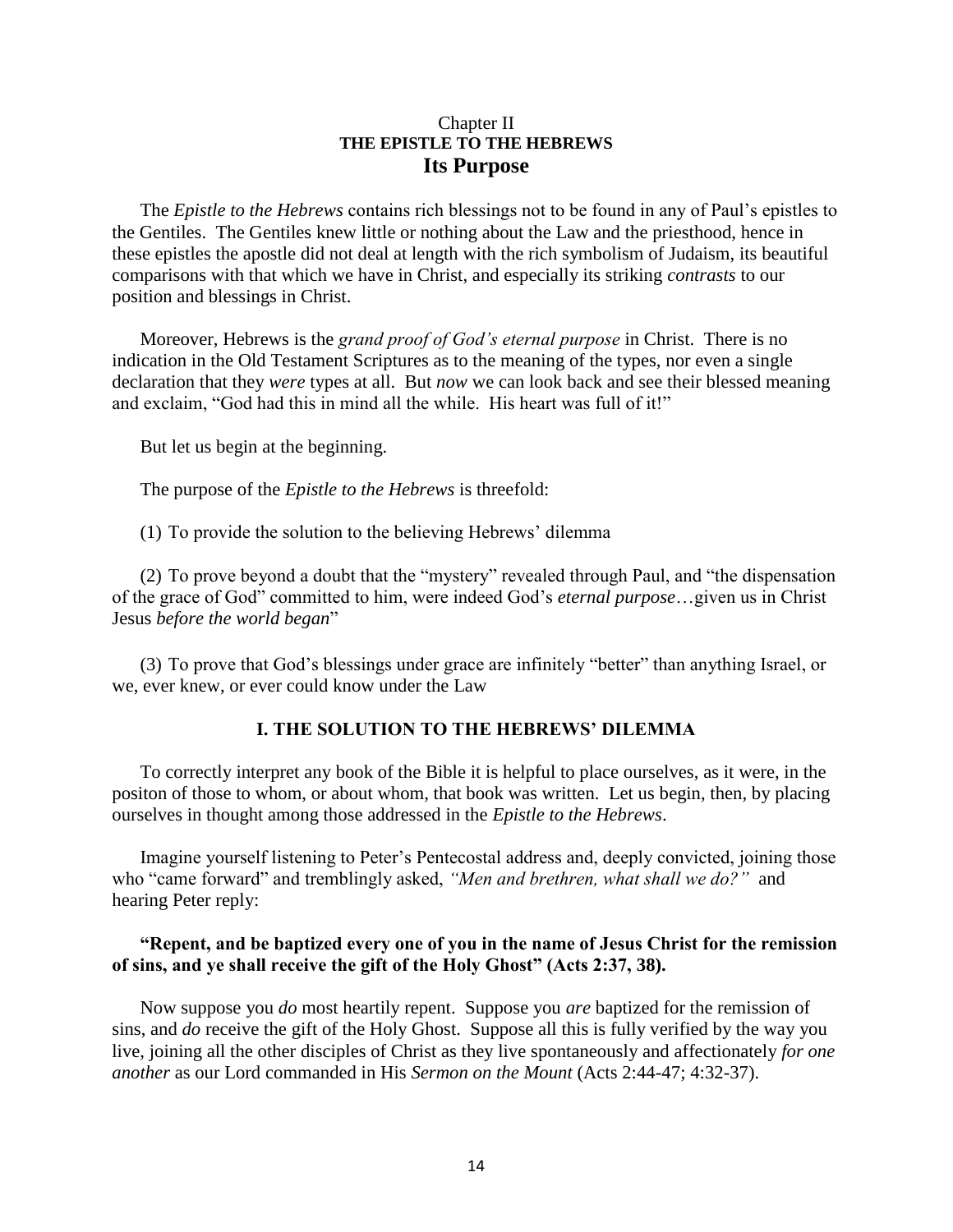Suppose further that you hear Peter pledge to Israel the return of her risen, ascended Messiah and the long-promised *"times of refreshing"* upon her repentance and the "*restitution* [making right] of all things" (Acts 3:19-21).

Would you not now be bitterly disappointed if Israel's leaders, instead of recognizing the overwhelming evidence that Christ was alive, and accepting the offer of His return to reign, persecuted His disciples and sealed their hatred of Him by murdering Stephen while *he* pleaded that they might be forgiven?

And would it not further discourage you if God responded to the stoning of Stephen by *saving* the leader of the rebellion against Christ and sending *him* forth to proclaim salvation by free grace to *the Gentiles,* while Jews from Jerusalem to Rome continued to reject their Messiah (Acts 22:18; 13:46; 18:6; 28:25-28)?

Would you not ask: "What about *us*?" We believe in Christ. And what about all the Old Testament promises about Israel's redemption and her "times of refreshing" under the reign of Messiah? As the nation continued in her rebellion might you not well ask, "What can Peter's 'Hope to the end' (I Pet. 1:13) mean now? Israel's rulers have *'set themselves against the Lord and against His anointed'* and will not change. Must we conclude that God has failed to keep His Word, or that His millennial promises were but a glorious dream?"

This was the predicament in which the believing Hebrews under the teachings of the Twelve now found themselves. In such a situation would not this letter from Paul provide the greatest encouragement? He knew, and was already proclaiming the truth that:

#### **"…God hath concluded them all [both Jews and Gentiles] in unbelief that He might have mercy upon all" (Rom. 11:32; cf. Ver. 33).**

To Paul the exalted Lord had revealed a sacred secret (a "mystery") not yet made known to the Judean disciples, and probably not yet fully understood by all his own Jewish followers among the Gentiles. Hence this *Epistle of Paul to the Hebrews*, explaining how, through the blood of Christ shed at Calvary, they could rejoice with the Gentile believers<sup>1</sup> as *"partakers of the heavenly calling"* (Heb. 3:1).

#### **II. THE ETERNAL PURPOSE**

Again and again, in his Gentile epistles, the Apostle Paul stresses the fact that God's present work of grace was His *"eternal purpose."*

God today is saving men on the basis of an "eternal covenant," a covenant He made, not with any man, but with *Himself* before the world began, with respect to "eternal life," to be vested in Christ, who was to die for our sins.

 $\overline{\phantom{a}}$ 

<sup>&</sup>lt;sup>1</sup> Appropriately the apostle did not go so far as to teach these Hebrews the truth of the one "joint body," for would *Hebrews* naturally rejoice at being one with *Gentiles?* Surely not, until having come to see the *truths* in which saved Gentiles were now rejoicing.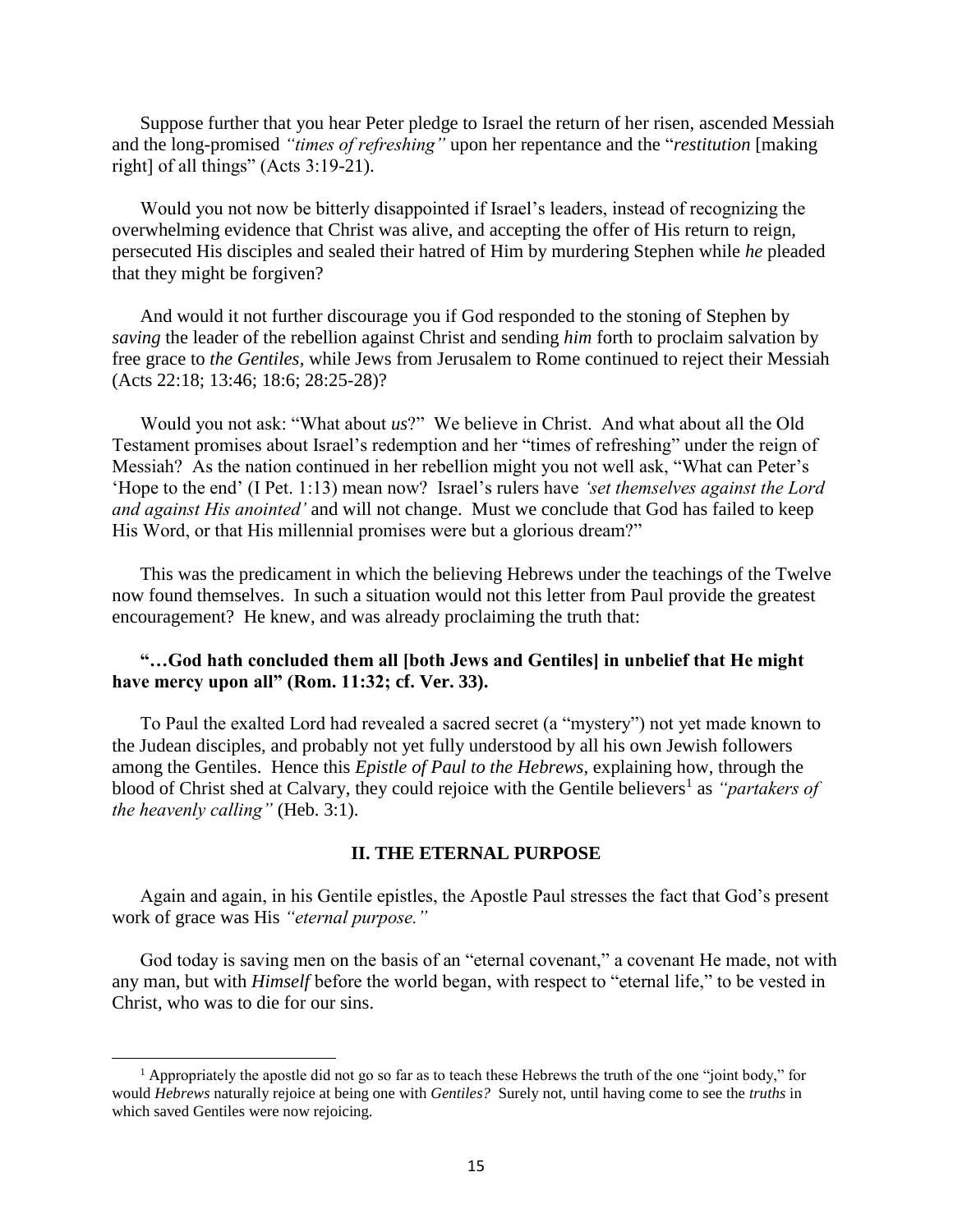But while the apostle refers to this eternal purpose again and again in his epistles to the Gentiles, he gives conclusive *evidence* of its *validity* in this epistle to the Hebrews, *demonstrating* through its many types that God's heart was full of this "mystery," this sacred secret, long before He revealed it to Paul.

Hebrews is God's great commentary on the types. Seldom does Paul mention any of the Old Testament types in his Gentile epistles. But in writing to Hebrews this is naturally quite different. Hebrews deals with *far more* types than all the rest of Paul's epistles put together, and his Hebrew readers would naturally be interested in their significance.

Does the reader object that if the glories of the "mystery" were typified in Old Testament times they were not a *secret?* We reply that this objection stems from a misunderstanding of typology, for how many of the Old Testament types were said or even known *to be* types at the time, or were said to foreshadow anything still future? Consider them all—and each one individually: the priesthood, the altar, the offerings, the shed blood, the camp, the tabernacle, the holiest place, the ark, the mercy seat, the washings (Gr. *baptismois*), Sinai, the Sabbath and all the rest. Did God reveal at the time that any of these were typical at all, much less what they typified? Search and see. Thus the "mystery" was still a secret indeed in Old Testament times.

It is only *now*, through the revelation of the "mystery" to Paul that we can clearly see that God had the blessings of the present dispensation in mind all the while, indeed, that His heart was filled with them.

Here we must express our disappointment over some who hold that the mystery revealed to Paul involves only one particular truth, such as that of the joint body, or our heavenly position, while, indeed, it is that great body of truth which we rightly call *Pauline*, beginning with salvation itself, for who before Paul ever arose to declare:

#### **"But NOW the righteousness of God** *without* **the law is manifested…" (Rom. 3:21).**

# **"We declare, I SAY, AT THIS TIME, His [Christ's] righteousness, that He [God] might be just and the justifier of him which believeth in Jesus" (Ver. 26).**

Israel's rejection of Christ did not take God by surprise. The temporary blinding of Israel, and the ushering in of the dispensation of grace were integral parts of "*the mystery…hid from ages and from generations*, but now…made manifest to His saints" (Rom. 11:25; Col. 1:26). But there is more:

#### **III. THE BETTER THINGS OF HEBREWS**

The *Epistle to the Hebrews* has long been known as "the book of *better* things," and rightly so:

**"For the law made nothing perfect,** *but the bringing in of a better hope did***" (Heb. 7:19).**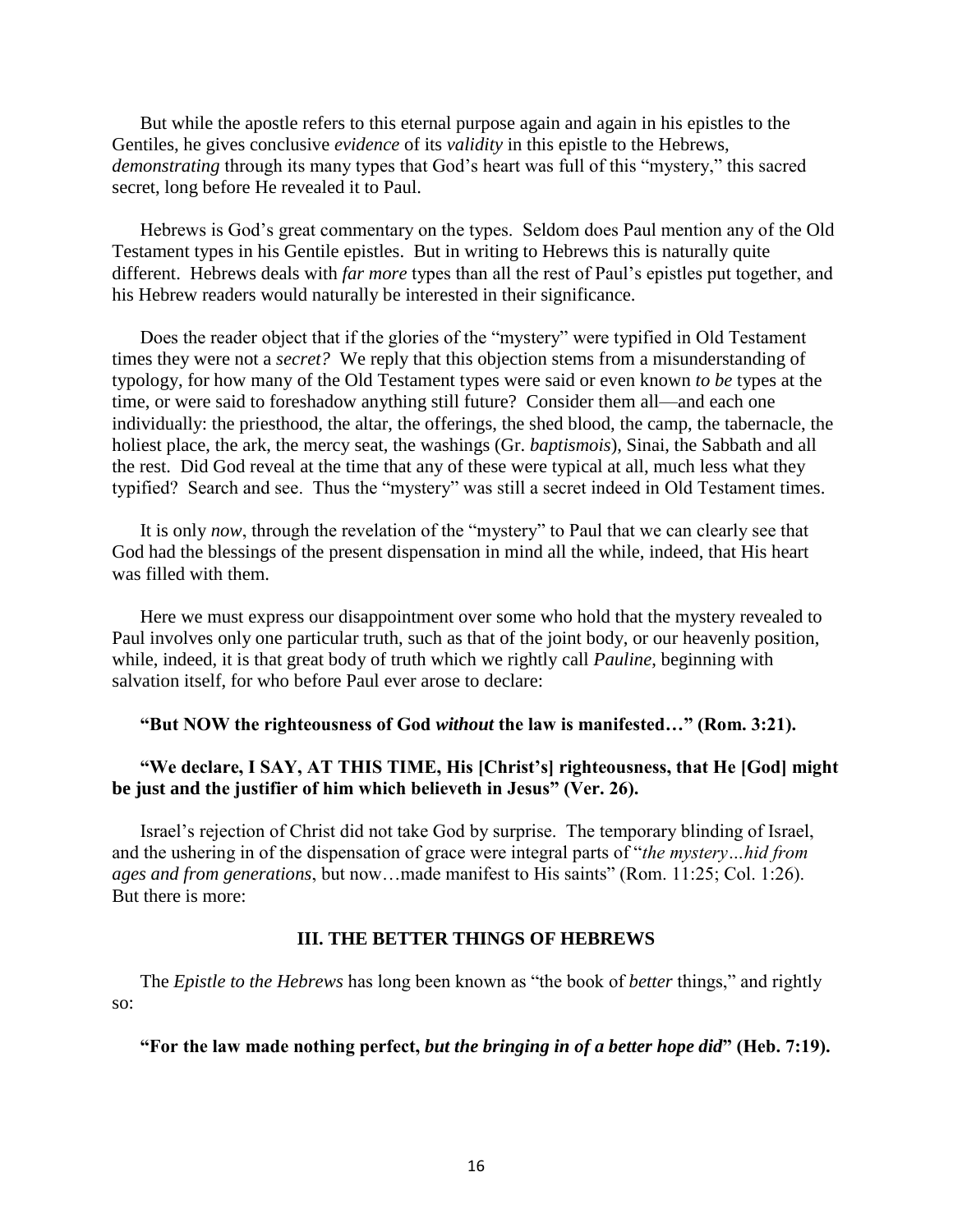It must be clearly understood, however, that the "better hope" of Heb. 7:19 has no reference to the New Covenant<sup>2</sup>, for note:

1. The *New Covenant* was *promised* about 600 years before Christ, when God said, "Behold *the days come*…that I *will make* a new covenant…" (Jer. 31:31 cf. Heb. 8:13).

2. The *New Covenant* was made at Calvary (Matt.26:28).

3. The *New Covenant* will be *fulfilled* when our Lord returns to *"turn away ungodliness from Jacob"* and *"all Israel shall be saved"* (Rom. 11:26, 27). Thus the *New Covenant* has not yet been "brought in," or fulfilled, but the *"better hope"* of Heb. 7:19 has indeed been "brought in" by the revelation committed to Paul. This is the "better hope" of God's "eternal covenant," the promise He made to Himself before the ages began.

Thus the "better" things of *Hebrews* do not look forward to the coming reign of Christ; they are vouched to us now, indeed were vouched to the Hebrew believers to whom Paul wrote at the *dawn* of the dispensation of grace.

Further, if the Hebrew believers were meant to go on in their "kingdom" calling and program, and were *not* to become partakers of the higher blessings of the dispensation of grace, as some teach, then neither Paul, nor any one else would have been in the will of God in writing such an epistle to them as that which we are now considering.

The types of the Old Testament, which had no future significance at the time, now blossom with meaning and shower us all—and particularly the Hebrew believers of Paul's day—with blessings far better than anything the Law ever offered or could offer: Let us see:

**The Levitical Priesthood,** comprised of *many* priests, has now been replaced with *one Priest*, the Lord Jesus Christ, "a priest forever, after *the order of Melchisedec*," who was not even a Hebrew, much less a Levite.

"*Those* priests" could not continue in office "by reason of death," (Heb. 7:23). But *this* Priest, *"because He continueth ever, hath an unchangeable priesthood"* (Ver. 24).

The Levitical priest, says the apostle:

 $\overline{a}$ 

**"…standeth daily, ministering and offering oftentimes the same sacrifices, which can never take away sins:**

# **BUT THIS MAN, AFTER HE HAD OFFERED ONE SACRIFICE FOR SINS FOREVER, SAT DOWN ON THE RIGHT HAND OF GOD" (Heb. 10:11, 12).**

<sup>&</sup>lt;sup>2</sup> *The New Covenant*, discussed at some length in Heb. 8 and 9 is a separate subject and should be dealt with more fully in a separate study. Meantime see the author's booklet, *The Lord's Supper.*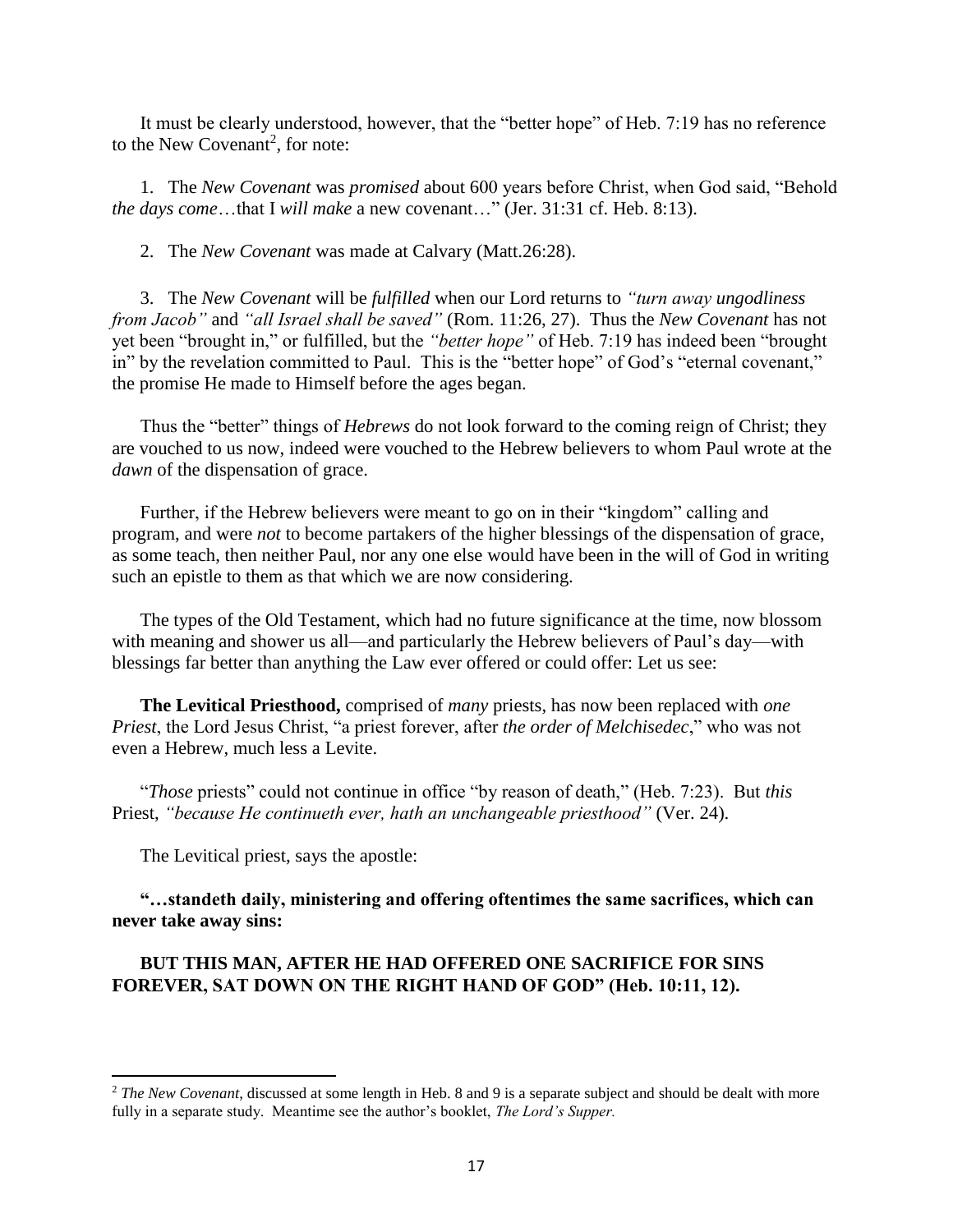How much, how very much more, could be said about this "better" Priest in contrast with thousands who had lived and died under the Old Covenant, but we will deal more fully with this in Chapter III.

**The Altar**, of course, has been replaced by Calvary and our Lord's *finished* work of redemption.

The Church of Rome has erected an altar, indeed, thousands of altars, for the *continued* sacrificial offering of Christ in the *Sacrifice of the Mass* when supposedly, "the real body and blood," of our Lord are offered again and again, but this is not only unscriptural; it is blasphemous. Even an earlier *Catholic Dictionary* (Cath. Publ. Soc.) states under the word "altar": "Whether the Christian altar is mentioned by name in the Bible is doubtful." We can answer that: There *is no* "Christian altar" mentioned *anywhere* in the Bible. Our altar is the cross, where Christ offered Himself for our sins *"once for all."* Thus Paul declares:

# **"***We* **have an altar, whereof they have no right to eat [partake] which serve<sup>3</sup> the tabernacle" (Heb. 13:10)**

**The Offerings** of Old Testament times are now seen to typify the *one better offering*, the offering of Christ Himself as our Savior and Redeemer. We are saved, not again and again, by the offerings of slain beasts, much less through some ritual immolation of Christ in the Mass, but *"through the offering of the body of Christ once for all"* (Heb. 10:10).

Moreover, in Old Testament times our Lord was seen as the *victim* in sacrifice (e.g., Isa. 53:7), but here in Hebrews He is *the Victor* (Heb. 1:3, *et al*). In the Old Testament He is *offered* in sacrifice; here *He offers the sacrifice*—Himself.

**"…that through death He might destroy him that had the power of death, that is, the devil,**

**"And deliver them who through fear of death were all their lifetime subject to bondage" (Heb. 2:14, 15; cf. Col. 2:14, 15).**

**The Shed Blood,** rivers of it from the Levitical offerings, have now been replaced by *"the precious blood of Christ"*; His life's blood poured out to pay our debt of sin. And we may be assured that the blood from the 22,000 oxen and the 120,000 sheep offered in sacrifice at the dedication of Solomon's temple (II Chron. 7:5) did not even *begin* to match the value of the blood of Christ shed at Calvary.

**"Neither by the blood of goats and calves, but by [in virtue of] His own blood He entered in once into the holy place, having obtained eternal redemption for us" (Heb. 9:12).**

 $\overline{\phantom{a}}$ 

<sup>3</sup> I.e., *still* serve.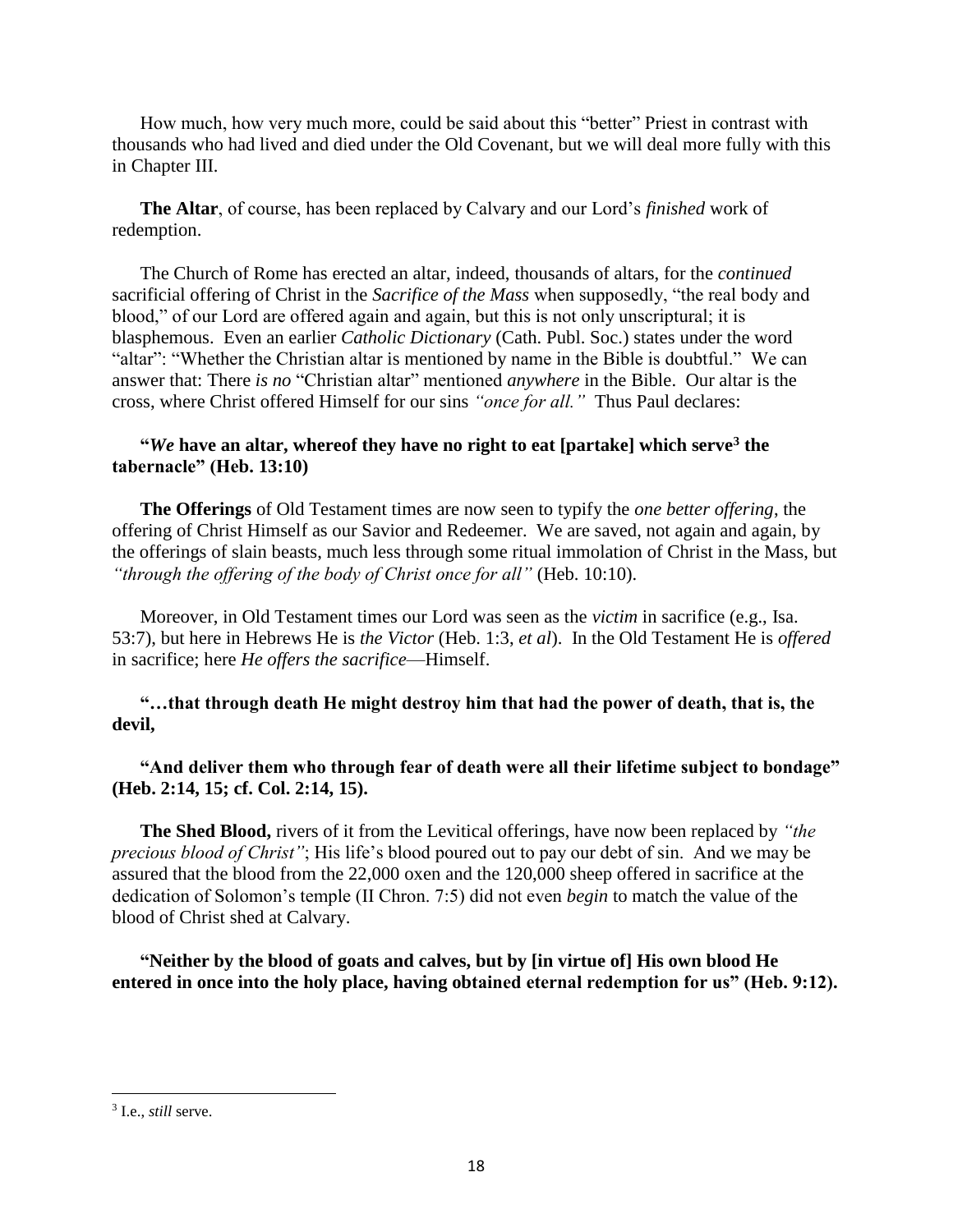**The Camp,** i.e., *Judaism*, too, has been replaced by a *Person*. Paul's closing appeal to these Hebrews (Heb. 13:13) was *not* to go forth from camp to camp, i.e., from one camp to another, as from Judaism to some denominational Church, but to,

#### **"…go forth unto HIM,** *without the camp,* **bearing His reproach."**

Thanks be to God that in bearing His reproach we enjoy *"the fellowship of His sufferings"*  (Phil. 3:10).

**The Tabernacle,** of course, was typical of, and has been replaced by, *"the true tabernacle, which the Lord pitched and not man"* (Heb. 8:2). The former tabernacle (and the temples that followed), says Paul, were evidence that the way into *"the holiest of all,"* i.e., the true holiest place in heaven, *was "not yet made manifest,"* as it is now to us.

**The Holiest** place of the tabernacle, still closed to Jewish believers at that time (except representatively through the High Priest once each year) reminds us of our free entrance into "the holiest of all" in heaven itself. By grace we enter the very presence of God:

#### **"…by the blood of Jesus …a new and living way, which He hath consecrated for us, through the veil, that is to say, His flesh" (Heb. 10:19, 20).**

Think of it! The old dead way replaced by *"a new and living way,"* specially consecrated to our use. This is the great Pauline doctrine of our access to God (Rom. 5:2).

**The Ark of the Covenant** is now seen to be *"the coffin of the covenant."* The word *ark* does not mean much to most people, but we all should know that the *first* occurrence of this Hebrew word, *ahrohn*, is found in Gen. 50:26, where it is rendered "coffin."<sup>4</sup> And the covenant it enclosed was *the Law* (Ex. 25:16, 21, 22), already typified as in a coffin, covered with a "mercy seat," from which God (representatively) met with His people. Ah, little wonder Paul speaks of the Law (the Covenant) as *"that being dead wherein ye were held"* (Rom. 7:6).

**The Mercy Seat** is now replaced by a *"Throne of Grace,"* to which we are all freely invited, not only once a year, under the severest restrictions, but *"in time of need"—our need!* (Heb. 4:16).

**The Baptisms** (Gr., *baptisma*) or washings of Judaism were "imposed on them until the time of reformation" (Heb. 9:10). They were a *temporary* institution. Now, thank God, He says:

#### **"…ye are washed…in the name of the Lord Jesus, and by the Spirit of our God" (I Cor. 6:11).**

**Mount Sinai** cried, "Get away; get away; don't come near," with the mount "altogether on a smoke" and an earthquake and thunderings and lightnings driving the people back. But grace says, *"Come; draw near"* (Heb. 4:16; 10:22): the blood has been shed, the price had been paid, the way is open.

 $\overline{\phantom{a}}$ 

<sup>4</sup> This is not the same word used for either Noah's ark or the ark in which little Moses was laid.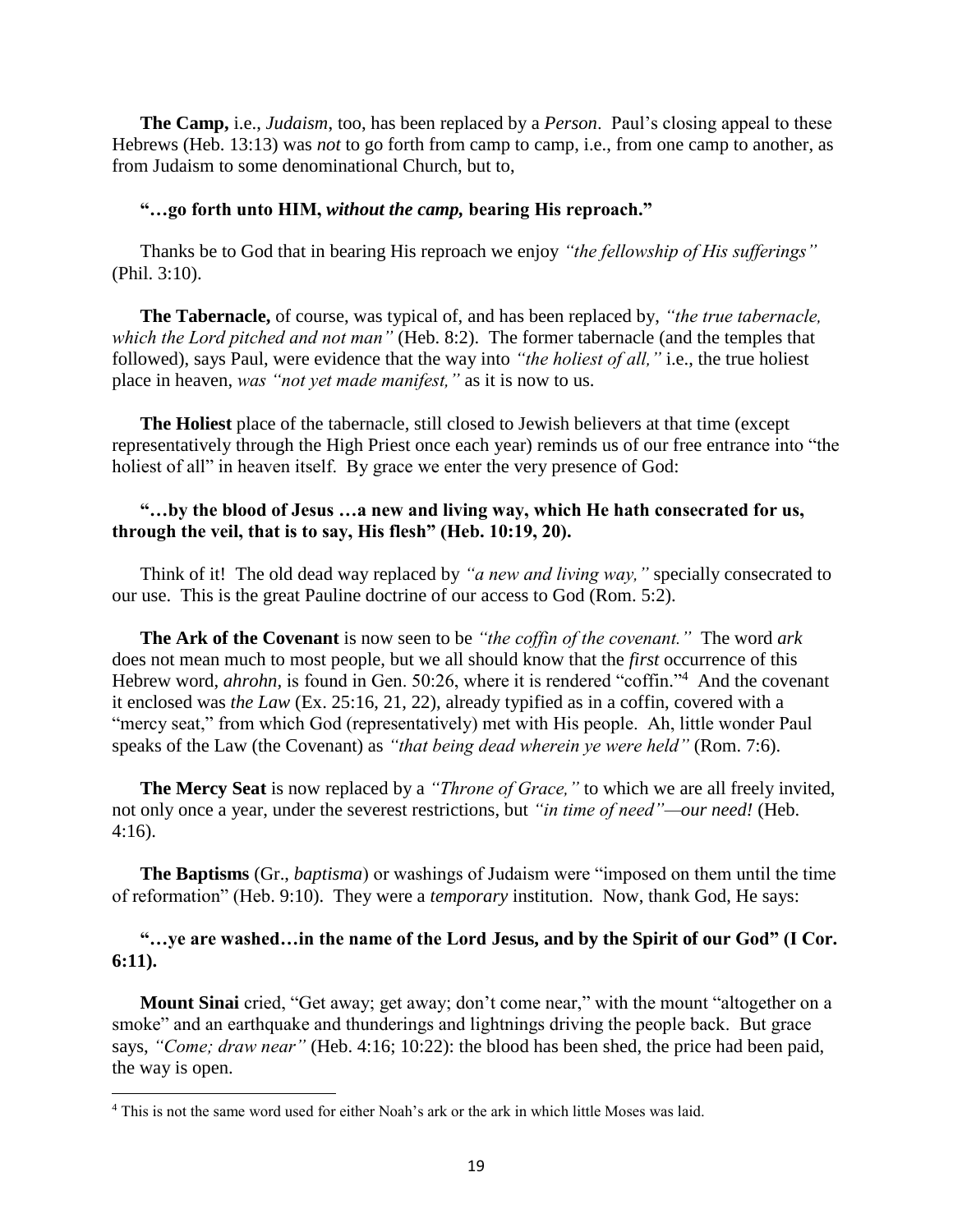Finally, the **Sabbath,** the day of rest. This too has been fulfilled in a *Person*. Since Christ, with His Father, rests in the finished work of His redemption, we find our rest *in Him*. This is surely the appropriation of our position in the heavenlies.

# **"For he that is entered into His rest, he also hath ceased from his own works, as God did from His" (Heb. 4:10).**

Pastor Edward Drew used to say: "Our Lord came down to earth to *do* something, and when He had finished what He had come to do, He went home and sat down. And now *we* can rest in *His* finished work."

Truly, we have just begun. Think of all the other types referred to in this great book: Pharaoh, Egypt and its slavery, the wilderness, the manna, Canaan, the fall of Jericho, the harlot Rahab, the scarlet cord and still others. Little wonder Hebrews is looked upon as the Bible's great *"Commentary on the Types"—*types explained by Paul, the revelator of "the mystery" and its riches of grace!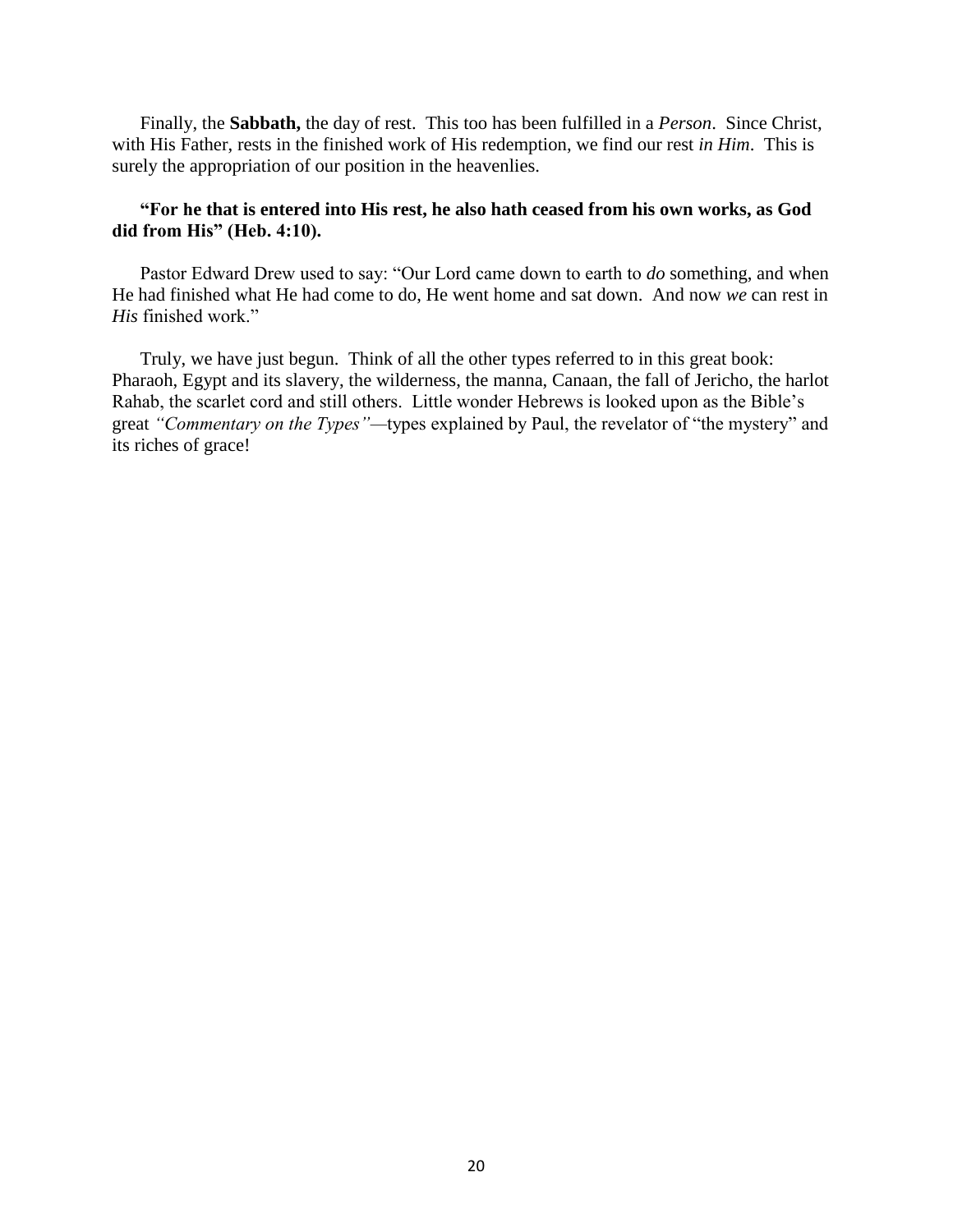#### Chapter III **THE EPISTLE TO THE HEBREWS and The Eternal Covenant**

**"Now the God of peace, that brought again from the dead our Lord Jesus Christ, that great Shepherd of the sheep, through the blood of the everlasting covenant,** 

**Make you perfect in every good work to do His will, working in you that which is wellpleasing in His sight, through Jesus Christ; to whom be glory for ever and ever. Amen"**

#### **—Heb. 13:20, 21**

Years ago we heard our beloved brother, Russell Youngstrom (more than 40 years the superintendent of *Chicago Gospel Mission*) speak on the beautiful benediction found in Heb. 13:20, 21 above. Not only did his message inspire and bless us, but it showed us that our thinking should be somewhat revised where the "everlasting [eternal] covenant" is concerned.

We have said that "God is saving men now not according to *prophecy*, but according to the *mystery*, not in fulfillment of any *covenant*, but by *grace*." This is true if "any covenant" is understood to refer to any covenant *made with man*, such as the *Adamic*, the *Noahic*, the *Abrahamic*, the *Mosaic*, and the *Davidic* covenants. God is not saving men in fulfillment of these or any other covenants *made with man*.

But God *is* saving men today in fulfillment of a covenant, a promise, which He made *to Himself* before the world began. This "eternal covenant" is elsewhere called His "eternal *purpose*," since He made the promise *to Himself*.

Thus, technically, the truth would be more accurately stated if we said, as in our later writings, "God is not saving men now in fulfillment of any covenant save that solemn covenant which He made *with Himself* 'before the world began'."

Is it strange that God should actually make a promise to *Himself?* Certainly not! Have you never, beloved reader, made a promise to yourself? Of course you have, probably your whole *spirit*, *soul* and *body* entered into it. By *faith* in *God's Word*, and with all the *determination* in your *soul*, you clenched your *fist* and said to yourself: "By God's grace I *will*, or I *will not*, do this or that."

Now the triune God too made a promise to Himself far back in eternity past. This promise concerned our eternal destiny, and was vested "in Christ."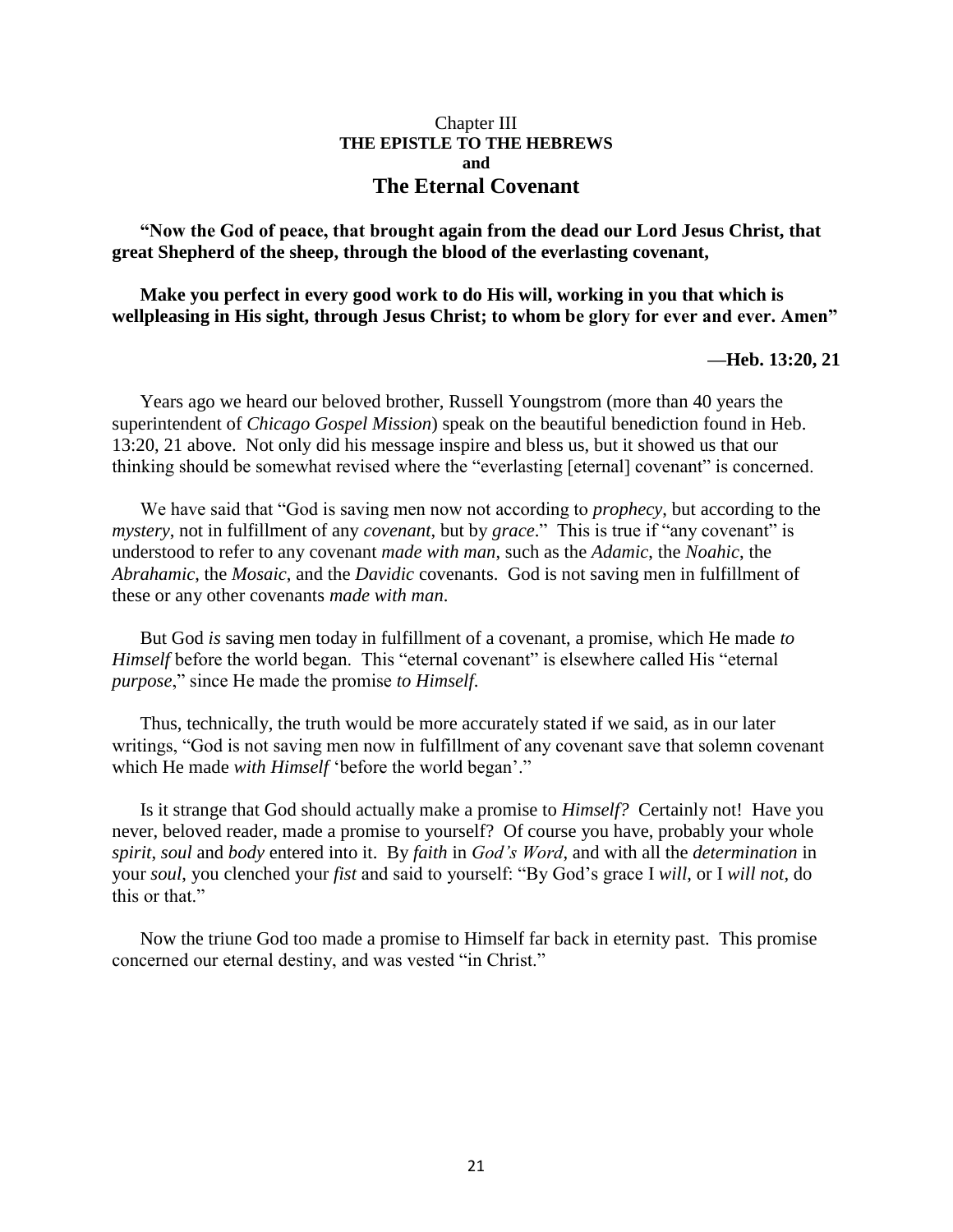#### **A TOUCHING BENEDICTION**

Heb. 13:20, 21, above is truly a touching benediction, indicating that God is saving men today, not in fulfillment of any covenant made with man, but rather in fulfillment of a covenant, or promise, which He made to *Himself* before the ages began. This "everlasting<sup>5</sup> covenant" is elsewhere called His *"eternal purpose,"* since He made the promise to *Himself*. This should bring to mind several other passages directly related to this subject.

In Tit. 1:2, 3 we read that "God, who *cannot lie, promised*" eternal life in Christ *"before the world began,"* but *"in due times"* manifested this great truth *through Paul*.

It is sad and almost unbelievable that in many cases even ministers of the Word overlook or ignore Paul's Spirit-inspired assertion here that the proclamation of this message of grace and eternal life was, "in due times," committed specifically *to him* to make known to others. Consider the *wording* of this passage:

**"…eternal life,** *which God…promised before the world began;*

#### **"But hath** *in due times manifested* **His Word through preaching which is** *committed unto me,* **according to the commandment of God our Father."**

Again, in II Tim. 1:1, 9, we have light on this subject:

 $\overline{\phantom{a}}$ 

**"Paul, an apostle of Jesus Christ by the will of God, according to** *the promise of life which is in* **[i.e.,** *vested in***]** *Christ Jesus.*

**"Who hath saved us and called us with an holy calling, not according to our works, but according to** *His own purpose and grace which was given us in Chris Jesus before the world began."*

Still another is Eph. 3:11, where, in language so typical of Paul, he speaks of,

**"…***the eternal purpose* **which He [God]** *purposed in Christ Jesus our Lord.***"**

Thus God, today, is saving men on the *basis* of an *eternal covenant*, 6 a promise He made to *Himself* before the world began, with respect to "eternal life," to be vested *in Christ*, who was to die for our sins. This is the *true* "covenant of grace"!

<sup>5</sup> The *King James Version* renders this Greek word (*aionios*) "everlasting" 24 times, but "eternal" 42 times. The word appears several times in the passages used in this article. It refers not, essentially, to *how long* a thing will last (though it sometimes implies everlasting duration) but rather to *uninterrupted* duration, and often (as here) takes in the past, as well as the present and the future. Thus this covenant will not merely *last forever*, but concerns ages past, present and future, since it was made "before the world [or ages] began," and will continue in operation through "the ages to come."

<sup>6</sup> True, several other covenants are also called *aionios* but to which of them could Heb. 13:20 refer? Which bases the resurrection of Christ from the dead on the blood that confirms it? Further, to which of them could the term, "*the* everlasting [or "eternal"] covenant" be applied?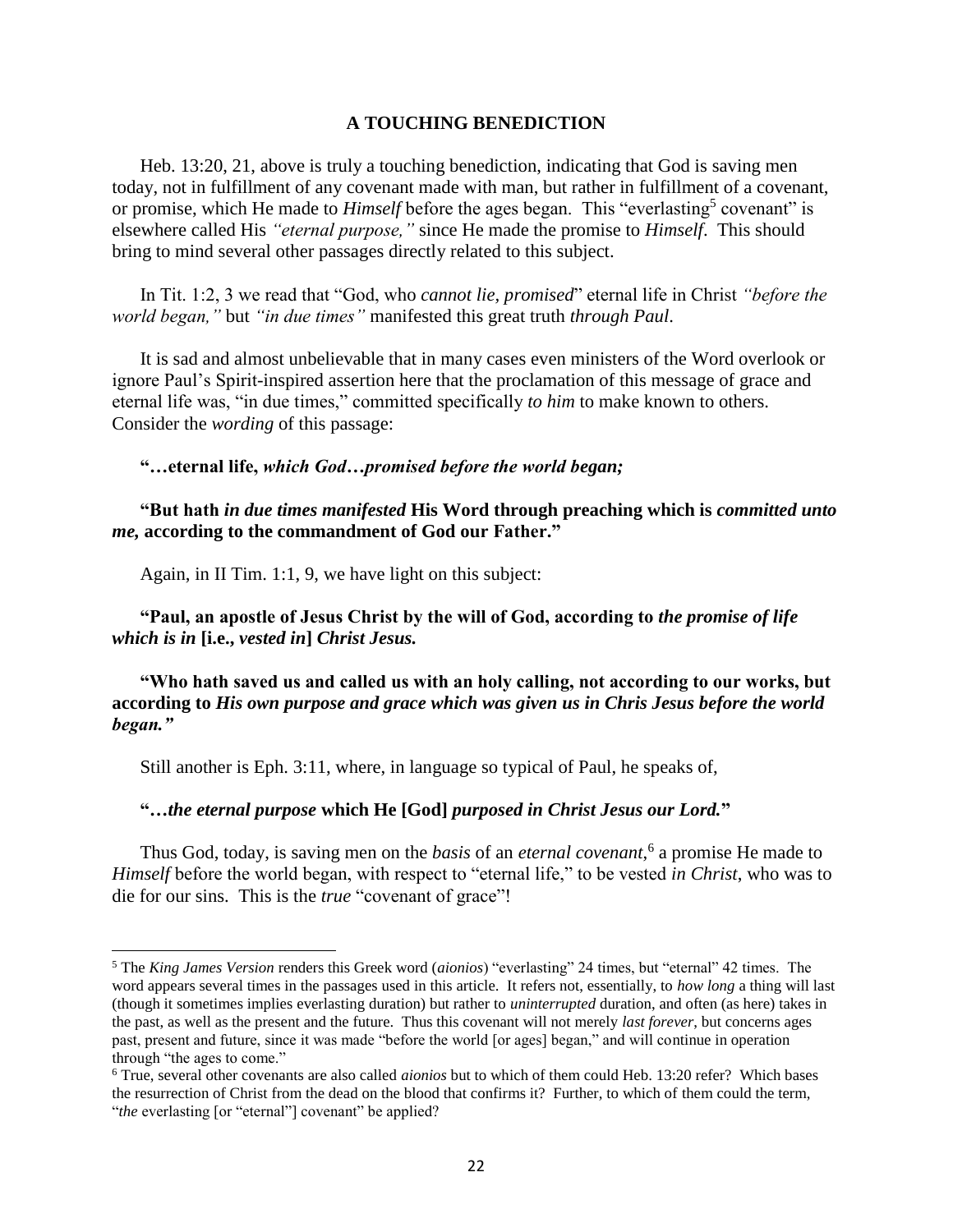It will be a great blessing to go further into the entire benediction found in Heb. 13:20,21, but here let us simply note how significant it is that this beautiful benediction is found, not in one of Paul's epistles to the Gentiles, but in the *Epistle to the Hebrews*. We believe that this is the crowning evidence as to the identity of the author, who writes here in His *Epistle to the Hebrews* about God's *eternal purpose*.

#### **A PAULINE CONCLUSION TO A PAULINE EPISTLE**

With all due respect to—and affection for—brethren who believe otherwise, it is our conviction that on the grounds of external evidence as well as internal evidence; on the grounds of historical, technical, doctrinal, textual and logical evidence, the *Epistle to the Hebrews* was authored by the Apostle Paul. Certainly we have been presented with no *evidence* for its authorship by any specific person *other* than Paul, and *Textus Receptus* and the *King James Version* ascribes it to Paul.

Through, sixty years of Bible study we have often considered the objections to the historical belief that Paul wrote the *Epistle to the Hebrews*, but have found none that seemed insurmountable. Certainly the different *style* of writing from that which Paul employs in his Gentile epistles should raise no problem. Would we not expect a Hebrew scholar, well grounded in the Hebrew Scriptures and writing to Hebrews, to use a different style and approach from that which he uses in writing to Gentiles? Thus the appearance of such terms as temple, priesthood, altar, sabbath, and the discussion of such subjects, should pose no more of a problem—in a book which presents the "better" things of Christianity—than the Apostle's recounting of Jewish *history* found in his sermon in the Pisidian synagogue, the *real thrust* of which was full justification from sins, not through the Law, but through faith in Christ alone.

And now, here at the close of the Apostle's letter we have a beautiful benediction about an "eternal covenant," made by God with Himself and vouched to sinners through the shed blood of Christ, now *"brought again from the dead,"* and highly exalted. Thank God, on the basis of this covenant He can:

# **"Make [us] perfect in every good work to do His will, working in [us] that which is well pleasing in His sight, through Jesus Christ; to whom be glory for ever and ever. Amen" (Heb. 13:20, 21).**

To those who have hitherto questioned the Pauline authorship of *Hebrews* we say: We sincerely believe that the study of this book will yield infinitely greater light and inspiration to you as you begin to recognize that Paul was indeed the human author, writing to "stranded" Hebrew believers about the blessings of the dispensation of grace.

This great book, going back into the types, teaches what none of the Gentile epistle could adequately set forth: i.e., that during the centuries before the mystery was revealed God had this wonderful plan of grace in His heart and mind all the while.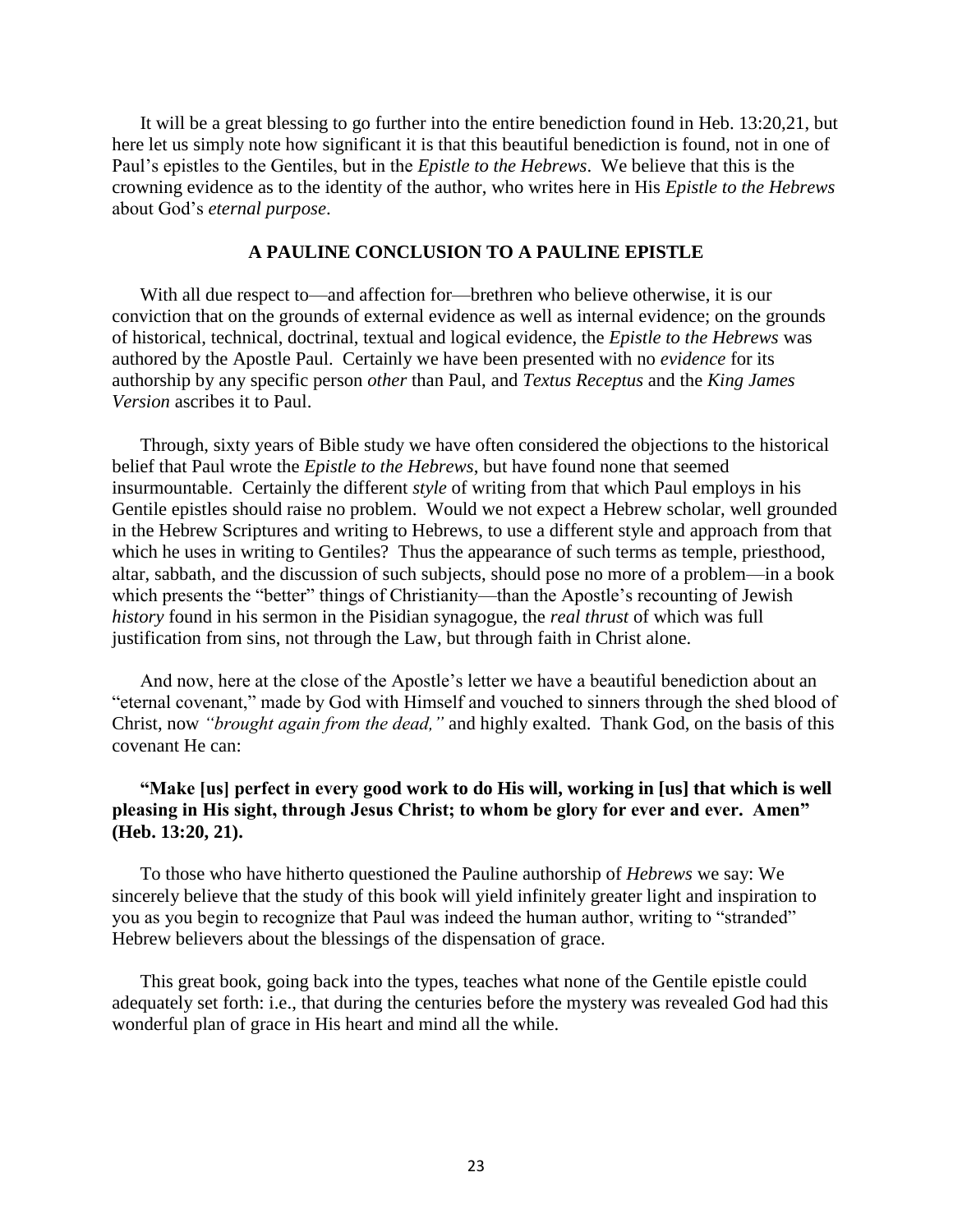The types were not understood at the time, nor even designated as being types at all, but *now* we can see that God's loving heart overflowed with a glorious secret He could not yet reveal! It is only *now, through Paul's writings,* that we can see what so filled His heart and that these "better things," prepared for "us" who live under the present dispensation of grace (Heb. 11:40), were offered to believing Hebrews in the epistle we have been discussing.

How could an epistle so filled with Pauline truth and the glories of the mystery, have been written by any other person than Paul himself?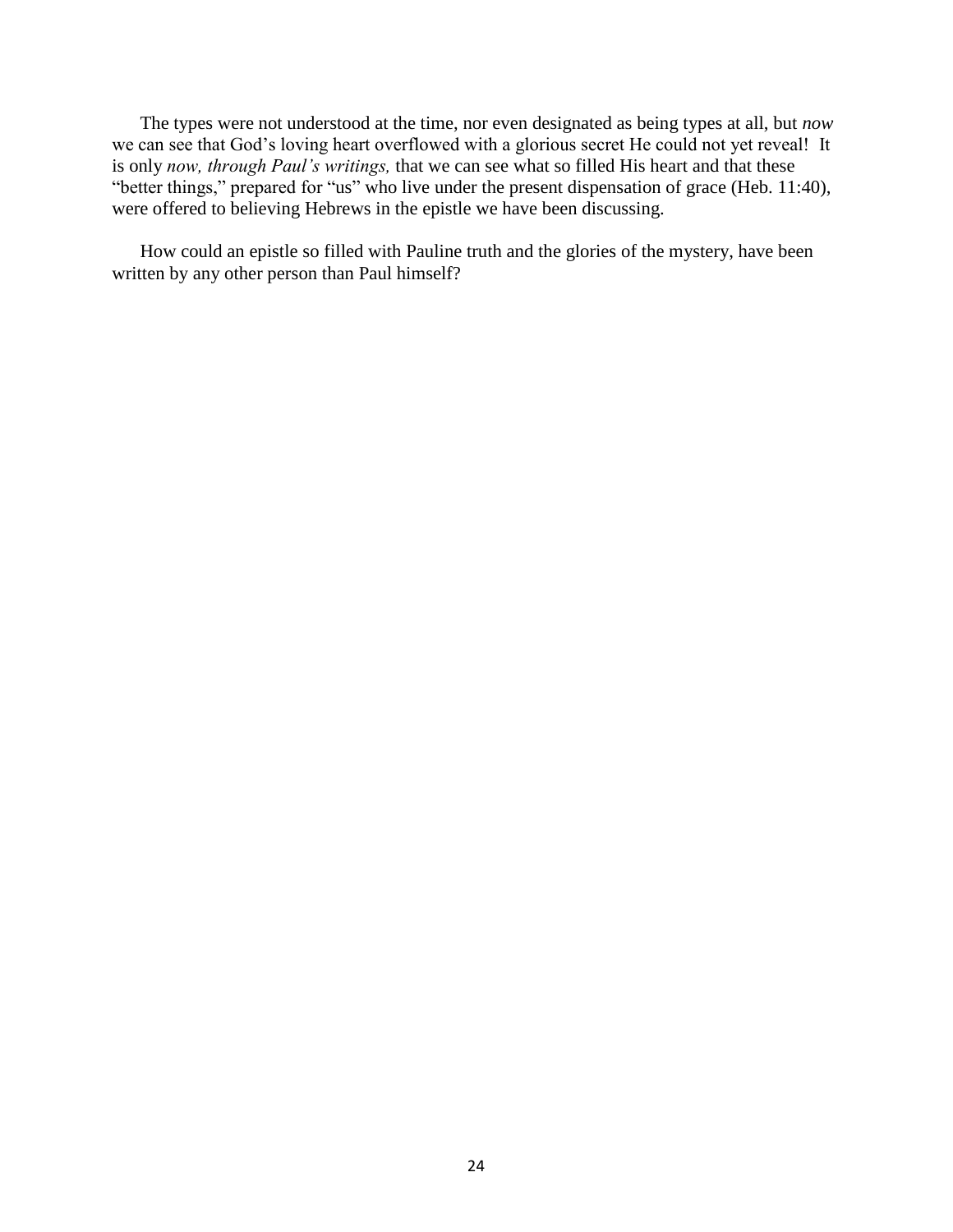# Chapter IV **THE EPISTLE TO THE HEBREWS The Impress of Pauline Authorship**

For years we were bombarded with presumptive evidence from the Hebraisms of *Hebrews* that Paul was not its author. Despite our responses some of our critics still cling to this view.

Now we have a modest request to make of *them*. We now ask *them* to prayerfully consider such passages in the epistle as seem, to this writer at least, to bear the impress of Pauline authorship; passages which *could not* have been written by any *but* Paul.

The closing benediction of *Hebrews* opens with the phrase, *"the God of peace."* Paul employs this phrase at least five times in his epistles to the Gentiles, while it is not to be found anywhere in the epistles written by others. Other examples are as follows:

#### **Heb. 2:8, 9: "…but now we see not yet all things put under him.**

**"But we see Jesus, who was made a little [while] lower than the angels for the suffering of death, crowned with glory and honor, that He, by the grace of God, should** *taste death for every man."<sup>7</sup>*

Who but Paul ever revealed our Lord as "crowned" in heaven "with glory and honor," as the *taster of death for every man?* (Cf. I Tim. 2:3-7)

#### **Heb. 2:14: "…that through death He might** *destroy* **him that had the power of death, that is, the devil."**

Here compare Col. 2:15, and note the words *"spoiled"* and *"triumphing,"* so typical of Paul's teaching as to the cross.

What Bible writer makes as much of Christ's *victory* at Calvary as does the Apostle Paul?

#### **Heb. 3:1: "…partakers of the heavenly calling…."**

 $\overline{a}$ 

This phraseology is distinctively Pauline, for it is in his epistles *alone* that we learn of the "one body," with its heavenly calling and blessings (See Eph. 1:3; 2:6; Col. 3:1-3). Furthermore, Israel's calling, both past and future, is *earthly*, not heavenly in sphere. Her destiny is associated with the *promised land* and the coming of Messiah to reign in that land at Jerusalem, on the throne of David.

To keep arguing that "the heavenly calling" here is *not* that concerning which Paul has so much to say, is like trying to fill a sieve by continually pouring in more and more water.

<sup>7</sup> This rendering might make it appear that our Lord died twice for sin: once on earth and once in heaven. The *Received Text*, however, reveals that "on account of the suffering of death" He was "crowned with glory and honor," so that He might now be known as the One "who tasted death for every man." This, evidently, is the correct sense of the passage, for our Lord clearly did not die in heaven.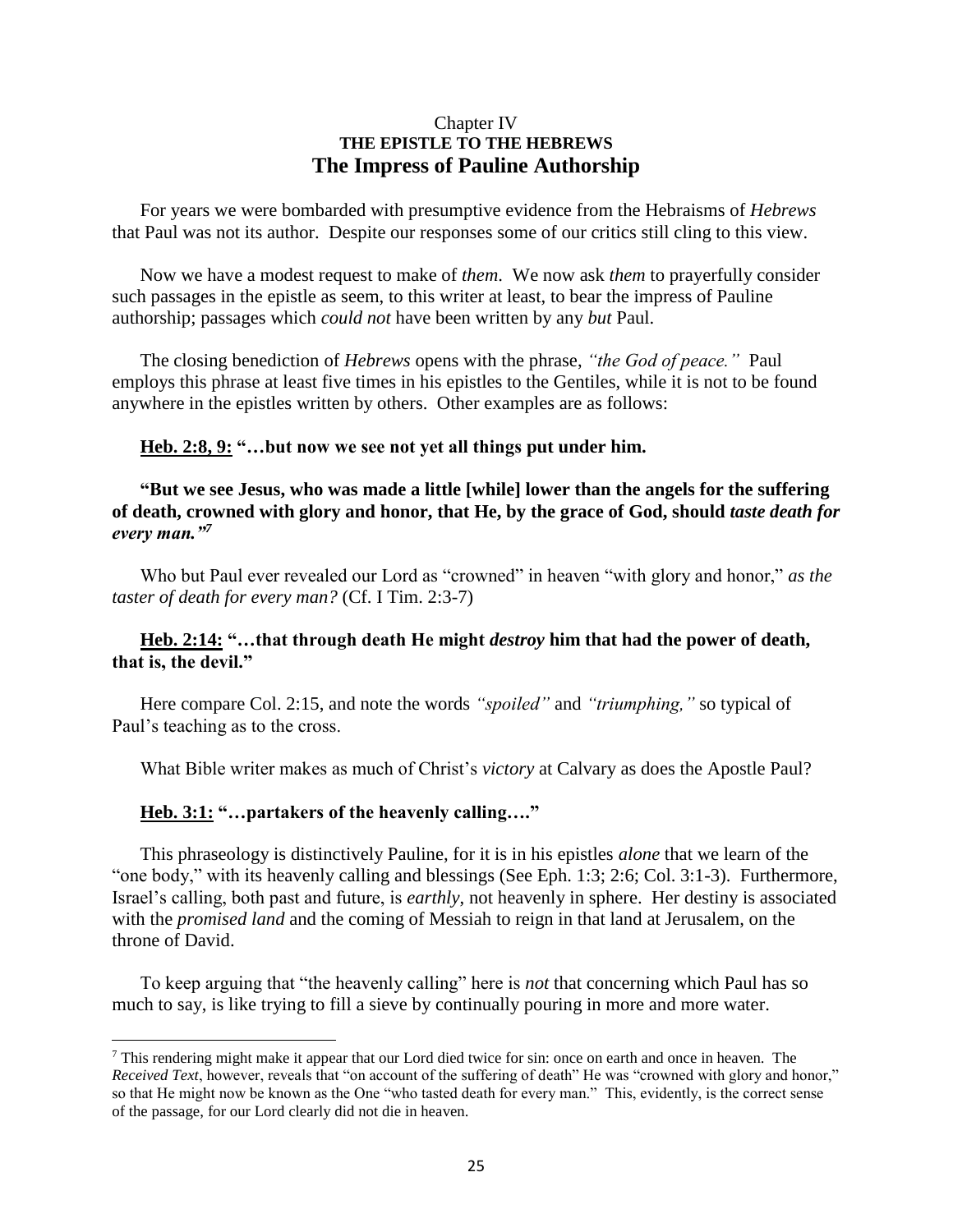## **Heb. 4:10, 11: "For he that is entered into His rest, he also hath ceased from his own works, as God did from His.**

#### **"Let us labor, therefore, to enter into the rest…."**

Here, as in Paul's Gentile epistles, the reader would learn of his heavenly position and of God's desire that he should *occupy* this position *by faith*. When the work of redemption was accomplished the Father and the Son sat down in *the rest of a finished work*, and believers are to earnestly seek to *enter into* this rest *by faith*, having *already been given* this position in Christ at God's right hand. This is closely associated with Heb. 3:1, and also distinctively Pauline.

It is true that Peter's epistles refer to our Lord's finished work, but not to our entering into His rest or *experientially occupying* our position in Christ.

# **Heb. 4:16: "Let us therefore come boldly unto the throne of grace, that we may obtain mercy and find grace to help in time of need."**

*Access* into the presence of God is one of the great themes of the Pauline epistles.

**"Therefore being justified by faith, we have peace with God through our Lord Jesus Christ,**

**"By whom also we have** *access***…." (Rom. 5:1, 2).**

#### **"For through Him [Christ] we both [Jews and Gentiles] have** *access* **by one Spirit unto the Father" (Eph. 2:18).**

And mark well, ours is not the "mercy seat" of Judaism, but the *"throne of grace."* It is in Paul's epistles alone that we learn that grace has been enthroned; *"that grace might reign"* (See Rom. 5:20, 21, *et al*).

**Heb. 5:12-14: "For when for the time ye ought to be teachers, ye have need that one teach you again which be the first principles of the oracles of God; and are become such as have need of milk, and not of strong meat [solid food].** 

**For every one that useth milk is unskillful in the word of righteousness; for he is a babe,** 

#### **But strong meat [solid food] belongeth to them that are of full age…."**

This too is *distinctively Pauline*. Peter teaches his followers to grow by the use of "sincere," or pure milk, but Paul alone draws the analogy between milk and solid food for babes and grown-ups. (See I Cor. 3:1, 2).

**Heb. 6:1: "…let us go on unto perfection…."**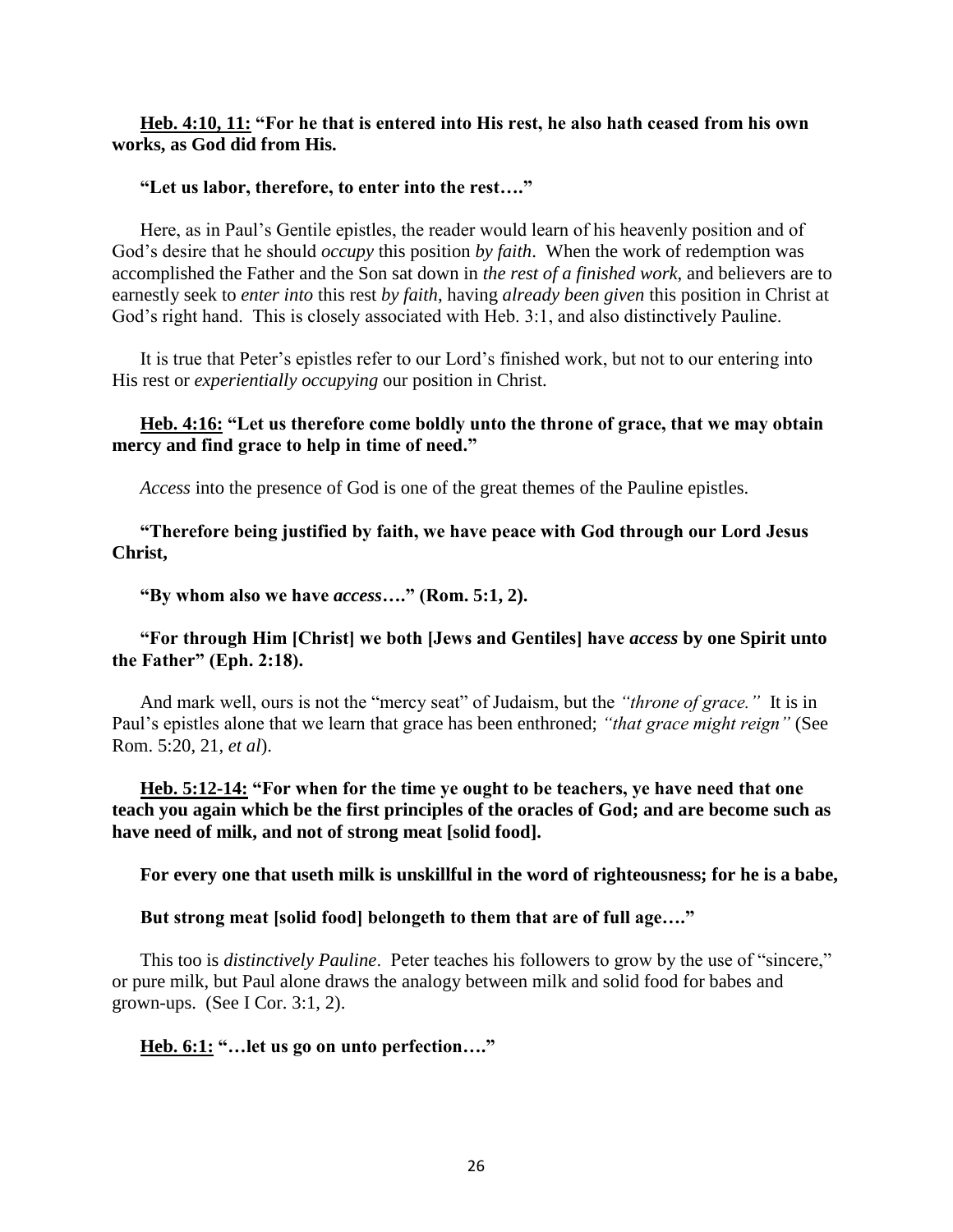Who but Paul has so much to say about leaving infancy and infant things and going on to perfection (maturity)? (Cf. Eph. 4:14, 15).

# **Heb. 6:20: "Whither the forerunner is for us entered, even Jesus, made an high priest forever after the order of Melchisedec."**

Our high priest does not approach God in our stead. Rather from the above verse and Heb. 10:19, the apostle's Hebrew readers would learn that through His shed blood He became our "Forerunner," leading us into the Holiest, the very presence of God Himself. Paul alone, of all Scripture writers, teaches us this precious truth. (Cf. again Rom. 5:2 and Eph. 2:18).

# **Heb. 8:13: "In that he saith, A new covenant, He hath made the first old. Now that which decayeth and waxeth old is ready to vanish away."**

What could be more Pauline than this passage, for it is Paul alone who teaches consistently that the Law has been "blotted out, taken out of the way, and nailed to the cross" (Col. 2:14); that it has been "abolished" (Eph. 2:15) and is "dead" (Rom. 7:6). Here in Heb. 8:13 the Apostle points out to his Hebrew readers that the very promise of a "new covenant" implied the passing away of the old. Furthermore, it is Paul and *no one else*, who calls himself and his co-workers "able ministers of the New Testament [New Covenant]…," showing how by grace we receive all the spiritual blessings promised to Israel of the future. What they will receive by promise we now receive by grace.

# **Heb. 10:12-14: "But this man, after He had offered one sacrifice for sins forever, sat down on the right hand of God….**

#### **"For by one offering He hath perfected forever them that are sanctified."**

Note here the "once for all" aspect of the work of Christ at Calvary, emphasized so consistently in Paul's epistles, and in his alone.

# **Heb. 11:39, 40: "And these all, having obtained a good report through faith, received not the promise.**

#### **"God having provided some better thing for us, that they without us should not be made perfect."**

Here compare Paul's statements in Rom. 3:21 and 26, and note the phrase "*now*…manifested" and "to declare, I say, *at this time*." How this harmonizes with Heb. 11:39, 40!

We *now* know that "the *remission* of sins that are past" (Ver. 25), or that were committed "under the first covenant" (Heb. 9:15) was actually, or essentially, *by faith*, and that the sacrifices brought for sins at that time were *expressions* of that faith. Thank God, we may now rejoice in these "better things" not yet revealed in the Old Testament times.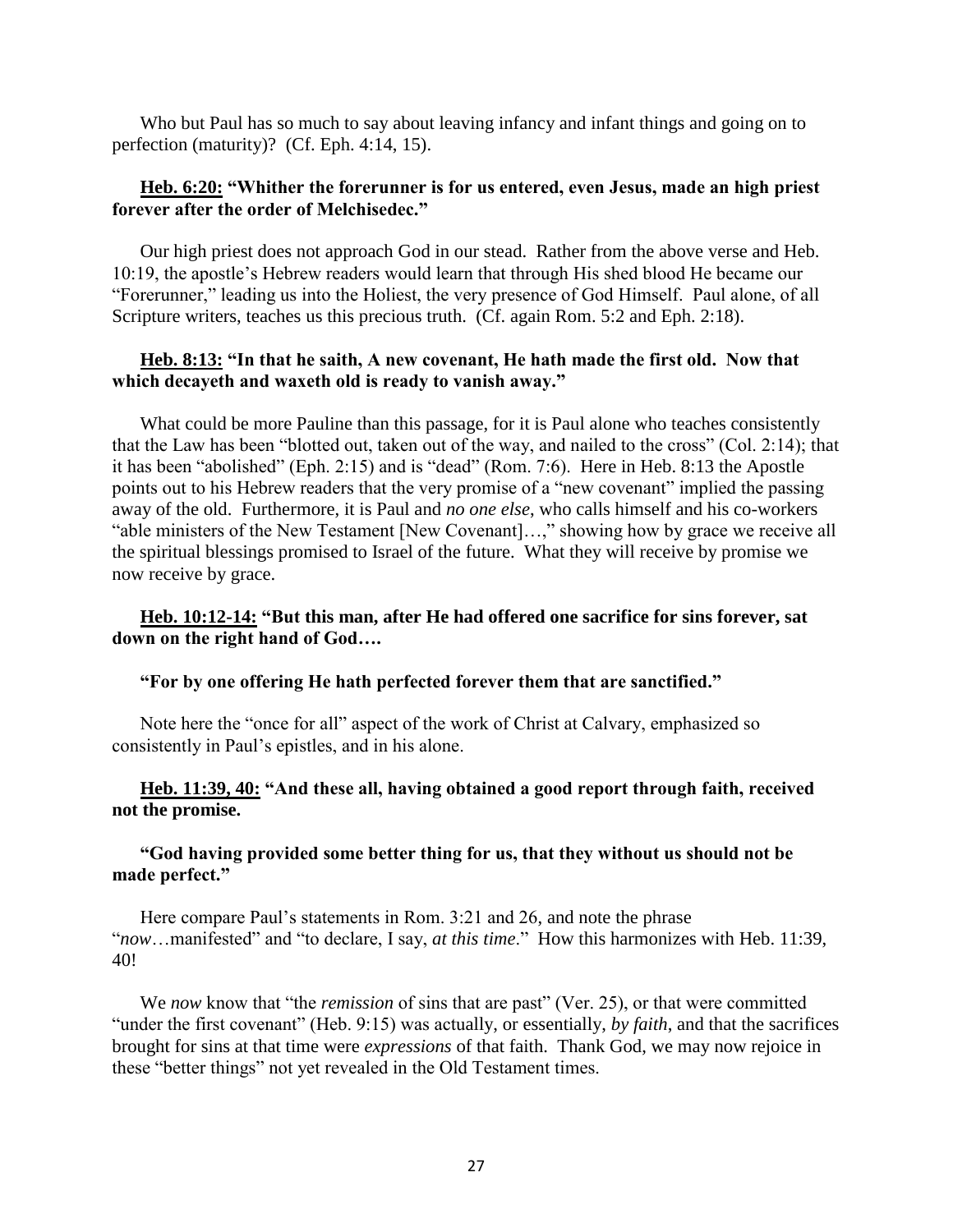**Heb. 10:19-22: "Having therefore, brethren, boldness to enter into the holiest by the blood of Jesus,**

# **"…a new and living way, which He hath consecrated for us through the veil, that is to say, His flesh….**

# **Let us draw near with a true heart, in full assurances of faith…."**

The veil that barred entrance into *"the holiest of all"<sup>8</sup>* has now been torn away so that the entrance into the Holiest in heaven now stands open to the believer. What was the "veil" that was thus torn asunder? The passage itself answers: *"His flesh."* Surely this all belongs to the revelation committed to Paul. (Here cf. Rom. 4:25-5:2; and Eph. 2:14-18).

# **Heb. 12:22: "…the heavenly Jerusalem…."**

In Gal. 4:26 Paul calls this "Jerusalem *which is above*" "THE MOTHER OF US ALL" (i.e., of Jewish and Gentile believers). Or, are there *two* heavenly Jerusalems?!

# **Heb. 13:13: "Let us go forth therefore unto Him [Christ] without the camp [Judaism], bearing His reproach."**

It should be carefully observed that the twelve apostles had been very careful *not* to start another sect separate from Judaism. They had faithfully remained *within* the camp, for God had not yet cast Israel aside (See Acts 3:25, 26). But now, the nation having rejected their Messiah with brutal finality, the Apostle Paul urges his Jewish readers to follow Him "without," or outside, "the camp." Did any of the other apostles issue such an appeal?

# **Heb. 13:18: "…we trust we have a good conscience…."**

This expression is almost exclusively Pauline. He employs it no less than 28 times—and often in connection with the proclamation of *his special message*. (See II Cor. 1:12; 4:2; I Tim. 1:19; 3:9).

# **Heb. 13:20: "…brought again from the dead…."**

This phraseology, peculiarly Pauline, we find also in I Thes. 4:14, where we read that *as* "Jesus died and *rose again*…*even so* them also which sleep in Jesus will God *bring with Him,*" (i.e., from the dead). Where else do we find such phraseology?

 $\overline{\phantom{a}}$ 

<sup>8</sup> In heaven.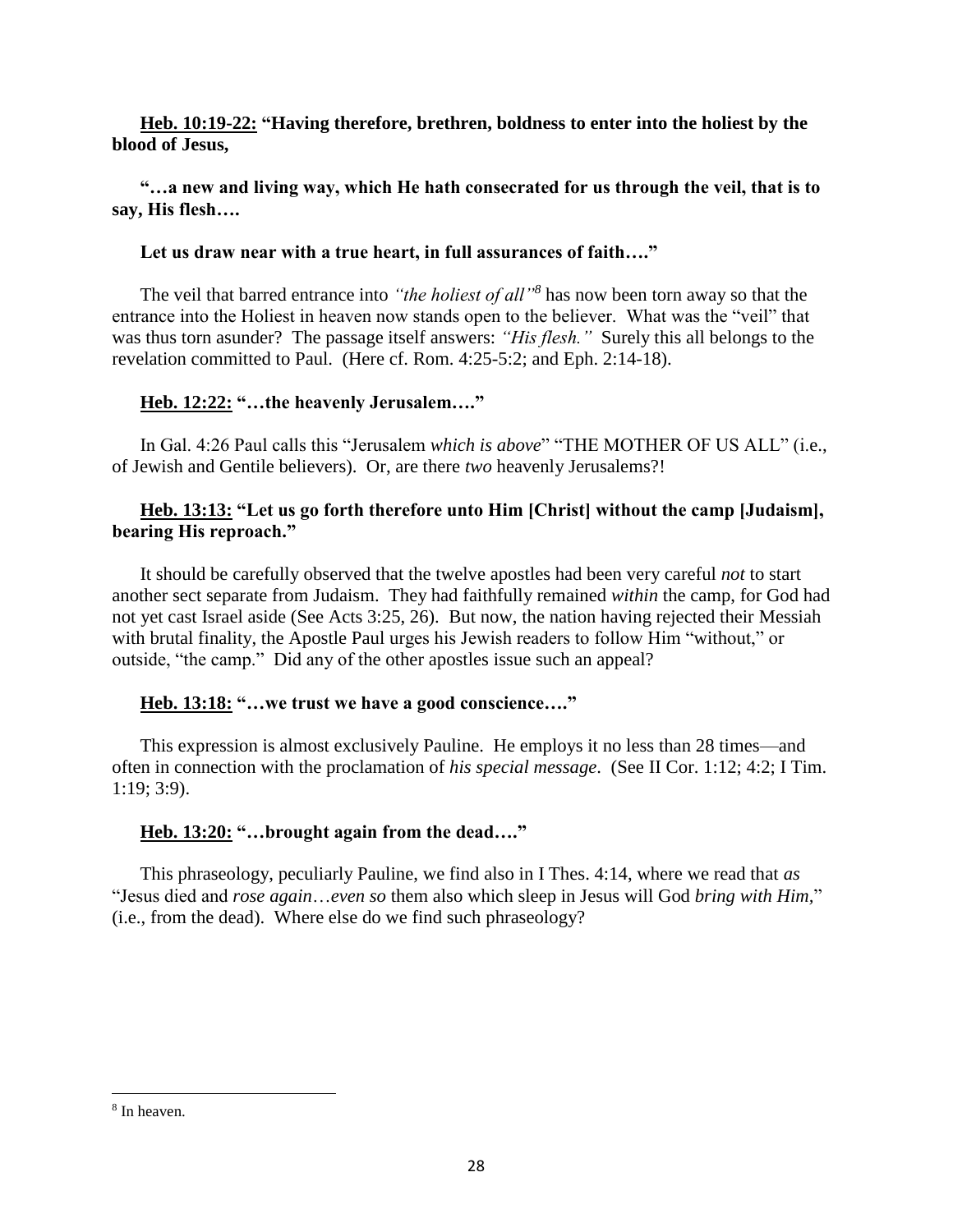#### **Heb. 13:21: "The blood of the everlasting [eternal] covenant…."**

We are back where we started from. Here the reader should take the time to carefully consider Tit. 1:2, 3; II Tim. 1:1, 9 and Eph. 3:11. If the "eternal covenant" of *Hebrews* is not that spoken of in these verses, what is it, and with whom was it made? Clearly it is that covenant, or promise, that God made with and to *Himself* "before the world began": His "eternal purpose," dealt with at length in Chapter III.

As we have said, the one book of the Bible we have enjoyed studying and teaching more than any other has been the *Epistle to the Hebrews*. We do not question that this is because we have recognized its Pauline authorship. Otherwise it *could not* have been so clear and meaningful.

The types were not understood at the time, nor even *designated* as being types at all, but *now*, through the Pauline revelation and writings we can see what so filled the heart of our loving Father in Old Testament times. And thus the "better things" prepared for "us" who live under the present dispensation of grace (Heb. 11:40), were offered to believing Hebrews in the epistle we have been considering.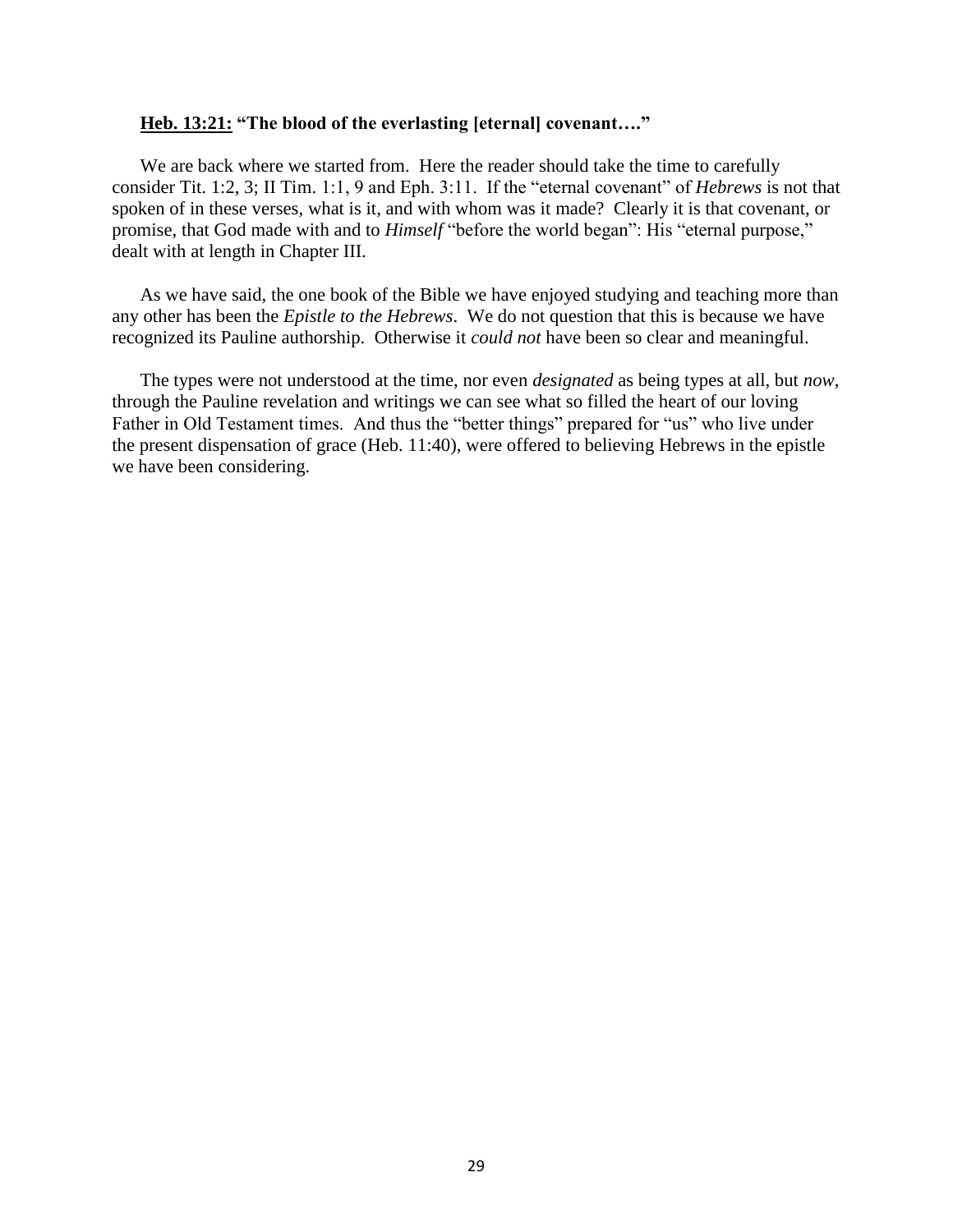## CHAPTER V **THE EPISTLE TO THE HEBREWS and Our Great High Priest**

# **"If therefore perfection were by the Levitical priesthood…what further need was there that another priest should rise…? (Heb. 7:11).**

Some sincere believers hold that the members of the Body of Christ, the Church of today, have no High Priest, and some indeed conclude that therefore we have no "throne of grace." This is a reaction to legalism on the one hand and Romanism on the other. Their objection to the doctrine of the present priesthood of Christ has, in this writer's experience, been based generally upon five propositions. It is our purpose in this chapter to put these propositions to the Berean test.

**Proposition No. 1:** "Priesthood in the Bible pertains to Israel."

Our reply: *But not this priesthood.*

Repeatedly, in Paul's Epistle to the Hebrews, he insists that the Lord Jesus Christ is an High Priest forever *"after the order of Melchisedec"* (Heb. 5:6, 10; 6:20; 7:11, 21; cf. Psa. 110:4).

Melchisedec first appears in the record of Scripture in Genesis 14, long before there was an Israel. Indeed, he appeared, *not* to Abraham (Abram's *covenant* name), but to *Abram*, "while yet in *un*circumcision," and while for very special reasons we read nothing of Melchisedec's parents or genealogy, or of the dates of his birth or death, it is evident beyond the shadow of a doubt that his priesthood *could not* have pertained in any way to Israel, for it antedated Israel's priesthood by hundreds of years.

Just as Paul, in writing to Gentiles, so often goes back to Abraham, the father of believers, to illustrate justification by faith alone, so in writing to these Hebrews, now "partakers of the heavenly calling," he goes back to Melchisedec, to show them that they now have a "better" High Priest in Christ, their ascended Lord.

**Proposition No. 2:** "Priesthood pertains to the Law."

Again we reply: *But not this priesthood.* Heb. 7:11, 12 clearly states:

**"If therefore perfection were by the Levitical priesthood (for under it the people received the law), what further need was there that another priest should rise after the order of Melchisedec, and not be called after the order of Aaron?**

**"For THE PRIESTHOOD BEING CHANGED, there is made of necessity A CHANGE ALSO OF THE LAW."**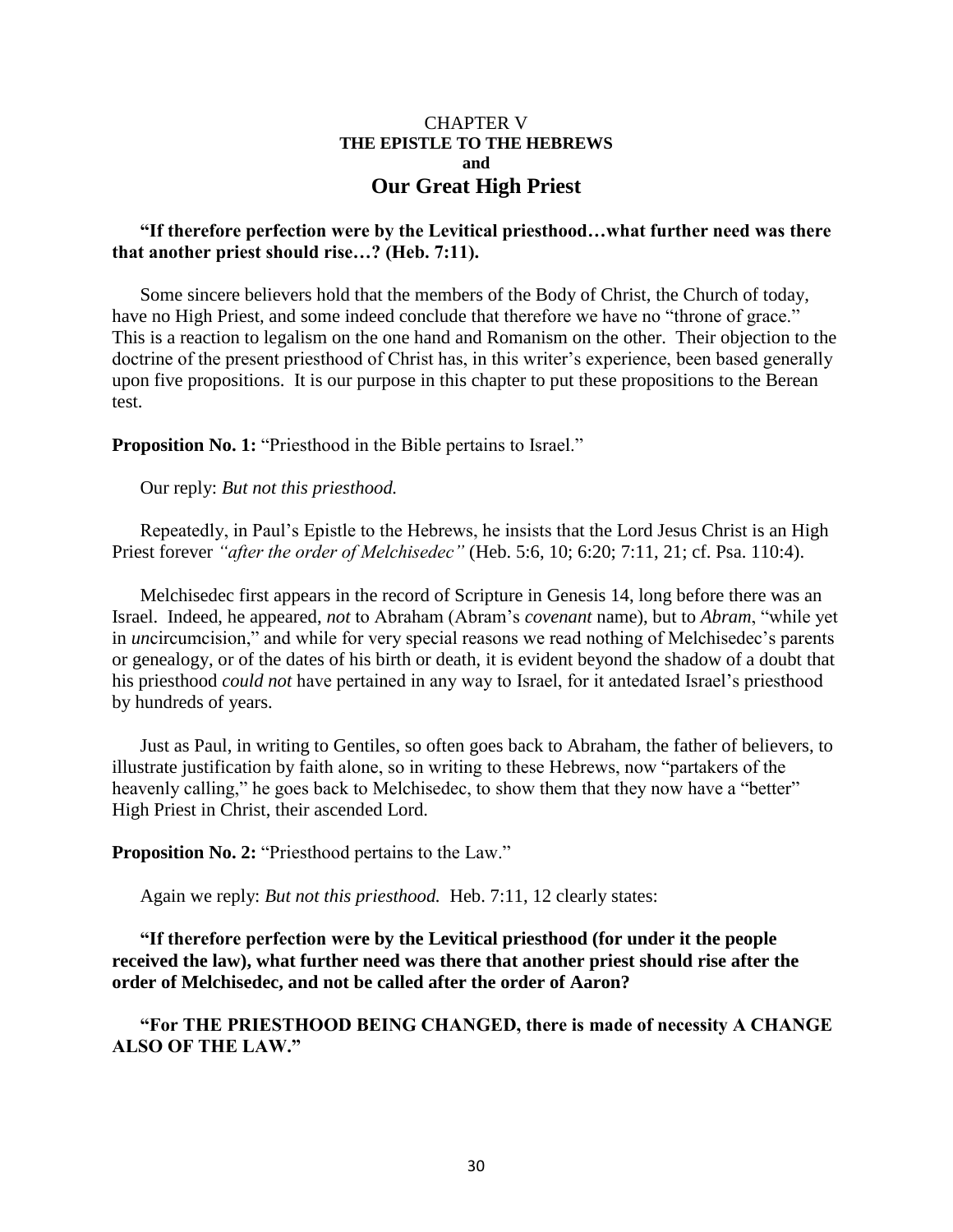This is clear enough. If the sacrifices, oblations and baptisms of the Levitical priesthood could bring perfection (cf. Heb. 10:1-3), what need was there for *another* priest, not from among the sons of Aaron the Levite, but from another quarter altogether? And since God *did* terminate the Levitical priesthood, is it not evident that He also terminated the Old Covenant, the Law? It is important here to observe that the word "change," in Heb. 7:12, does not indicate some slight alteration *in* the Law, but rather a change *from* law to grace. See the context:

# **Vers. 15, 16: "And it is yet far more evident: for that after the similitude of Melchisedec there ariseth another priest,**

**"Who is made, not after the law of a carnal commandment, but after the power of an endless life."**

**Vers. 18, 19: "For there is verily A DISANNULLING OF THE COMMANDMENT GOING BEFORE for the weakness and unprofitableness thereof (Cf. Rom. 8:3).**

**"FOR THE LAW MADE NOTHING PERFECT, but the bringing in of a better hope did; by the which we draw nigh unto God."**

**Proposition No. 3:** "Priesthood implies estrangement."

Our reply again: *But not this priesthood.*

It is true indeed that the Levitical priesthood implied estrangement from God, as does any human priesthood. This the apostle himself emphatically declares in Heb. 9:7, 8:

**"But into the second<sup>9</sup> went the high priest alone, once every year, not without blood, which he offered for himself, and for the errors of the people:**

# **"The Holy Ghost this signifying, that THE WAY INTO THE HOLIEST OF ALL<sup>10</sup> WAS NOT YET MADE MANIFEST, while the first tabernacle was yet standing."**

The people of Israel could not simply walk into "the holy of holies" and into the presence of God. Only a priest could do this—and not just any priest; only the high priest. And *he* could not come whenever he wished; only one day a year—and not a day of *his* choice, but a prescribed day, *the day of Atonement*. Nor could he just walk in boldly. He must appear before God as a sinner, "not without blood," shed for himself and the people. All this "that he die not" (Lev. 16). This indeed spoke of estrangement from God because of sin.

But none of this is applicable to our Lord's present priesthood. Rather than implying estrangement from God, Christ's priesthood *brings us to God, into His very presence.*

 $\overline{a}$ 

<sup>&</sup>lt;sup>9</sup> The second part of the tabernacle proper, the holiest place of all.

<sup>&</sup>lt;sup>10</sup> I.e., the true Holiest place; the presence of God in heaven.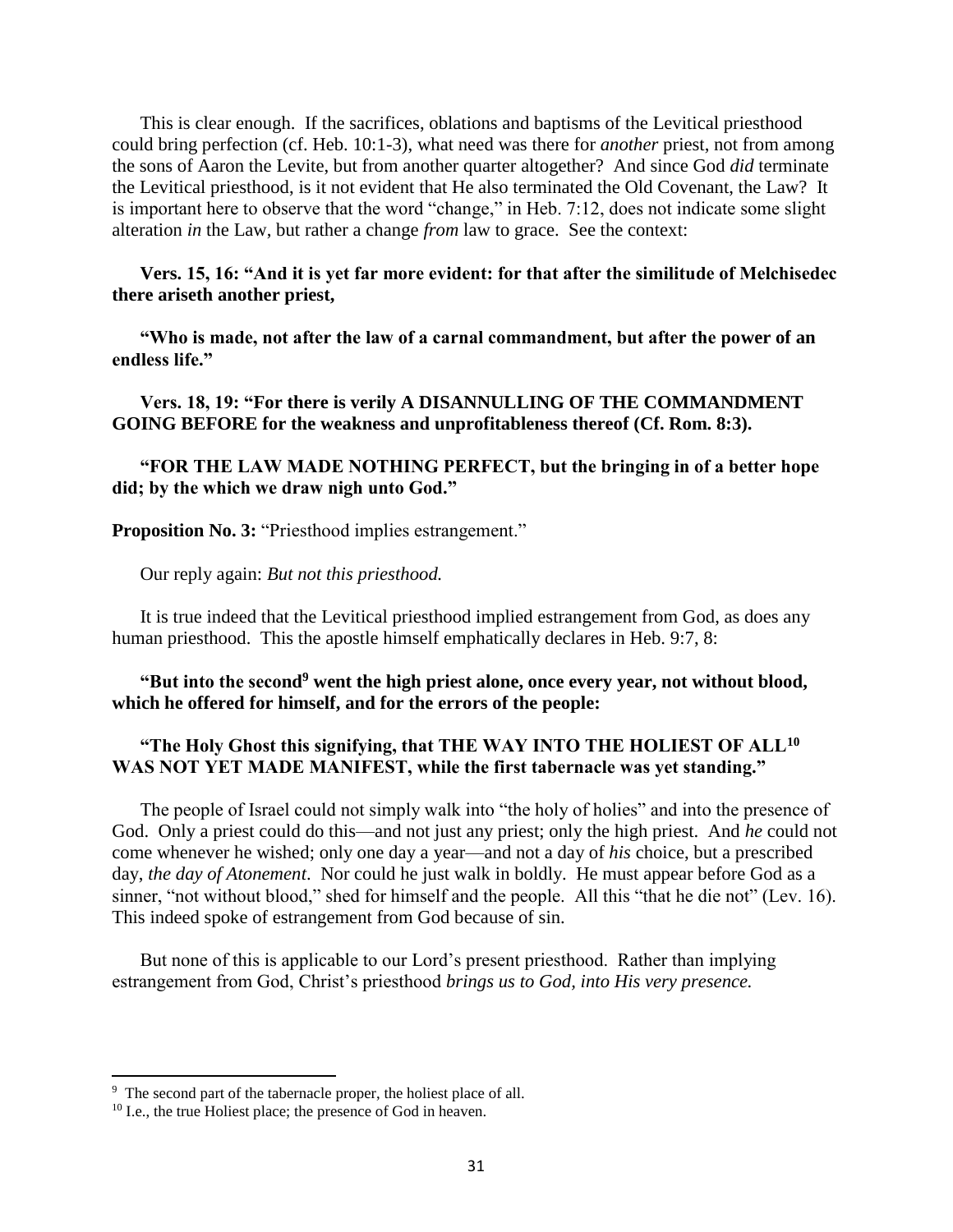#### **"Which hope we have as an anchor of the soul, both sure and steadfast, and which entereth into that WITH IN THE VEIL;**

# **"WHITHER THE FORERUNNER IS FOR US ENTERED, even Jesus, made an High Priest forever after the order of Melchisedec" (Heb. 6:19, 20).**

Here our Lord is presented as the believer's "Forerunner," *leading him* "within the veil;" into God's presence! This the Old Testament high priest could never do.

# **"But Christ, being come an High Priest of good things to come…by His own blood…entered in once into the Holy Place, HAVING OBTAINED ETERNAL REDEMPTION FOR US" (Heb. 9:11, 12).**

The finished, all-sufficient work of Christ at Calvary is ever the basis upon which believers may now enter into the holy presence of God.

#### **"Having therefore, brethren, boldness to enter into the Holiest** *by the blood of Jesus,*

**"…***a new and living way***, which He hath consecrated for us, through the veil, that is to say His flesh….**

#### **"Let us draw near, with a true heart in full assurance of faith…" (Heb. 10:19-22).**

We have purposely omitted the second "By," with which Verse 20 commences, for it does not appear in *Textus Receptus*, and is evidently not in the original. Verses 19, 20 do not contain *two* elements as bases for entering into God's presence, but one. "The blood of Jesus" by which we "draw near." This our Roman Catholic friends do not see, even though their own *Confraternity Edition* of the New Testament, and even the old Rheims-Douay Bible, render the passage correctly, thus condemning Rome's own teachings.

The old dead way, with all its ceremonies, failed to gain for man an entrance into God's presence, but the "new and living way" succeeded! How blessed to contemplate that this "way" has been *"consecrated" to our use!*

Those who deny the present priesthood of Christ for the members of His Body, frequently argue: "Why would we need a priest to bring us into God's presence? In Christ we are already there, seated in the heavenlies at God's right hand."

This is true—*in Christ*. But the Scriptures are always careful to distinguish between our *position* and our *condition*, our *standing* and our *state*. We too rejoice in our position before God *in Christ*, "accepted in the Beloved One," and this is most eternally important to us. But is it not equally true that *experientially* we must *appropriate* the position again and again by faith? Let us never forget that the *same epistle* that has so much to say about our *position* at God's right hand *in Christ,* also speaks of our *access* to God *through* Christ!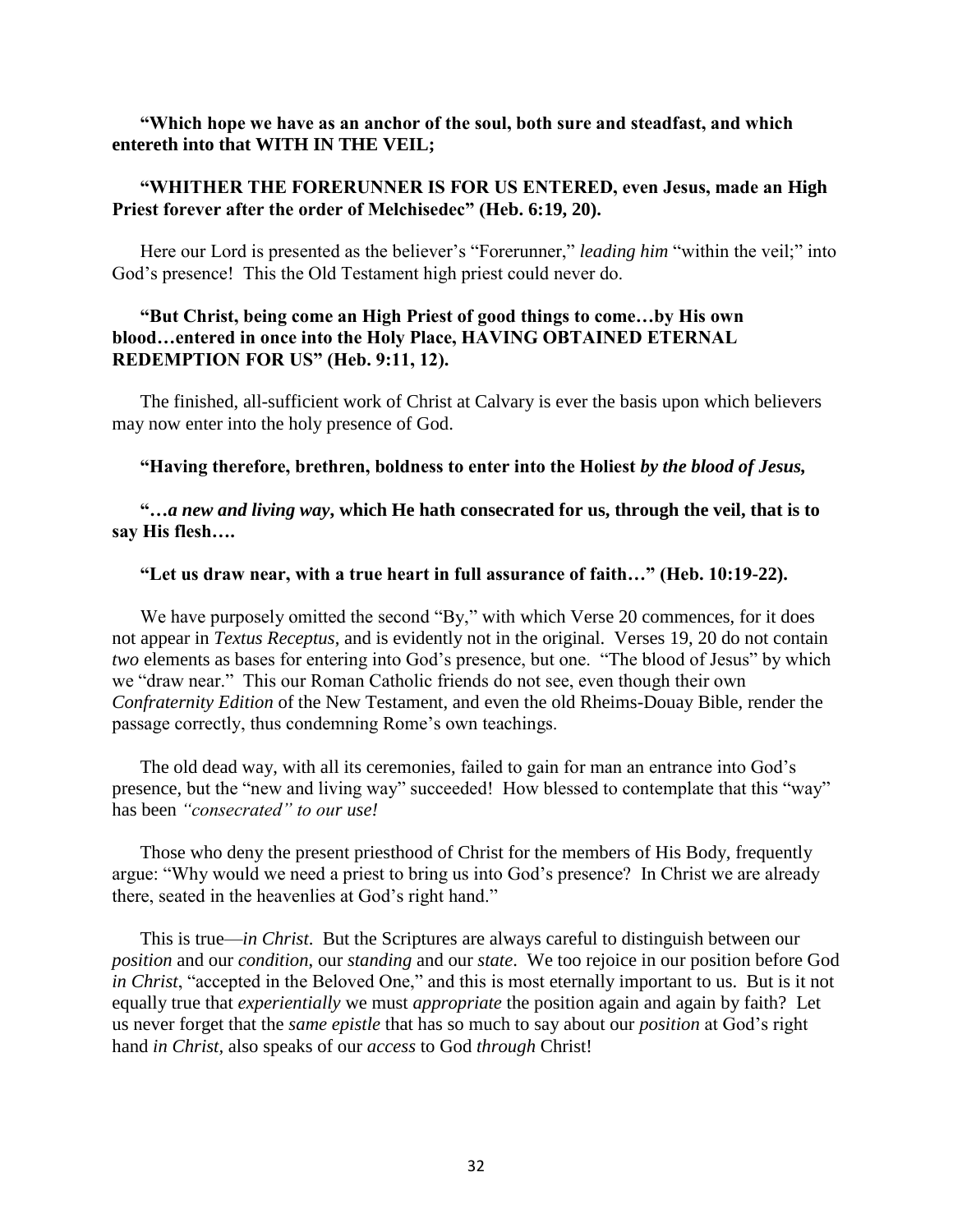## **"For THROUGH HIM we both have ACCESS by one Spirit unto the Father" (Eph. 2:18).**

Thus it is that the apostle exhorts "partakers of the heavenly calling":

# **"Let us therefore come boldly unto the throne of grace, that we may obtain mercy, and find grace to help in time of need" (Heb. 4:16).**

Remember too that under our Lord's priesthood we have, not a *"mercy seat,"* but a "THRONE of GRACE," and that we do not merely find "mercy," but also *"grace to help."* And *when* may we appear before the Throne of Grace? Not merely once each year, in a carefully prescribed manner, but freely, *"in time of need"!* God is always ready to receive us, the veil having been torn away by Christ's death for sin, and a "new and living way" having been "consecrated" to our use as a special invitation to "come boldly." Let us not fail to avail ourselves continually of this blood-bought privilege.

**Proposition No. 4:** "Priesthood implies imperfection."

Once more we reply: *But not this priesthood.*

We have already seen from Heb. 7:11 that the *Levitical* priesthood of Mosaic Law failed utterly to bring perfection, as would any human priesthood, but the Law has now given way to grace and the Levitical priests have been superseded by Christ,<sup>11</sup> "made an High Priest forever after the order of Melchisedec."

Thus while "the law made nothing perfect…*the bringing in of a better hope did*, by the which we draw nigh unto God" (Heb. 7:19). Our High Priest does not continue endlessly offering sacrifices for us, much less is He Himself offered in a "perpetual sacrifice" for our  $\sin s$ <sup>12</sup>

Rather, He "entered in *once* into the holy place [in heaven], *HAVING OBTAINED eternal redemption for us*" (Heb. 9:12). Nowhere is this emphasized more strongly than in Heb. 10:1-4:

# **"For the law, having a shadow of good things to come, and not the very image [substance] of the things, can never, with those sacrifices which they offered year by year continually, make the comers thereunto perfect.**

**"For then would they not have ceased to be offered? Because that the worshippers once purged should have had no more conscience of sins.**

**"But in those sacrifices thee is a** *remembrance* **again made of sins every year.**

**"For it is not possible that the blood of bulls and of goats should take away sins."**

 $\overline{a}$ 

<sup>&</sup>lt;sup>11</sup> Not by another failing human priesthood.

<sup>&</sup>lt;sup>12</sup> As taught by the Church of Rome.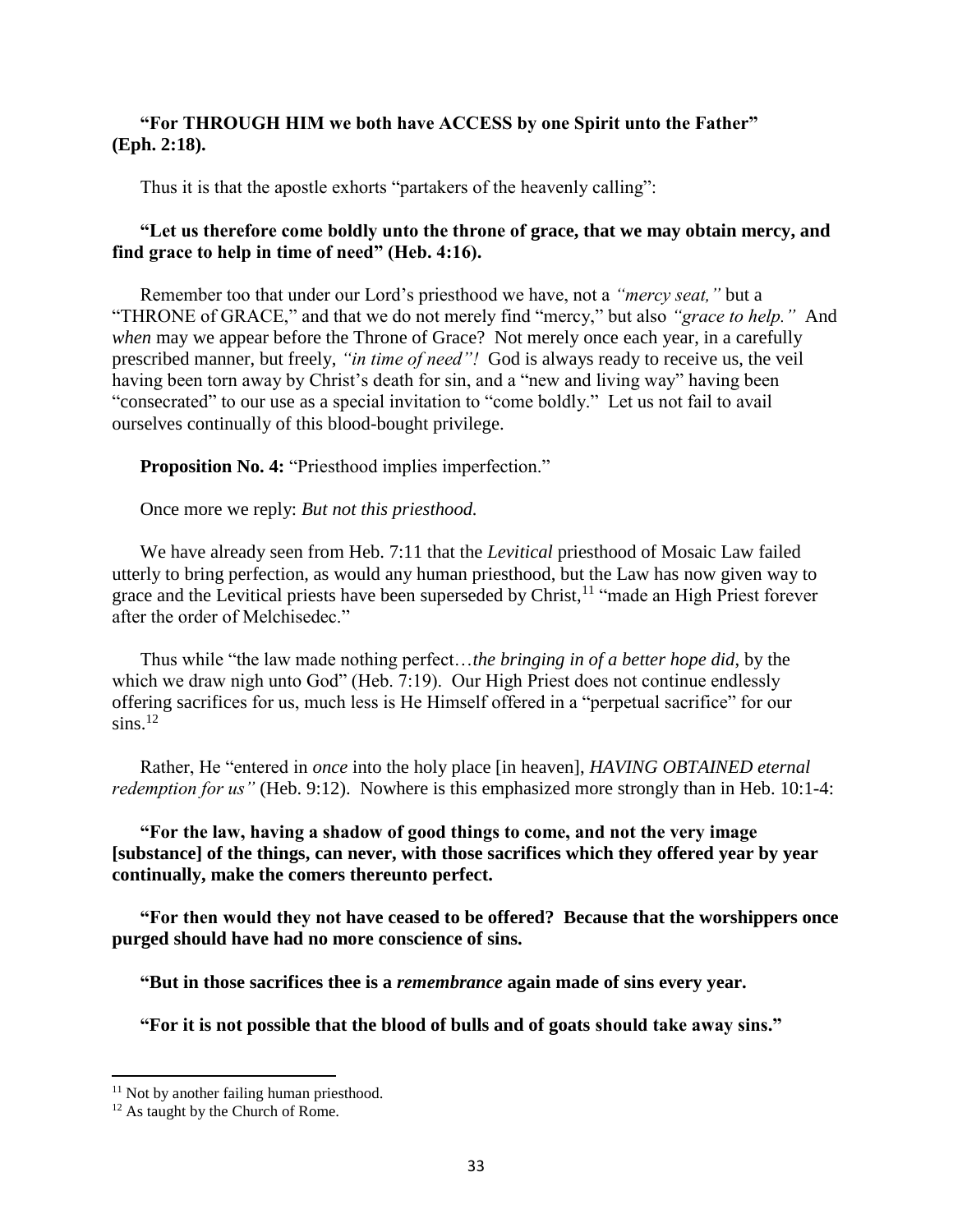Mark well that so utterly *im*possible was it for the ceremonial sacrifices of the Old Testament to "take away sins," that they actually included a yearly "*remembrance* of sins." This, of course, took place on the great annual *Day of Atonement*, when the children of Israel were instructed to "afflict their souls" for the sins committed during the past year, while the high priest went into the holiest with the blood of sacrifice to seek mercy from the Lord. *"Ye shall afflict your souls,"* was the command, *"and do not work at all"* (Lev. 16:29) and whoever took this command lightly was to be "cut off" from the congregation of God's people. Ah, but now the Apostle Paul, by divine inspiration, draws the contrast between the ministry of Israel's priests and that of our great High Priest:

**"By the which will we are sanctified through the offering of the body of Jesus Christ**  *once for all***.** 

**"And every priest standeth<sup>13</sup> daily ministering and offering oftentimes the same sacrifices, which can never take away sins:**

**"But this Man, after He had offered one sacrifice for sins, forever, sat down on the right hand of God….**

**"For by one offering He hath perfected forever them that are sanctified" (Heb. 10:10- 14).**

Priesthood implies imperfection? *Not this priesthood!* Our Lord's priesthood *perfects* believing sinners forever, fully justifying them before the bar of God, so that we can exult:

**"Who shall lay anything to the charge of God's elect? It is God that justifieth.**

**"Who is he that condemneth? It is Christ that died, yea rather that is risen again, who is even at the right hand of God, who also maketh intercession for us" (Rom. 8:33, 34).**

**Proposition No. 5:** "The Priesthood Was a Temporary Institution.

Our reply, to the end, remains the same: *But not this priesthood!*

 $\overline{a}$ 

**"For it is evident that our Lord sprang out of Juda, of which tribe Moses spake nothing concerning priesthood.**

**"And it is yet far more evident: for that after the similitude of Melchisedec there ariseth another priest,**

**Who is made, NOT AFTER THE LAW OF A CARNAL COMMANDMENT, BUT AFTER THE POWER OF AN ENDLESS LIFE" (Heb. 7:14-16).**

<sup>&</sup>lt;sup>13</sup> There was no seat of any kind in the tabernacle, except God's own "mercy seat." The work of Israel's priest was never done (Cf. Heb. 1:3, and Verse 12 above.)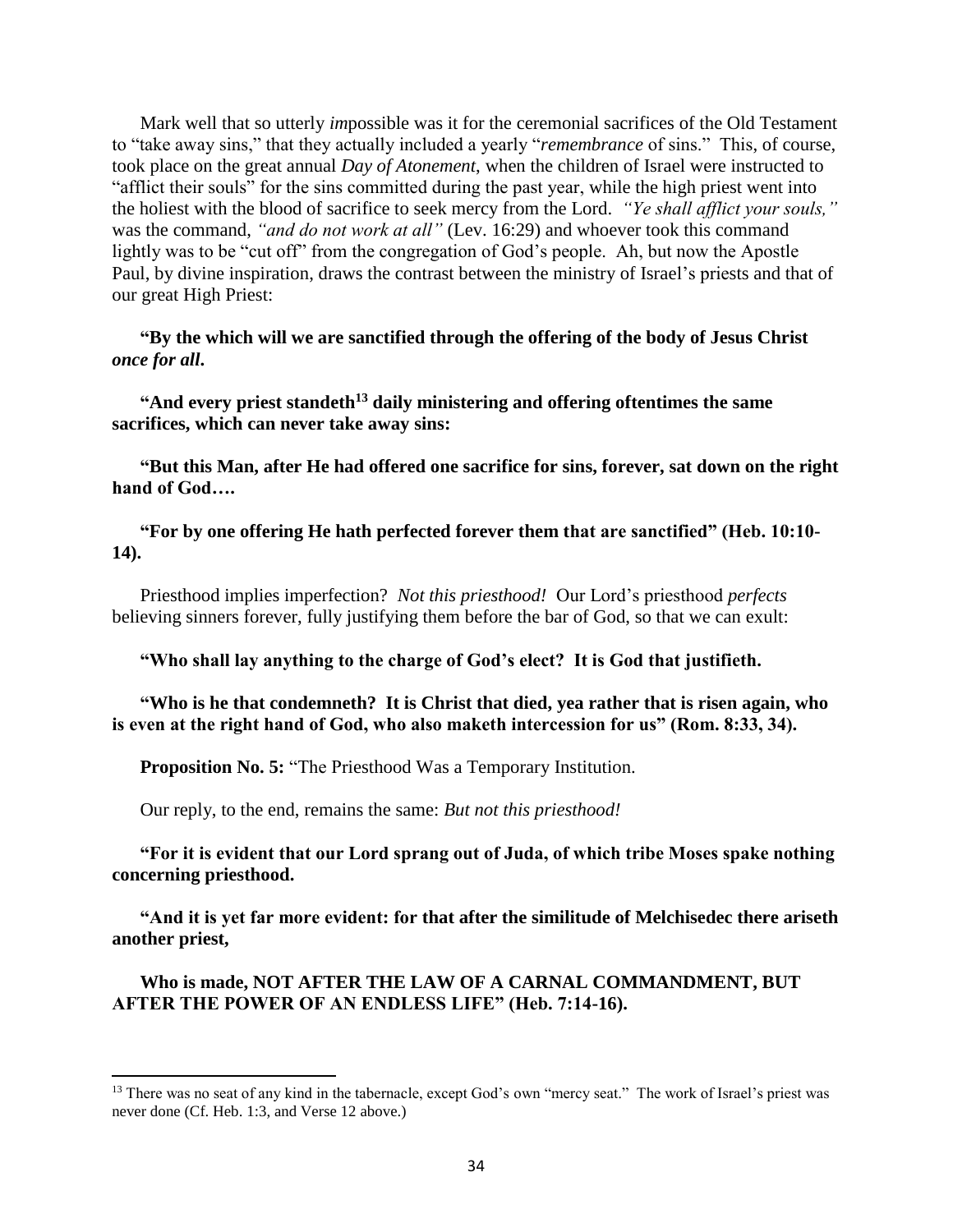# **"(For those priests were made without an oath; but this with an oath, by Him that said unto Him, THE LORD SWARE AND WILL NOT REPENT; THOU ART A PRIEST FOREVER AFTER THE ORDER OF MELCHISEDEC:)**

**"And they truly were many priests, because they were not suffered to continue by reason of death;**

# **"But this man, BECAUSE HE CONTINUETH EVER, HATH AN UNCHANGEABLE PRIESTHOOD.**

# **"WHEREFORE HE IS ABLE ALSO TO SAVE THEM TO THE UTTERMOST THAT COME UNTO GOD BY HIM, SEEING HE EVER LIVETH TO MAKE INTERCESSION FOR THEM" (Heb. 7:21-25).**

How blessed to know that ours is not a *human* priest, merely appearing before God in our behalf, a priest fraught with imperfections and unable to bring us into God's presence, but a *divine* Priest, the eternal Son, now appearing in the presence of God "for us," and bidding *us* to "come boldly" before the Throne of Grace! Not that anyone needs to *plead* with a just and holy God in behalf of those for whom Christ died. Our Lord's very presence at God's right hand is all the plea that is needed.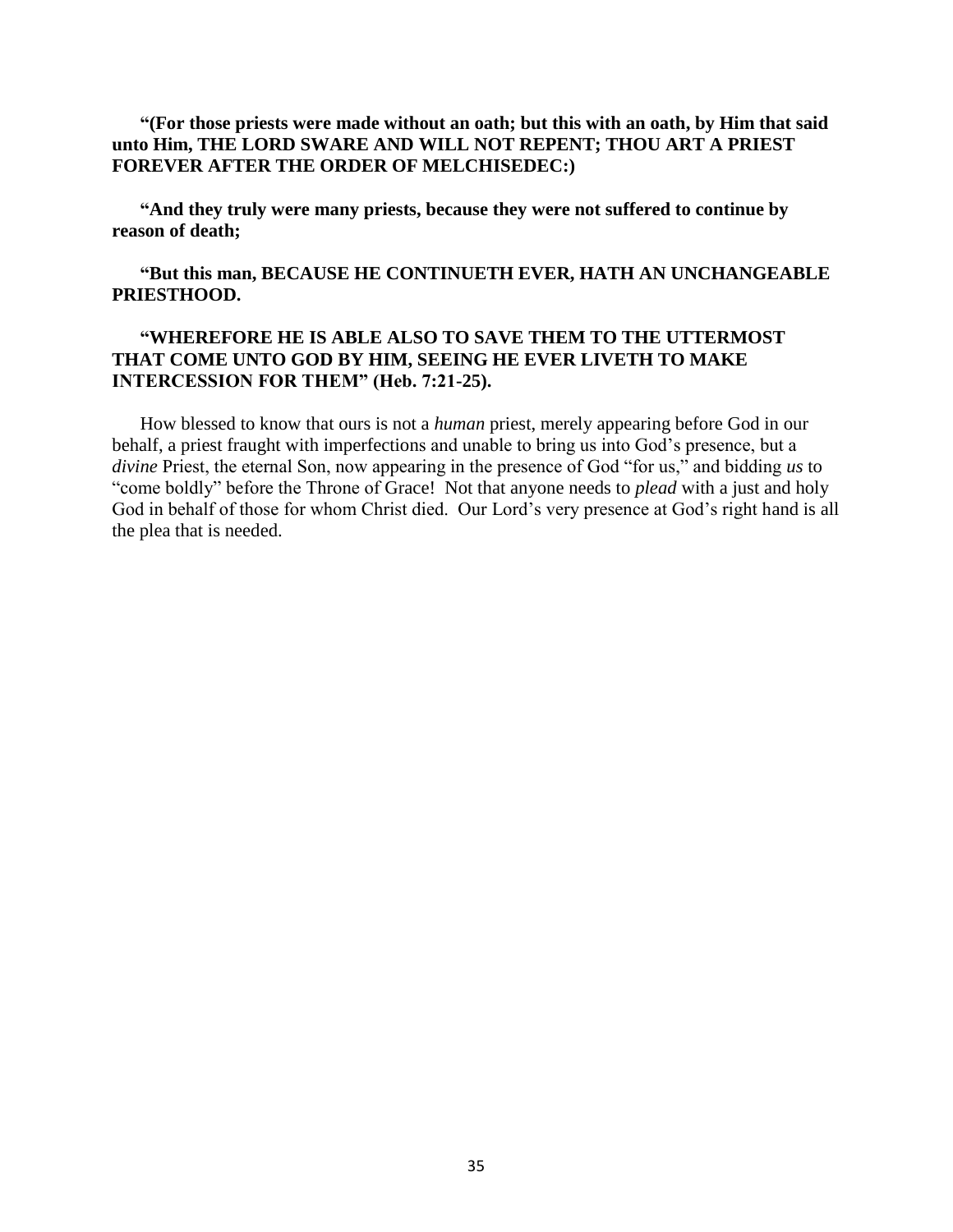# **TO SUM IT ALL UP**

# **"Now of the things which we have spoken, this is the sum:" (Heb. 8:1).**

| <b>The Levitical Priest</b>                                                        | <b>Our Great High Priest</b>                                                                     |
|------------------------------------------------------------------------------------|--------------------------------------------------------------------------------------------------|
| Ventured into the holiest on earth.                                                | Boldly entered the Holiest in heaven.                                                            |
| Entered the holiest only <i>once each year</i> , in a                              | Entered into the Holiest, "once for all,"                                                        |
| prescribed manner, "not without blood."                                            | "having obtained eternal redemption for us."                                                     |
| Entered the holiest on earth in behalf of the<br>children of Israel under the Law. | Entered the Holiest in heaven as the<br>"Forerunner" of "partakers of the heavenly"<br>calling." |
| Offered sacrifices "day by day, continually."                                      | Offered one all-sufficient sacrifice.                                                            |
| Offered "bulls and goats."                                                         | Offered Himself.                                                                                 |
| "Stood daily," their sacrificial work never                                        | "When he had by Himself purged our sins, He                                                      |
| finished.                                                                          | sat down."                                                                                       |
| Their sacrifices "could never make the comers"                                     | His sacrifice has "perfected forever" those                                                      |
| <i>thereunto perfect.</i> "                                                        | who are sanctified.                                                                              |
| They appeared <i>before</i> the <i>mercy seat</i> .                                | We appear at the <i>throne</i> of grace.                                                         |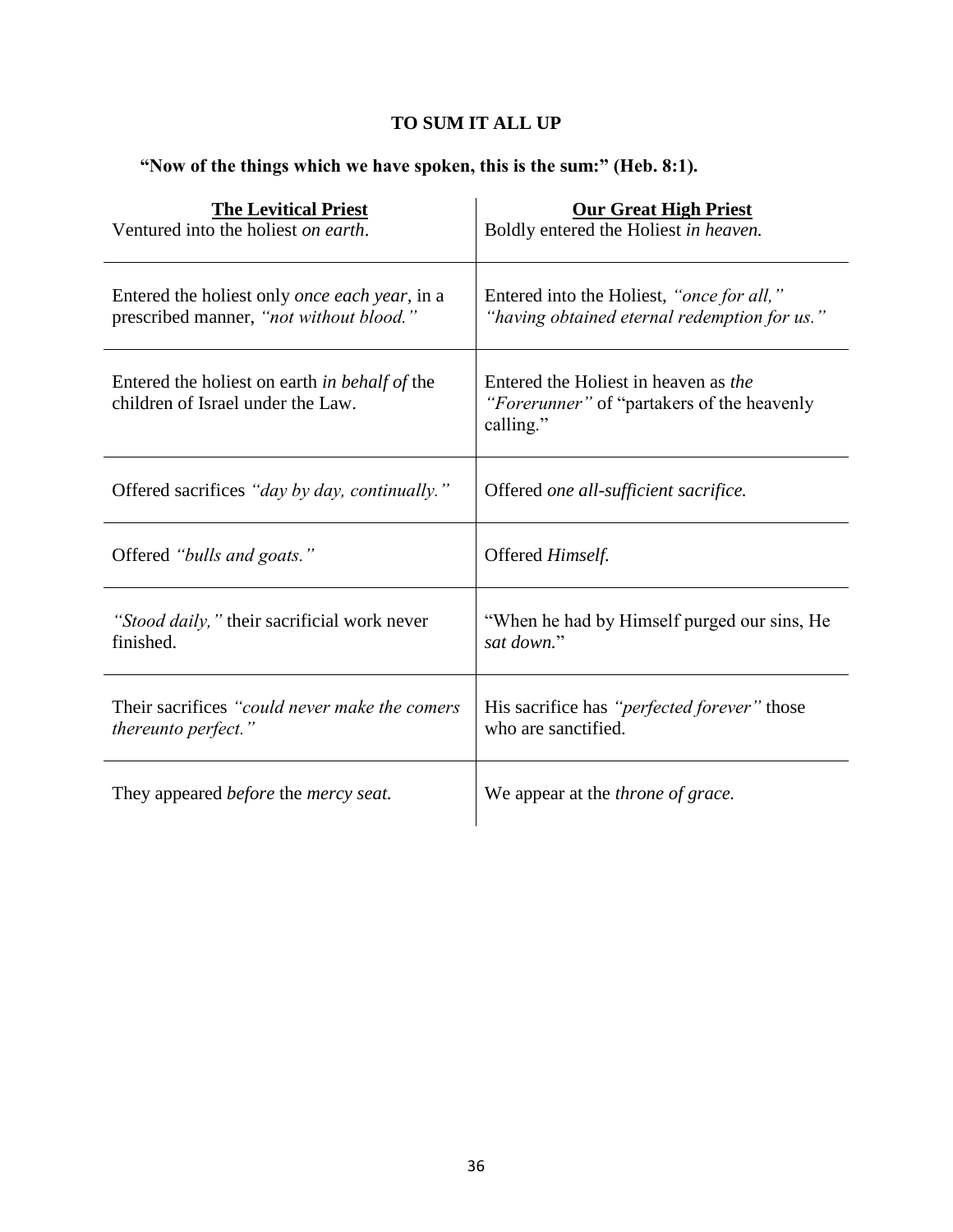# CHAPTER VI **THE EPISTLE TO THE HEBREWS And Eternal Security**

Hebrews 6:1-9 has long been the chief battleground on which Arminians and Calvinists have fought over the subject of Eternal Security. The passage reads as follows in our English translation:

**"Therefore leaving the principles of the doctrine of Christ, let us go on unto perfection, not laying again the foundation of repentance from dead works, and of faith toward God,** 

**"Of the doctrine of baptisms, and of laying on of hands, and of resurrection of the dead, and of eternal judgment.**

**"And this will we do, if God permit.**

**"For it is impossible for those who were once enlightened, and have tasted of the heavenly gift, and were made partakers of the Holy Ghost,**

**"And have tasted the good word of God, and the powers of the world to come,**

**"If they shall fall away, to renew them again unto repentance; seeing they crucify to themselves the Son of God afresh, and put him to an open shame.**

**"For the earth which drinketh in the rain that cometh oft upon it, and bringeth forth herbs meet for them by whom it is dressed, receiveth blessing from God:** 

**"But that which beareth thorns and briers is rejected, and is nigh unto cursing; whose end is to be burned.**

**"But beloved, we are persuaded better things of you, and things that accompany salvation, though we thus speak."**

**—Heb. 6:1-9**

# **DOES THIS PASSAGE TEACH THAT THE SAVED MAY BE LOST AGAIN?**

Pastor Charles F. Baker's answer to this question is challenging. He says: "If this passage proves the possibility of losing salvation, it also proves the impossibility of ever regaining it" (*A Dispensational Theology,* P. 456). This cannot be gainsaid, for the passage itself states: *"It is impossible…if they shall fall away to renew them again unto repentance…."* (Vers. 4, 6).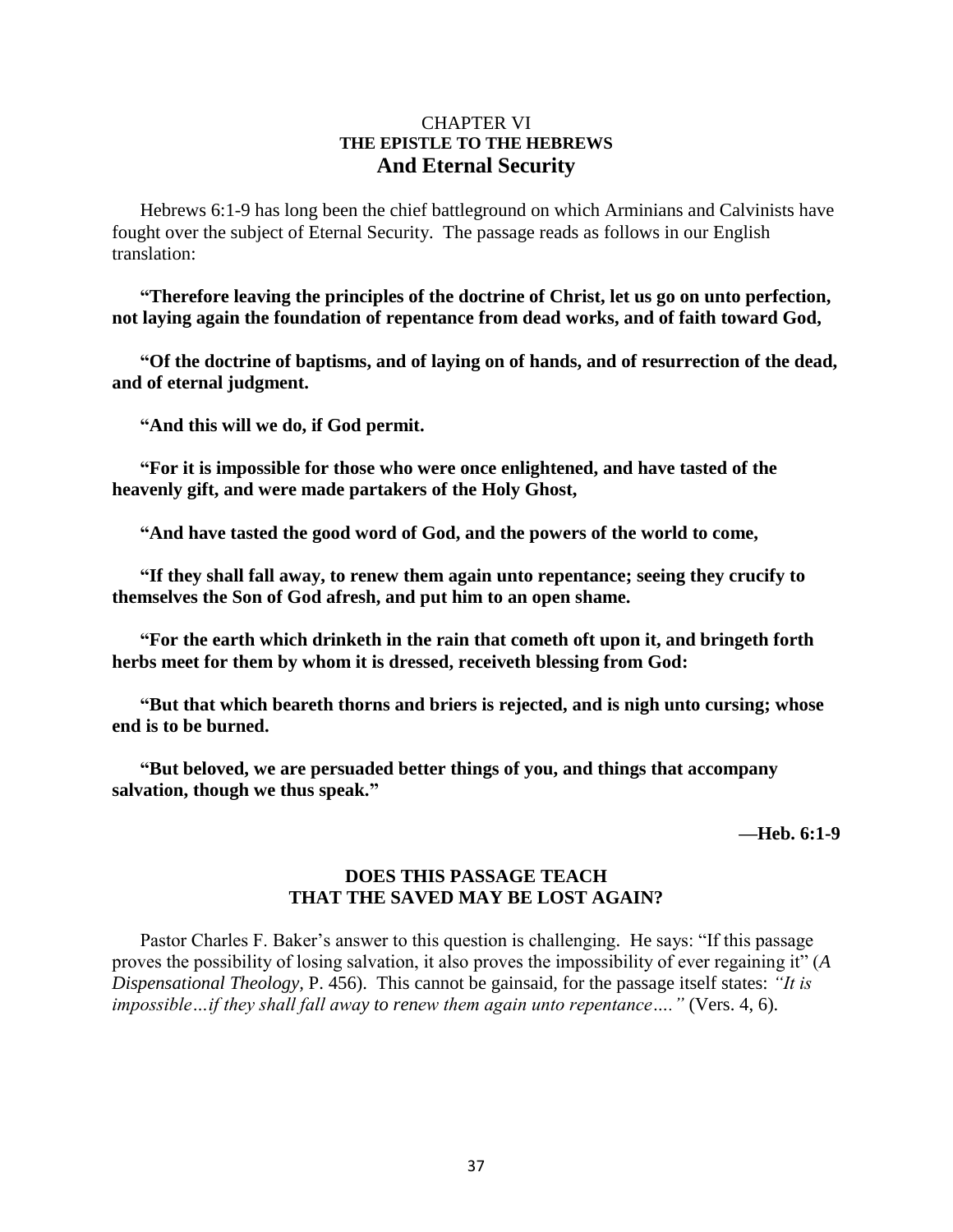But let us go back to the beginning. The "Therefore" of Ver. 1 takes us back to the preceding verses, which teach us that these Hebrew believers had known Christ for a long time. By now they should have been teachers of the Word, yet they themselves needed to be taught again what are the "first principles of the oracles of God" (5:12). Spiritually they were "babes," who could not digest the solid food of the Word, but had need of milk (5:12, 13). The passage itself interrupts this to mean, in simple words, that they were, or had become, *"unskillful in the Word of righteousness"* (5:13).

Worst of all, this had come about because they were "dull [slothful] of hearing"; not that they could not hear well but that they did not *care* enough to *"grow in grace and in the knowledge of our Lord and Savior Jesus Christ,"* by studying the writings of Paul, as Peter had exhorted them to do in II Pet. 3:15-18. *This* was why Paul could not now continue teaching them the wonderful truths about Christ as "an high priest after the order of Melchisedec" (5:10, 11). They were *"dull of hearing,"* indifferent to the wonderful glories that lay before them.

*"Therefore"* these Hebrews sorely needed to learn the lesson so forcefully taught in the first nine verses of Hebrews 6.

#### **A DISPENSATIONAL KEY**

Two facts of basic importance to this subject should be borne in mind as we study the first nine verses of Hebrews 6. (1.) This epistle was written by *the Apostle Paul*, and (2.) it was addressed *to Hebrews*. This immediately introduces *two* dispensational factors into the subject: *Paul* writing to *Hebrews!* A recognition of these two factors is the key to this passage and to an understanding of the *Epistle to the Hebrews* as a whole. In fact the great "apostle of the Gentiles" here uses 14 phrases, *all* of which, in their context, naturally apply to Israel, and *most* of which *can only* apply to Israel. They are:

**No. 1.** "leaving the principles of the doctrine of Christ,"

**No. 2.** "let us go on unto perfection [maturity]."

**No. 3.** "repentance from dead works,"

**No. 4.** "faith toward God,"

**No. 5.** "the doctrine of baptisms,"

- **No. 6.** "laying on of hands,"
- **No. 7.** "resurrection of the dead,"

**No. 8.** "eternal judgment,"

**No. 9.** "once enlightened"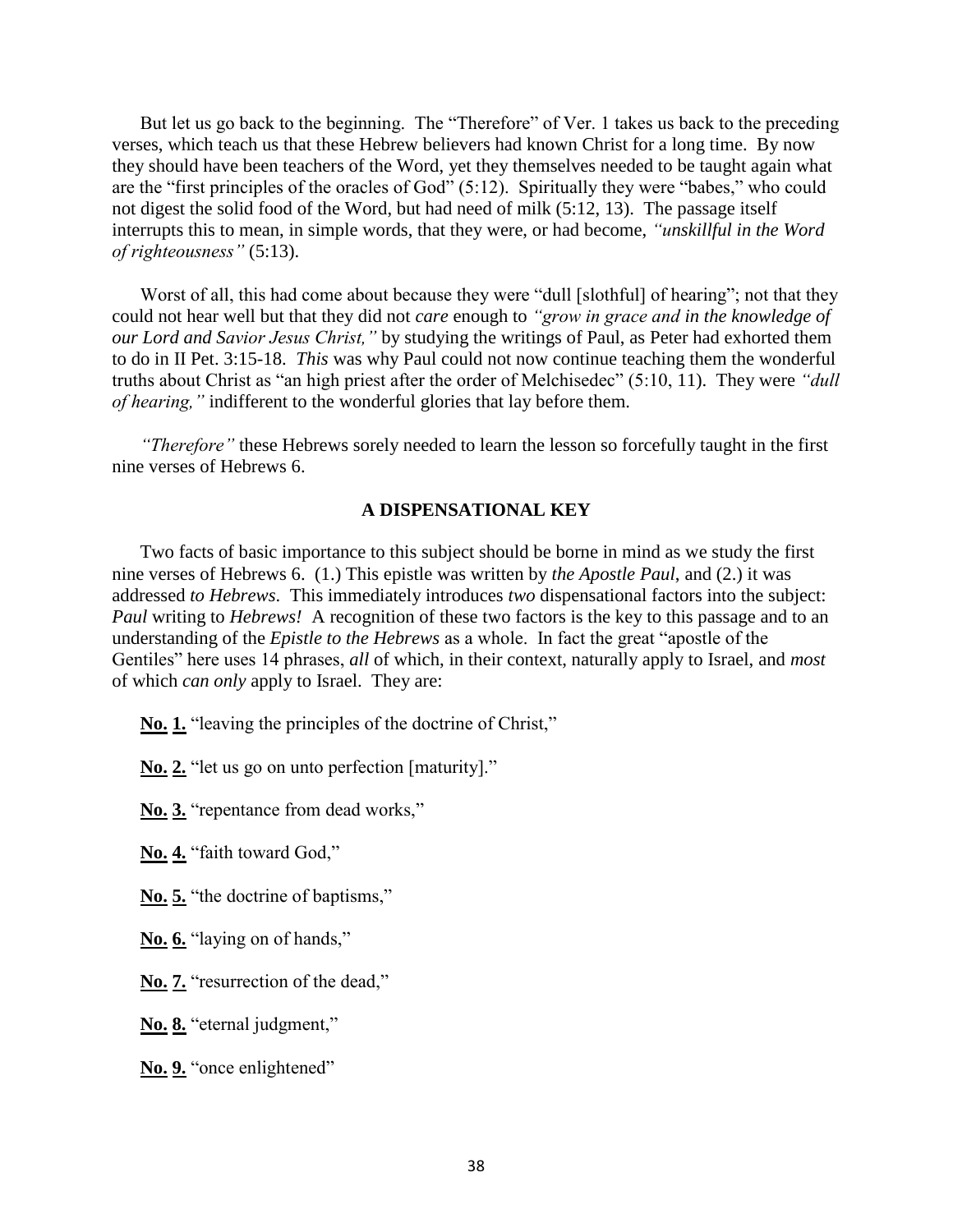**No. 10.** "taste of the heavenly gift,"

**No. 11.** "partakers of the Holy Ghost,"

**No. 12.** "tasted of the good Word of God,"

**No. 13.** "the powers of the world [or age] to come,"

**No. 14.** "they crucify to themselves the Son of God afresh."

Let us now examine each of these phrases in particular.

**No. 1.** At Heb. 6:1 the *Authorized Version* is faulty and, indeed, misleading as it stands. Surely God has never instructed anyone to *"leave* the *principles* of *the doctrine of Christ."* If the Greek word, *arche,* had been rendered *"rudiments,"* or *"elementary principles,"* or even *"first principles,*" as in 5:12, there might have been little reason for objecting, but as it stands—read it again—it is an exhortation to *leave* the *principles* of *the doctrine of Christ.* This we may be sure Paul would never do. Actually he refers here to these Hebrew believers being taken up with the *elementary* teachings about Christ, Christ "after the flesh," and he says in II Cor. 5:16, that we should no longer know Him thus for He is now glorified "far above all." Thus Phrase No. 1, when correctly translated fits beautifully in an epistle to Hebrews. Indeed, it *could only* apply to Hebrews, for Gentiles never knew Christ "after the flesh" (Matt. 10:5, 6; 15:24; Rom. 15:8, 16).

Further, it must not be overlooked that the *Received Text* renders Ver. 1: *"Having left"* the "beginning," etc., rather than "Leaving." And, indeed, it does seem that the apostle is not dealing here with two stages of Christianity, backward and advanced, but is rather urging the Hebrew believers to make a clean and final break from Judaism, to rejoice with him in *"the preaching of Jesus Christ according to the revelation of the mystery"* (Rom. 16:25).

They *had left* Judaism years before, taking their stand with the "little flock" of Christ's disciples. But a fresh and final departure was needed, for their occupation with the earthly Christ had inevitably brought them back into some aspects of Judaism: circumcision, the sabbath, the Jewish feast days and other aspects of "the Jews' religion," faithfully observed by Christ. They had taken a stand with Christ *in* "the camp" of Judaism; now the apostle urged them to take a further stand:

# **"Let us go forth therefore** *unto Him without the camp, bearing His reproach***" (Heb. 13:13).**

Only in thus taking a stand *outside* of Judaism and bearing the reproach of the *rejected* Christ could they achieve spiritual maturity.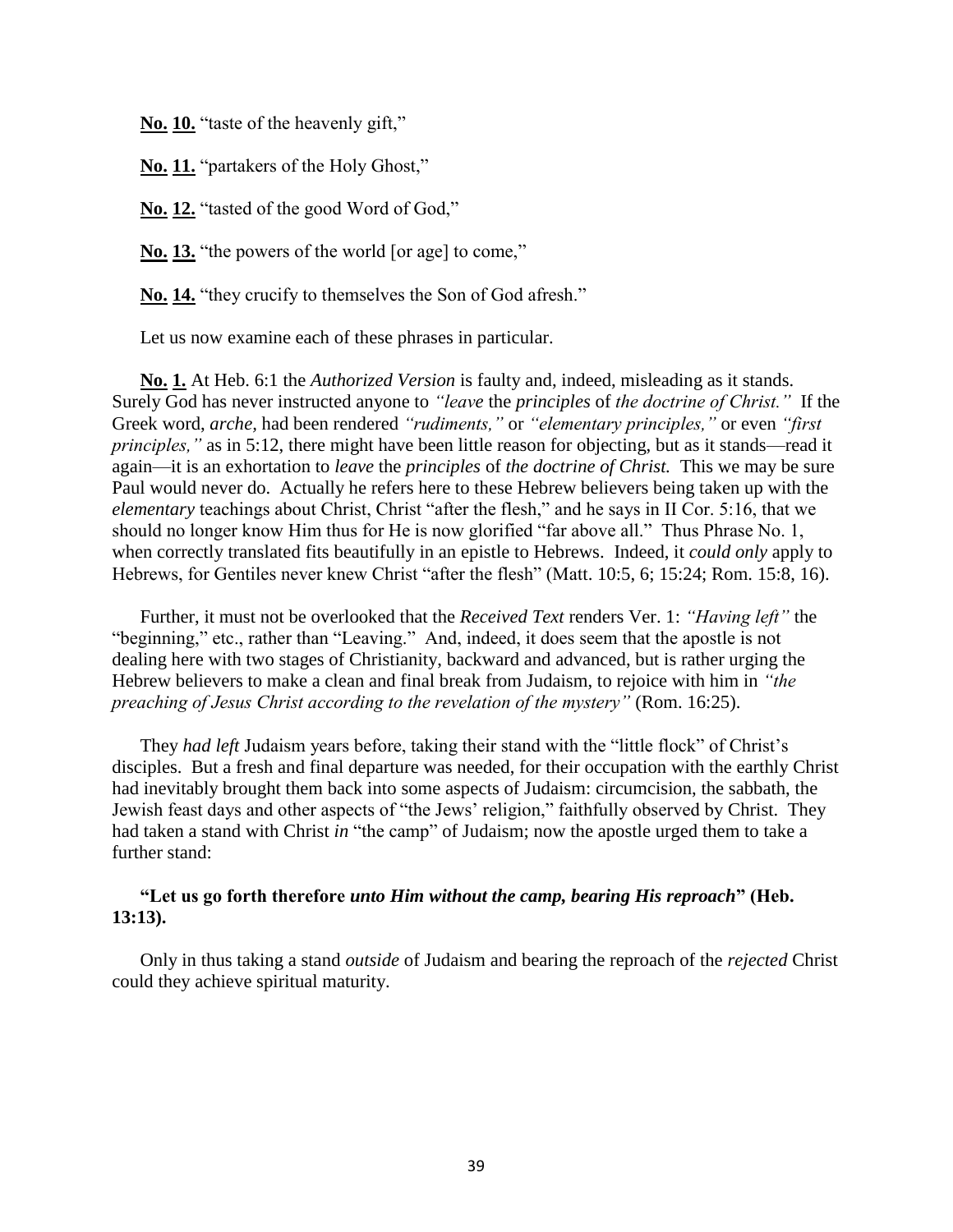Paul had written them about all this (II Pet. 3:15-18), but Heb. 5:11-14 clearly indicates that these Hebrew believers had *gone backward*.<sup>14</sup> Thus he now exhorts them to leave, finally and fully, the religion of Judaism with its shadows, for *Christianity*, with its substance and reality.

**No. 2.** The English phrase, *"Let us go on unto perfection,"* in its context, has led some to think that sinless perfection is a requisite to eternal life, but this is a most disappointing error, for who has ever attained to sinless perfection?

I John 1:10 declares that:

#### **"If we say that we have not sinned we make Him [God] a liar, and His Word is not in us."**

The solution is that the word "perfection" here is simply old English for *maturity*. This same root, *telios,* is rendered *"full age"* in 5:14.

Surely these Hebrew believers could not grow to spiritual maturity while practicing *"the gospel of the kingdom,"* with its *Beatitudes*, its *Sermon on the Mount*, its *"all things common,"* etc. Paul, by divine inspiration, declared more than 1900 years ago that believers under grace are "established" by "*my* gospel, and *the preaching of Jesus Christ according to the revelation of the mystery, which was kept secret since the world began, but is now made manifest…."* (Rom. 16:25, 26), and Peter confirmed this in the closing words of his second epistle (See II Pet. 3:15- 18). Yet, few are the pastors and evangelists who proclaim their "gospels" from the Pauline epistles.

Note that in Ver. 1 the apostle refers to "the doctrine of *Christ,"* not "Jesus Christ," or "Christ Jesus," or "the Lord Jesus Christ," combinations so often found in Scripture, but *"Christ": Messiah,* and our Lord was *Israel's* Messiah, her Savior-King. Thus to Israel—Israel *alone*—the twelve proclaimed "the gospel of the kingdom." (See Luke 9:1, 2; Acts 2:5, 14, 22, 36).<sup>15</sup> But the King, rejected on earth, is now, "exalted far above all" as *the dispenser of grace to all mankind* (Acts 15:7-11; Rom. 3:21, 22; Rom. 11:32, 33). This and much more was to be recognized by the Hebrews before they could rightly be considered mature, but it certainly has nothing whatever to do with "sinless perfection." It has rather to do with the advance of God's people with His revealed program from Peter and "the gospel of the kingdom" to Paul and "the gospel of the grace of God" (Acts 20:24).

**No. 3.** "repentance from *dead* works": Note, not *evil* works, but *dead* works. He refers to the "good works" and "religious works" of Judaism which could in no wise save.

Paul had taught them the truth of Tit. 3:5:

 $\overline{\phantom{a}}$ 

**"Not by works of righteousness which we have done, but according to His mercy He saved us, by the washing of regeneration and renewing of the Holy Ghost."**

<sup>&</sup>lt;sup>14</sup> Cf. Gal. 4:8-10. It was their occupation with Christ after the flesh that had drawn them, at least partly, back into Judaism.

<sup>&</sup>lt;sup>15</sup> "This gospel of the kingdom" will not be proclaimed to the Gentiles until Matt. 24:14 is fulfilled.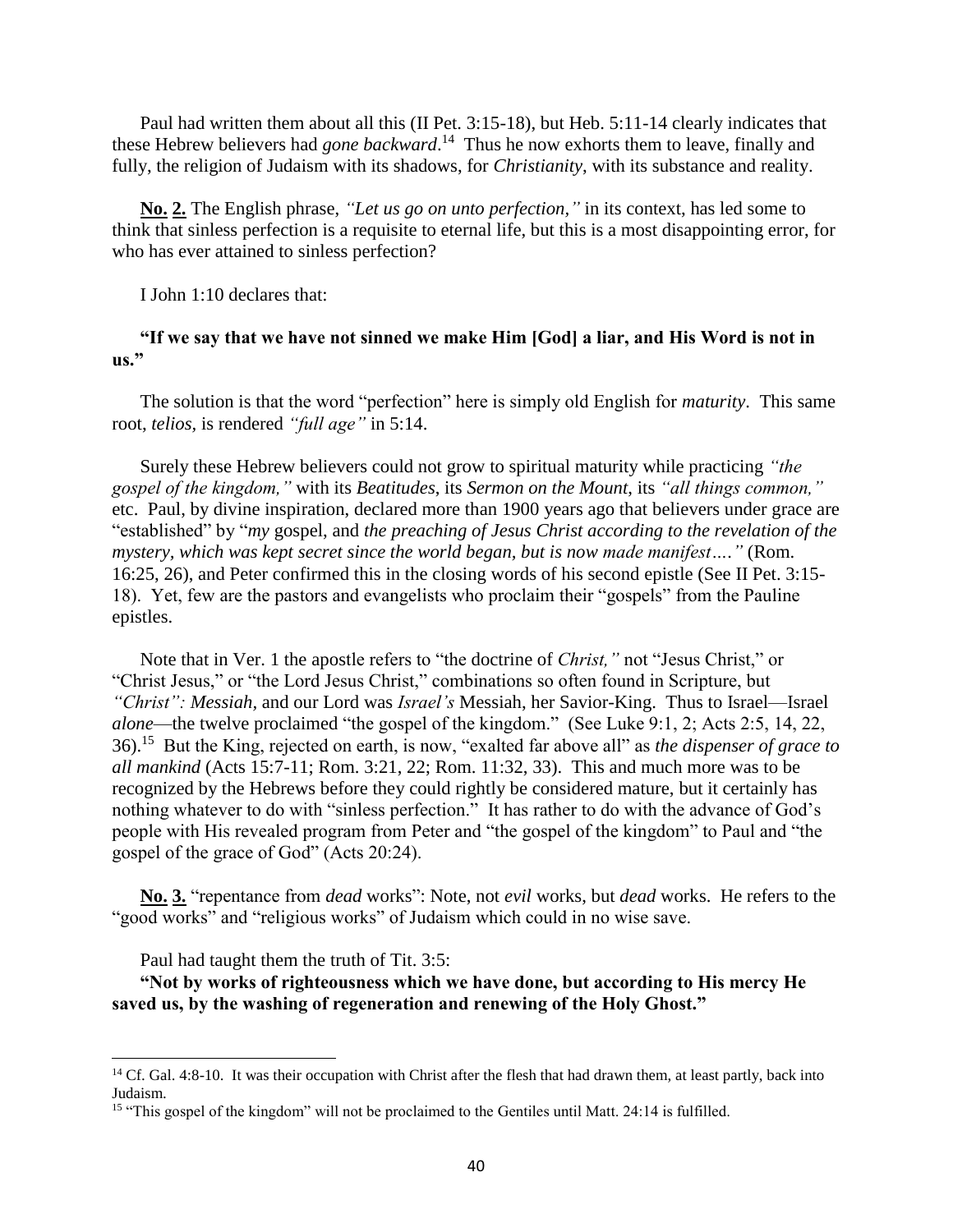They should not have to lay this foundation truth of Christianity again. They should never have doubted that salvation is by grace alone, without works, religious or otherwise.

**No. 4.** *"faith toward God."* From this point on it seems that these Hebrew believers had actually thought of laying foundations for Judaistic concepts, so it became even more important for them to heed Paul's words, "*not* laying again." The fact was that *no* foundation needed to be laid. Moses had laid the foundation for Judaism and dispensation of the Law, but these had been *"abolished,"* (Eph. 2:15), *"blotted out…taken out of the way,"* and *"nailed to the cross"* (Col. 2:14), making way for Paul, by revelation, to lay the foundation for "the dispensation of the grace of God." In I Cor. 3:10, 11 he says:

# **"According to the grace of God which is given unto me as a wise masterbuilder, I have laid the foundation, and another buildeth thereon. But let every man take heed how he buildeth thereupon.**

# **"For other foundation can no man lay than that is laid, which is Jesus Christ."**

Thus the foundations had been laid for both Law and Grace, the dispensation of Grace superseding that of the Law, the one founded on Christ as King on earth, the other on Christ now exalted far above all and the dispenser of grace to a doomed world (Rom. 5:20, 21; II Cor. 5:16- 19).

The Jewish concept of "faith toward God" has now given way to that of faith *in* the Lord Jesus Christ, God the Son. This foundation was laid by Paul in his preaching and in his writings. It did not affect the Jew alone, but Jew and Gentile alike. And those saved by grace, through faith, can never be lost again for "upon believing" they are *"sealed* with that Holy Spirit of promise" (Eph. 1:13; cf. 4:30).

**No. 5.** *"the doctrine of baptisms."* In the Old Testament, washings, whether of people or things, are called "baptisms." In Mark 7:1-5, where the subject is unquestionably that of washing, two Greek synonyms are used alternately five times: *nipto*, to rinse, and *baptismos*, to wash. This passage alone shows how erroneous it is to associate baptism with *burial*. Neither then, nor now have men ever buried their dead in *water*, except in burials at sea, which were unavoidable.

From our Lord's earthly ministry through Pentecost, repentance and baptism were the very keys to the kingdom (Mark 1:4; Acts 2:38), but these Hebrews were now to go from "the doctrine of baptisms" to the "one baptism" of Eph. 4:5. By this *"one baptism"* the *"one Spirit"* baptizes believers into *"one body."* (See I Cor. 12:13, cf. Eph. 4:5).

How can we possibly reconcile "the doctrine of baptisms" with the "one baptism" of Eph. 4:5, especially when Heb. 9:10 informs us that these "divers baptisms"<sup>16</sup> were *"imposed on them until the time of reformation."*

 $\overline{\phantom{a}}$ 

<sup>&</sup>lt;sup>16</sup> Gr., baptismois.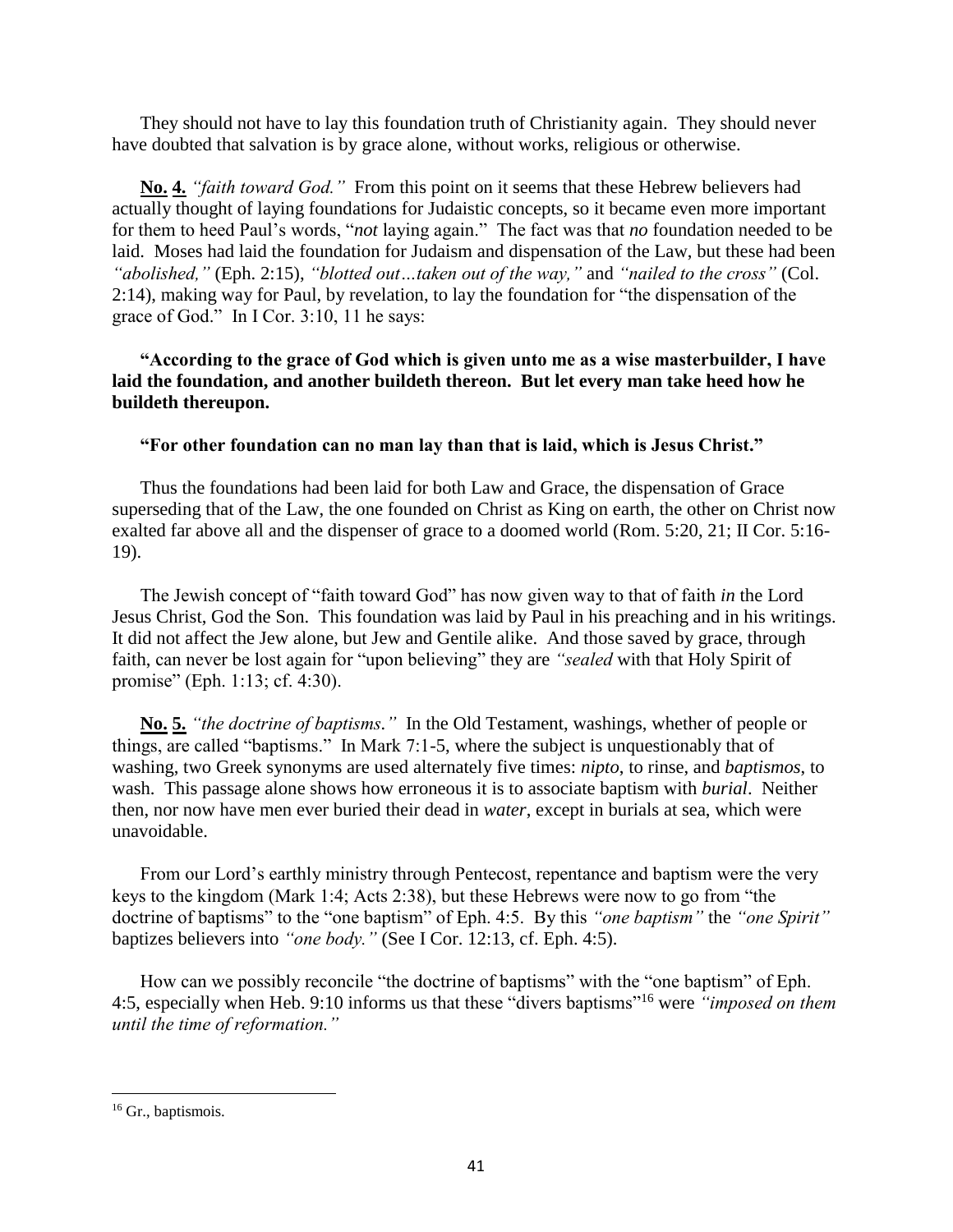**No. 6.** *"laying on of hands,"* From Lev. 16:21 through the Pentecostal era, the laying on of hands was practiced in Judaism on a great variety of occasions: blessing imparted, prayers uttered, sacrifices offered, generally speaking of *identification*, e.g., the sinner laying his hands on the head of the beast, transferring his sins, as it were, to the beast, who then would be slain for them to make an atonement for the sinner's soul. There was also the high priest laying his hands on a priest being inducted into office.

But the oneness between believers today is *in Christ.* We are one *in Christ* (Rom. 12:5), and this makes for the closest identification, the most blessed unity the soul could wish for. Indeed, we are exhorted to *"endeavor"* to "*keep* the unity of the Spirit,"

# **"***Till we all come in the unity of the faith,* **and of the knowledge of the Son of God, unto a perfect man, unto the measure of the stature of the fullness of Christ" (Eph. 4:12, 13).**

This these Hebrews were now to aspire to rather than returning to the formalism of "the Jews' religion."

**No. 7.** *"Resurrection of the dead."* Here belief in the resurrection is specifically named as one of the distinctive features of Judaism (See also Dan. 12:2, 3; John 11:24). Indeed, Paul appealed to the *Hebrew Pharisees* when he cried out in the Sanhedrin:

# **"Men and brethren, I am a Pharisee, the son of a Pharisee: of the hope and resurrection of the dead I am called in question" (Acts 23:6).**

The truth of the resurrection had long been one of the foundations of Judaistic belief. Why, then, should this foundation be "laid *again"?* If this were done would not the result be little more than an article in a creed, no more authoritative than a hundred other such articles in religious creeds?

**No. 8.** *"eternal judgment,"* is here stated to be one of the "first principles," or elementary teachings of "the doctrine of Christ." Why should this foundation be "laid *again"?* In Luke's record of Paul's appearance in Felix' court, we find Paul preaching on it with great power.

#### **"[Felix] sent for Paul and heard him concerning his faith in Christ.**

#### **"And as he reasoned of righteousness, temperance, and judgment to come,** *Felix trembled***…" (Acts 24:25).**

And later, when he stood before Agrippa (with Festus present), and Festus ridiculed him as "mad," Paul's thoughtful response proved not only a sober reply to Festus, but an unanswerable challenge to Agrippa, until Agrippa, evidently deeply stirred, finally acknowledged to Paul: *"Almost thou persuadest me to be a Christian"* (Acts 26:28). Paul's response to this was nothing less than thrilling. To Agrippa, and to all present in this well-packed courtroom, the apostle said: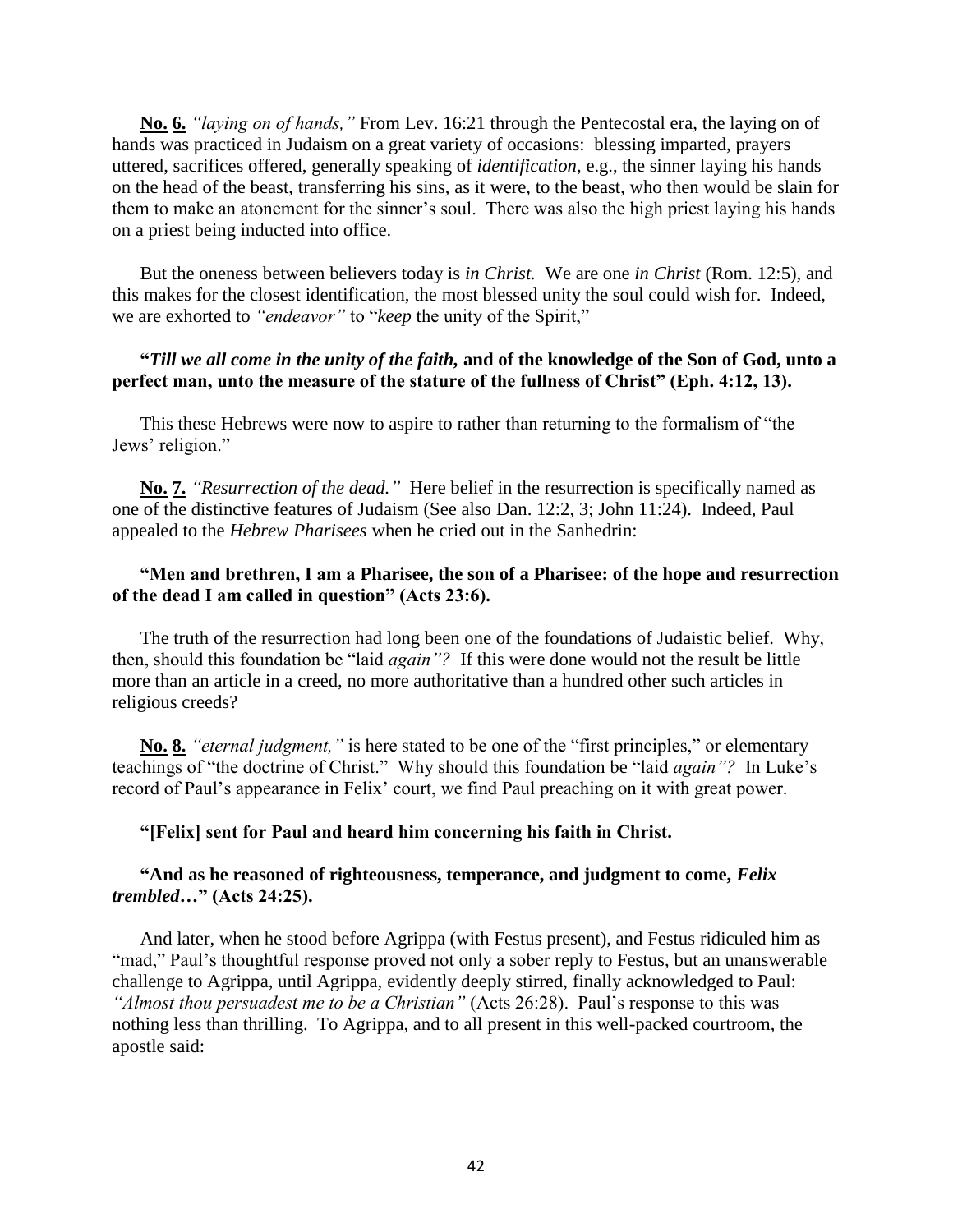# **"…I would to God, that not only thou, but also all that hear me this day, were both almost and altogether such as I am, except these bonds" (Acts 26:29).**

With the doctrine of "eternal judgement"<sup>17</sup> already so strong a foundation, both in Judaism *and* in Christianity, why should they wish to lay it *again?* Should they not rather consider it a well-proven fact and go on to Christian maturity?

Here we must digress briefly to explain Paul's statement, *"And this will we do, if God permit"* (Ver. 3).

Paul had urged these Hebrews to make a clean break with Judaism, not re-laying foundations already laid, but to *"go on unto maturity."* What does he mean now by saying, "This will *we* do,<sup>18</sup> if God permit"? Was he placing himself in a category with them? Had *he* been occupied with the elementary things? Had *he* not made a clean break with Judaism? Was *he* occupied with Christ after the flesh? In no wise. Barnes states it beautifully: "This will we do, by my teaching and your learning!" This is undoubtedly the sense of the passage.

**No. 9.** *"once enlightened."* Here the apostle begins dealing with those things which would make it *impossible* for these Hebrews, or any of them, to be renewed again to "repentance." <sup>19</sup>

Repentance, be it noted, is a change of mind, or attitude, and man being what he is, finds it increasingly difficult to change from one course to another the longer he remains in the former.

Of the factors to be taken into account in this case was the fact that they *had been "enlightened."* First they had been enlightened when, as unregenerate Hebrews, they had come to see the truths of "the gospel of the kingdom." This must have been a thrilling experience, for nothing is so precious to the sincere soul as one ray of light from God.

But they had become further enlightened as they came to see the validity of the truths revealed by the glorified Lord to Paul, with their setting aside of the Law with its rituals and demands.

Ah, but the longer they delayed their growth in grace, while looking back with envying eyes at Judaistic customs and practices, the more difficult it would become to make a clean break, *"going forth to Christ, without the camp"* and *"bearing His reproach"* (Heb. 13:13). Indeed, if they hesitated too long, this would become *"impossible."*

**No. 10.** *"taste of the heavenly gift":* This is not another element in the list of blessings which, if repudiated, will cause a believer to be lost again.

Rom. 8:35-39 states clearly that neither any person nor any thing shall *ever* separate the believer from "the love of Christ," and *Heb. 6 does not contradict this.*

 $\overline{\phantom{a}}$ 

<sup>&</sup>lt;sup>17</sup> Not that God will judge eternally, but that the consequences will be eternal.

<sup>&</sup>lt;sup>18</sup> "do" in the sense of accomplishing.

<sup>&</sup>lt;sup>19</sup> Note: "repentance," not "salvation," so that Charles F. Baker's statement, quoted above, remains completely valid.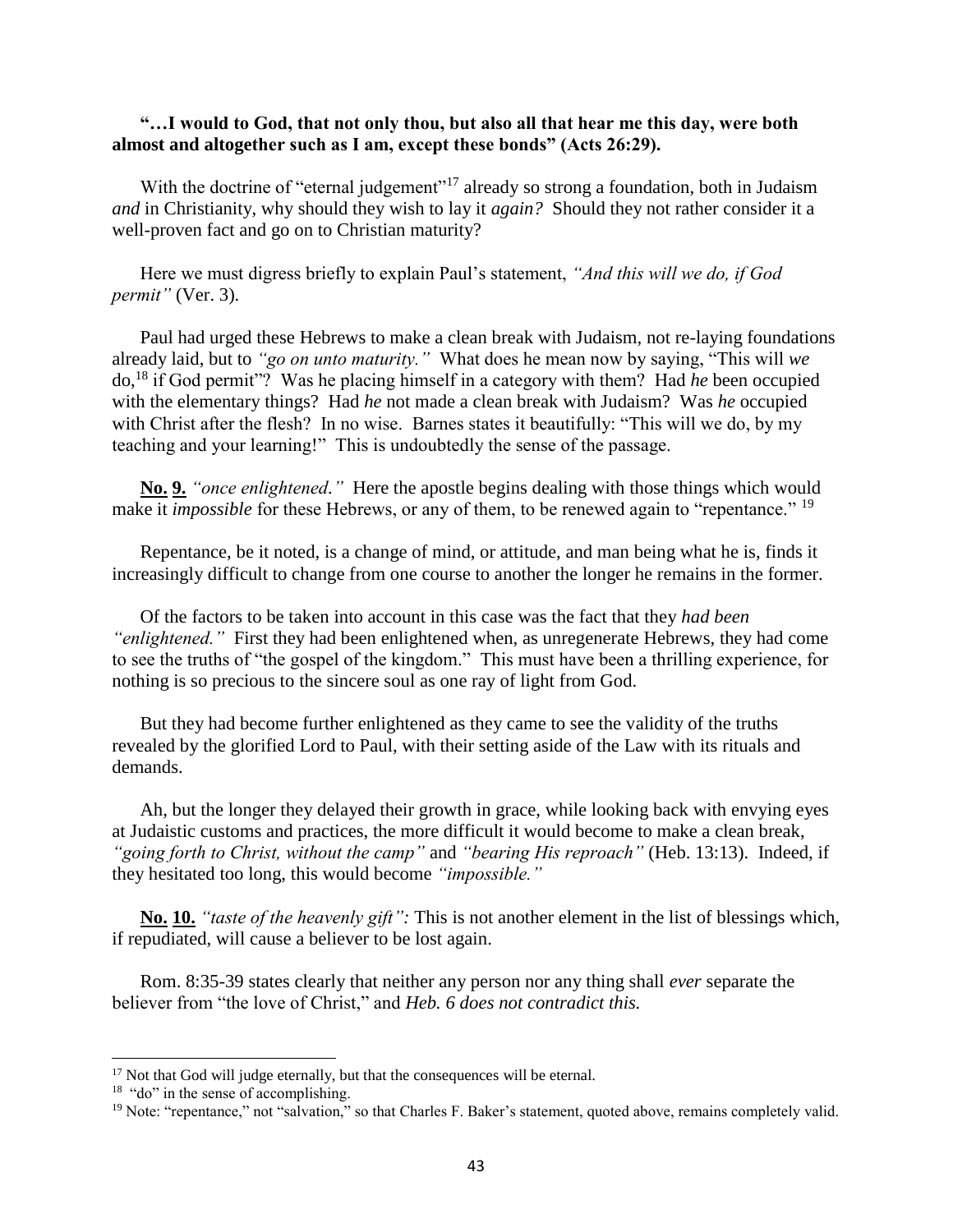The "heavenly gift," here, refers specifically to the Holy Spirit, for those who experienced it were those Hebrews who had *"tasted…the powers of the world [age] to come"* (Ver. 5).

The word "gift" here is the Greek *doreas*, used always of a spiritual or supernatural gift and this same word is used in Acts 2:38, where we find Peter saying to the "men of Israel":

# **"Repent and be baptized every one of you in the name of Jesus Christ for the remission of sins, and ye shall receive the gift** *[Gr., dorean]* **of the Holy Spirit."**

It is evident that all of those whom the apostle addresses did not "receive" the Holy Spirit, $^{20}$ but they *did* all *"taste* of the heavenly gift." There were nominal believers among them just as there are nominal believers among us. But *all* had *tasted* of the heavenly gift, and the longer they remained enamored of Judaism and its ceremonies the more difficult it would become to make a clean break from Judaism and a firm, open stand for *Christ, "without the camp, bearing His reproach."*

One thing is certain: the writer of Hebrews sought to lead his readers from the *"primary things of the doctrine of Christ,"* urging them to "go on unto perfection [maturity]." Was he urging them to embrace *true* Judaism or to be true "little flockers"? In no wise! Rather he urges them to "go forth therefore unto *Him* [Jesus Christ] *without the camp, bearing His reproach,"* i.e., from Judaism to the *Christ*-ianity that he [Paul] proclaimed (Rom. 16:25, 26).

**No. 11.** *"Partakers of the Holy Ghost"* It seems strange at first to find that these Hebrews were *"partakers* of the Holy Ghost," after having just read that they had merely *"tasted* of the heavenly gift."

But the Greek *metochos*, rendered "partakers" here, is variously rendered "partners," "fellows," and "partakers" throughout the New Testament. The sense is basically *"to have part with,"* and it may well be said that those who had "tasted of the heavenly gift" also *had part with* Him in the affairs of the Pentecostal era.

**No. 12.** *"tasted of the good Word of God."* When the *Ten Commandments* were first given, *"God spake all these words"* (Ex. 20:1). Later Moses reminded the people of this, saying:

**"For ask now of the days that are past, which were before thee, since the day that God created man upon the earth, and ask from the one side of heaven unto the other, whether there hath been any such thing as this great thing is, or hath been heard like it?**

**"Did ever people hear the voice of God speaking out of the midst of the fire, as thou hast heard, and live?" (Deut. 4:32, 33).**

 $\overline{a}$ 

<sup>20</sup> All did not have the faith of Jeremiah, who said: "Thy words were found and I did *eat* them; and Thy Word was unto me the joy and rejoicing of my heart…" (Jer. 15:16).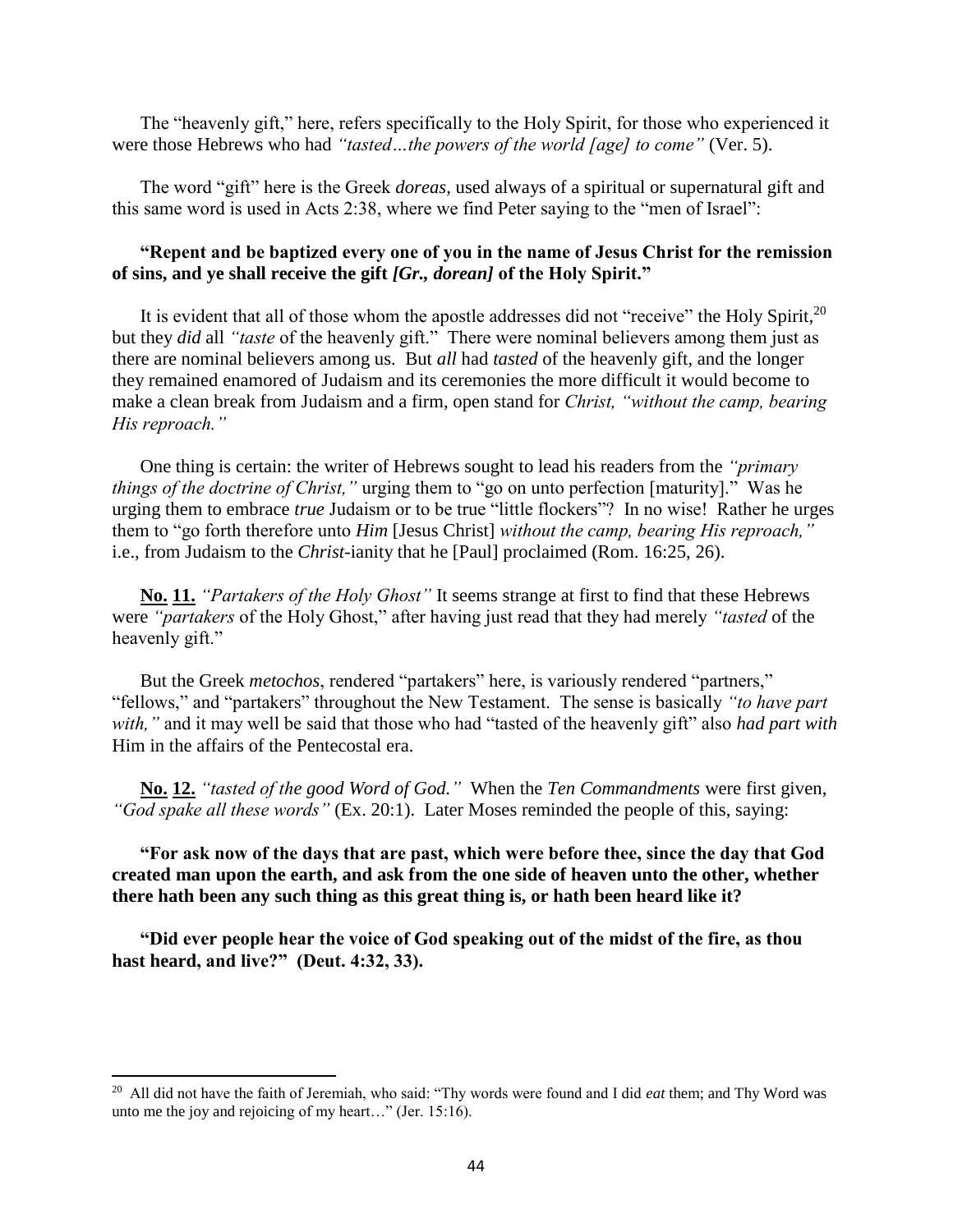It was indeed a great honor and a great privilege that God conferred upon the people of Israel as He spoke to them by word of mouth amid the lightnings and thunders of Sinai. In Israel's case alone, *"God spake all these words"* audibly. Never before had He undertaken to address a nation personally.

Later He spoke to them again, but *through* John the Baptist, the lowly Jesus, His twelve apostles and His disciples, as *"the gospel of the kingdom"* was proclaimed.

But still later, Paul writes to these Hebrews, God spoke again, in a most wonderful way. Read the passage:

**"God, who at sundry times and in divers manners spake in time past unto the fathers by the prophets,**

# **"Hath in these last days spoken unto us by [in] His Son…who…when He had by Himself purged our sins, sat down at the right hand of the majesty on high" (Heb. 1:1-3).**

Yes, it is to Israel (in this case) that the apostle declares: "GOD HATH SPOKEN"<sup>21</sup>; first by *"the Law,"* then by *"the gospel of the kingdom,"* and now by *"the gospel of the grace of God"* committed to Paul, himself the chief of sinners, saved by grace.<sup>22</sup> How deeply obligated they were to give the keenest attention to God's latest revelation to them! Indeed, it is with regard to this, the revelation of God's grace, that the apostle writes to them:

## **"Therefore we ought to give the more earnest heed to the things which we have heard, lest at any time we should let them slip" (Heb. 2:1).**

And he follows this in Vers. 2-9 with a strong statement as to the importance of God's Word. The closing verse:

# **"But we see Jesus, who was made a little lower than the angels for the suffering of death,** *crowned with glory and honour; that He by the grace of God should taste death for every man"* **(Heb. 2:9).**

In the light of the above wonderful—and typical—passages from the Hebrews Epistle, how can anyone believe or teach that some unknown writer of this epistle, wished the Hebrews to continue in the kingdom program or anything akin to it?

**No. 13.** *"the powers of the world [age] to come."* This can refer to nothing else but the mighty wonders of the Pentecost, and virtually all of these Hebrews had indeed "tasted" of these "powers of the age to come."

 $\overline{\phantom{a}}$ 

<sup>21</sup> And His word is *good* (Ver. 5). It may be relied upon.

<sup>&</sup>lt;sup>22</sup> We do not here deal with the relation of all this to us today, but heartily recommend Sir Robert Anderson's masterful book, *The Silence of God,* which explains *"A Silent Heaven."*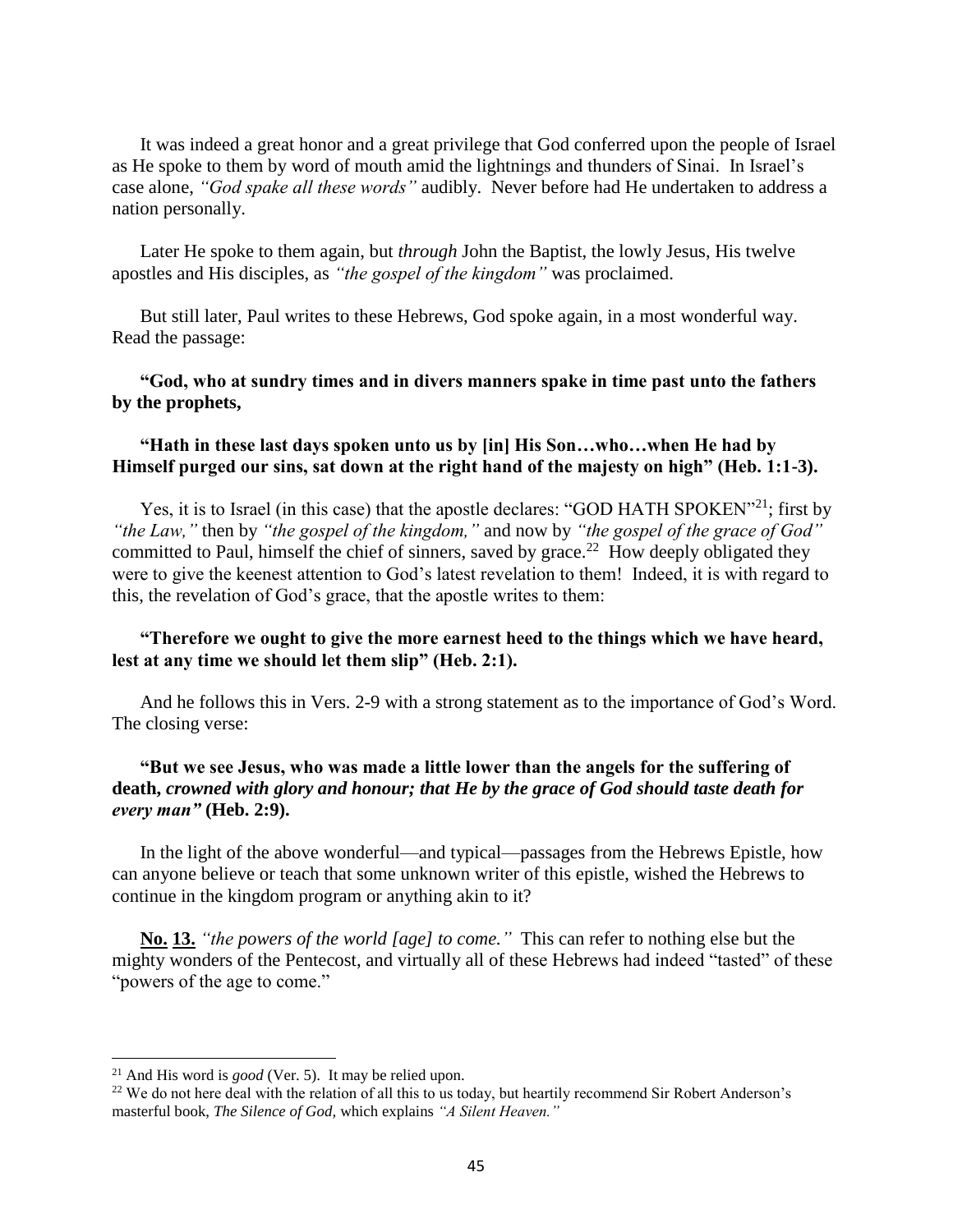But any effort on their part to *prolong* Pentecost or continue its sign gifts would not demonstrate maturity, for God had since revealed further truth to and through Paul, to whom *"the secret of the gospel"* was communicated.

#### **"But when that which is perfect is come, then that which is in part shall be done away.**

# **"When I was a child, I spake as a child, I understood as a child, I thought as a child: but when I became a man, I put away childish things" (I Cor. 13:10, 11).**

The mature Christian no longer walks "by sight"; he walks "by faith" (II Cor. 5:7), and the present attempt to bring the Church "back to Pentecost," with its signs and wonders, is not an indication of maturity but of infancy. The child loves to *see* things, especially *dramatic* things, but the mature adult *thinks* them through. God help us to be mature Christians, understanding "the secret of the gospel."

But all this having been said, it is clear that the above phrase has no relation whatever to believers today and their possible loss of salvation. It was written to Hebrews, urging them to "go on" from infancy to maturity. It was a continuation of the digression begun at Heb. 5:11.

**No. 14.** *"they crucify to themselves the Son of God afresh":* Unquestionably Heb. 6:4-9 is one of the most difficult passages of Scripture to understand. Arminians and Calvinists, or those who believe the saved may be lost again, and those who hold to the eternal security of believers, have battled over this passage for centuries.

Let us first, then, consider those elements of the passage which are clear:

1. *Repentance* is *a change of mind or attitude* (See Matt. 21:29). It is not in itself *salvation*.

2. Paul believed that these Hebrews *were saved* (Ver. 9). In 3:1 he calls them *"holy brethren."*

3. The description in Vers. 4, 5 refers to the Pentecostal believers, not to mankind in general. The Hebrews to whom Paul wrote had been "enlightened," had "tasted of the heavenly gift," had been made co-workers with the Holy Ghost, had "tasted the good (i.e., dependable) Word of God and the powers of the age to come."

As to being "renewed again to repentance," Vers. 4-6 standing alone seem quite natural. The longer a man holds to one concept or belief, the more difficult it becomes for him to "repent," or change his mind, until at length, man being what he is, this becomes *impossible*. These Hebrews had changed their minds once before when they had advanced from the Law of Moses and embraced "the gospel of the kingdom," but if they now refused the further revelation committed to Paul, and kept clinging with closed minds to the kingdom program it might soon become impossible to change their minds again ("renew them again to repentance").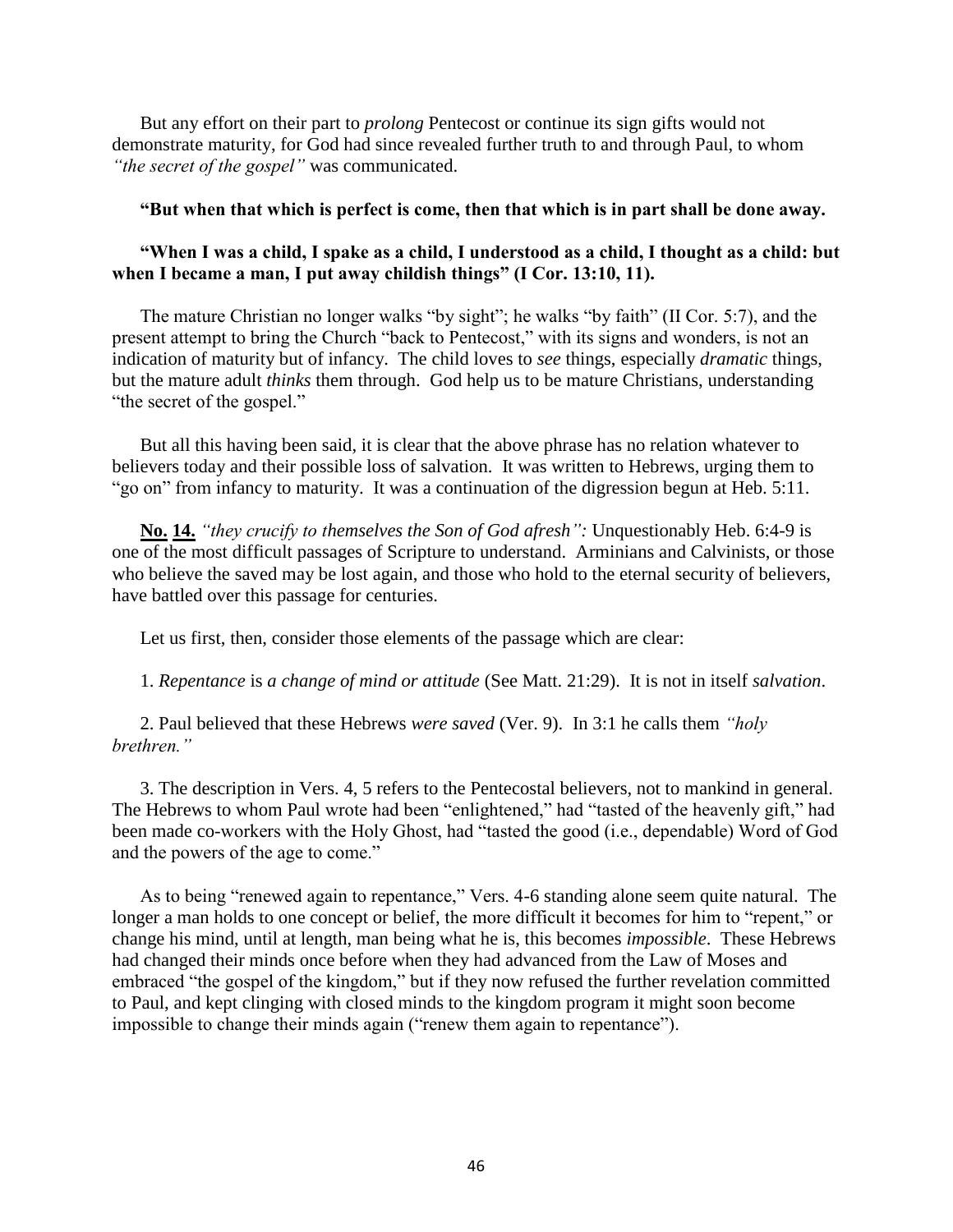This all seems (to this writer) very natural. The problem is, however, that this thought of repentance is related to salvation in Ver. 9, where the apostle says: "But, beloved, we are persuaded *better* things of you, and things which accompany *salvation."*

Rejecting Paul's "preaching of the cross," with its "once for all" payment for sin, these Hebrews would be crucifying to themselves the Son of God afresh and putting Him to an open shame. "Sinning willfully," after having received the knowledge of the truth, there remained no *other* sacrifice for their sins (Heb. 10:26). Christ had been "once offered to bear the sins of many" (Heb. 9:28), and "by His own blood" had "entered *once* into the holy place, *having obtained eternal redemption for us"* (Heb. 9:12). If they refused to move on from Legalism and/or Pentecostalism to the message of grace revealed through Paul, what hope was there for them now?

The solution which appears most acceptable to this writer is that Vers. 4-8 are *theoretical*. The apostle nowhere states that any of these Hebrews *had* "fallen away." He does not even say that any *might* do so.

He rather offers a proposition as to what *would* happen *if* one did "fall away."<sup>23</sup> It is like saying, "If this man should fall over that precipice, it would be impossible to recover his body," although no man may ever have fallen over the precipice.

Thus the blessed doctrine of eternal security of believers remains intact, yet the seriousness of apostasy is clearly taught.

But what of those who *have* apostatized? We hold that these have been religious people who apostatized from *historical Christianity*, but were never really saved. I John 2:19 has an important word to say on this subject:

**"They went out from us, but they were not of us; for if they had been of us, they would no doubt have continued with us, but they went out that they might be made manifest that they were not all of us."**

The above we feel to be the sense of Heb. 6:4-8. We trust it brings light and blessing to our readers.

 $\overline{\phantom{a}}$ 

<sup>23</sup> To apostatize, i.e., to fall away *from* Christ or the truth.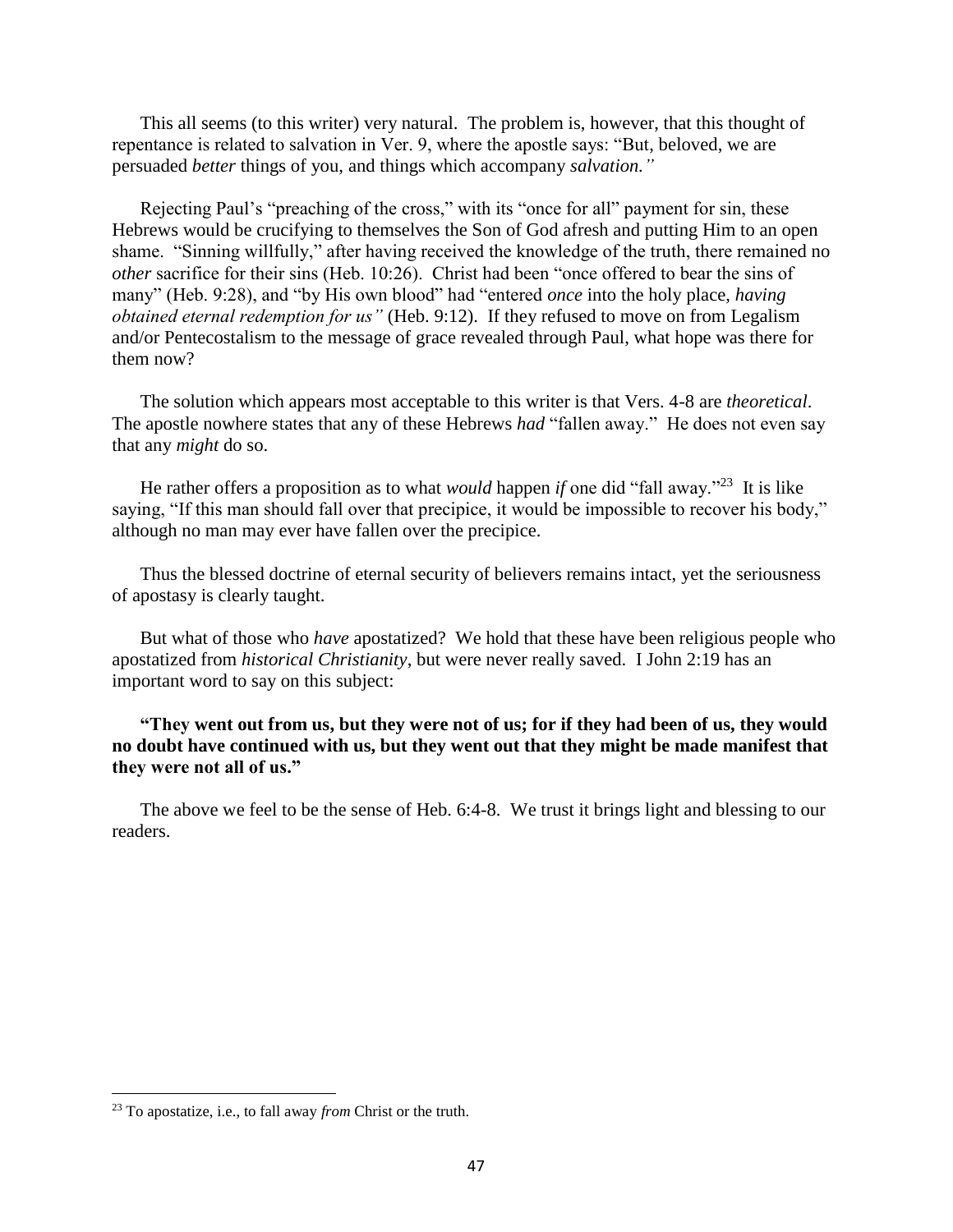# APPENDIX **THE EPISTLE TO THE HEBREWS Random Thoughts**

Through fifty years as Editor and Associate Editor of the *Berean Searchlight*, this writer has often written brief comments on individual passages from the *Hebrews* epistle. Manifestly we could not include all of these in this volume, but with the help of the *Scripture Index* of the *Searchlight* so kindly compiled for us by our Brother Harold L. Collins, we have gathered a substantial number from a few of the volumes.

We trust that these will prove a blessing to our readers, inspiring them to "dig" more gems from this rich Mine.

#### -------------------- **TRAMPS AND TRAVELERS**

To Cain God said:

**"…a fugitive and a vagabond shalt thou be in the earth" (Gen. 4:12).**

But regarding Abraham and his household:

#### **"…they were** *strangers and pilgrims* **in the earth" (Heb. 11:13).**

Striking comparison! Pilgrims (travelers) and vagabonds (tramps) are both away from home, but the traveler is on his way to a specific destination, while the tramp wanders aimlessly about, not knowing what will finally become of him, especially when he is also a fugitive from justice.

Which are you, dear reader, a tramp or a traveler, a stranger passing through or a fugitive from justice?

The Believer in Christ is by no means a tramp or a fugitive from justice, but he should never feel at home in this world, for the blessings of the Book of *Hebrews* are the portion of those who are "strangers and pilgrims on the earth," waiting for the Lord to take them personally, physically, into "the holiest of all," into His very presence.

#### -------------------- **PEACE AND ACCESS**

**"Therefore being justified by faith, we have peace with God through our Lord Jesus Christ; by whom also we have access…." (Rom. 5:1, 2).**

**"Having therefore, brethren, boldness to enter into the holiest by the blood of Jesus.**

**"…a new and living way, which He hath consecrated for us, through the veil, that is to say, His flesh" (Heb. 10:19, 20).**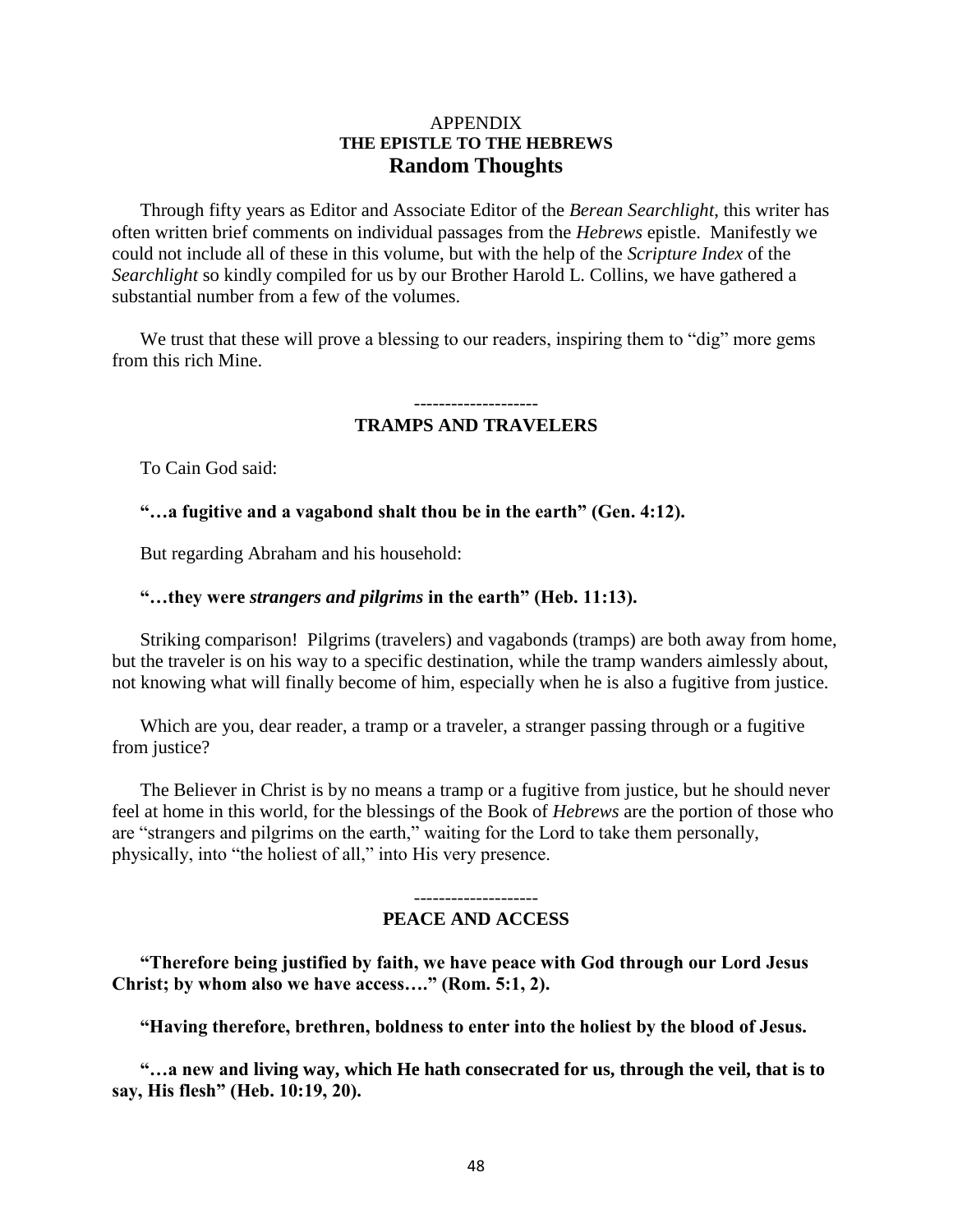The comparison blessing to "peace with God" is free access into His presence; a blessing far too little appreciated, and so beautifully described for us in the Book of *Hebrews*.

Some years ago the writer was approached by a man who, then running for governor of his state, was being widely discussed as a possible candidate for presidency of the United States. He went out of his way to make conversation and show his interest in us.

Let us imagine that this man has by now become the President of the United States. Recalling our pleasant contact with him some time previous, I write him a letter, informing him that I am to be in Washington on June 23rd and will stop by to renew acquaintances. Almost certainly he will never ever see my letter. His secretary's secretary will ask his assistant to write for the President to say how pleased he was to hear from me again and how much he would have liked for me to stop by at the White House were it not for pressing administrative appointments that would keep him occupied all day!

I write him again and express my disappointment at this "brush off." I say in effect: "When you had your eye on the presidency *you* sought *me* out. Then you wanted my company, but now that you have become President I am evidently no longer worthy of your attention."

*Naturally!* How could the President give all of the two hundred million people in this great land personal access into his presence? The President's wife and his closest confidants doubtless have *a degree* of access into his presence, but for the reader or this writer to gain such access for even one fifteen-minute period would take some doing; and the President is but a man who will soon pass from the scene.

By contrast think of the wonder of *our free access* to God: how *He*, the Ruler of the Universe, *invites us* to come confidently before His "throne of grace…*in time of need"—our need!* (Heb. 4:16).

#### -------------------- **ONE OF US**

#### **"Forasmuch then, as the children [Adam's children] are partakers of flesh and blood, He also Himself likewise took part of the same…" (Heb. 2:14).**

Our Lord came into this world, not merely to be *with* us in some form with which we might communicate, but to be *one of us* (apart from sin) by His virgin birth, that he might truly *represent us* in paying the penalty for our sins,

**"That through death He might destroy him that had the power of death, that is, the devil; and deliver them who through fear of death were all their lifetime subject to bondage" (Vers. 14, 15).**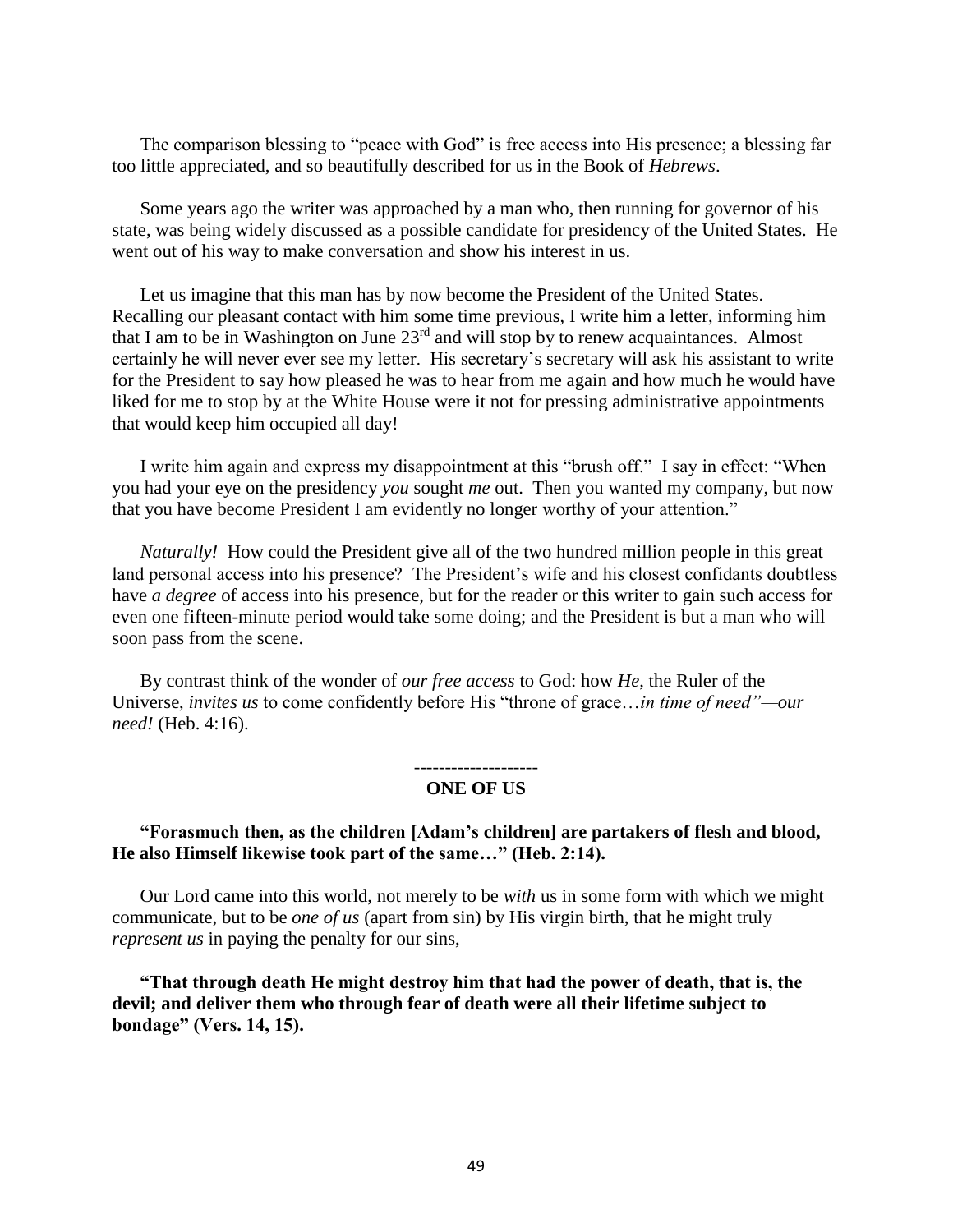#### -------------------- **THE SPIRIT AND THE WORD**

Some neo-evangelicals conclude that many people are lost because they believe that the Bible is scientifically untrustworthy.

But these ignore the practice and power of the Holy Spirit in *using the Word* to convict and save the unbeliever, be he scientist or street-sweeper.

**"Is not my work like as a fire, saith the Lord; and like a hammer that breaketh the rock in pieces?" (Jer. 23:29).**

**"For the Word of God is living and powerful and sharper than any two-edged sword…and is a discerner of the thoughts and intents of the heart" (Heb. 4:12).**

#### -------------------- **SO VERY NEAR TO GOD**

**"But into the second [the Most Holy Place] went the high priest alone, once every year, not without blood, which he offered for himself, and for the errors of the people:**

**"The Holy Ghost this signifying,** *that the way into the holiest of all was not yet made manifest***…." (Heb. 9:7, 8).**

Thus, while God indeed dwelt nearer to Israel than to any other people of that time, He still kept Himself at a distance from even them.

It is not so with us. There is *no barrier* whatsoever between God and His people today as far as our relationship is concerned, for in the great Pauline revelation the humblest member of the Body of Christ has been *"made accepted in the Beloved"* (Eph. 1:6), has a position before God *"complete in Him"* (Col. 2:10) and, by virtue of his baptism into Christ by the Holy Spirit, *has been "made to sit in the heavenlies at God's right hand"* (Eph. 2:6; Col. 3:1-3) there to be *"blessed with all spiritual blessings"* (Eph. 1:3).

Thus our position is, and remains, a *heavenly* one, simply because we are "in Christ." We may not always *occupy* this position experientially, or *appropriate* all our blessings in the heavenlies, but our *position* remains the same, and God graciously provides a way for us to *occupy* this position and appropriate these blessings.

How beautifully this is expressed in Heb. 10:19, 20:

**"Having therefore, brethren,** *boldness to enter into the holiest by the blood of Jesus,*

**"…***a new and living way,* **which He hath** *consecrated to us,* **through the veil, that is to say, His flesh."**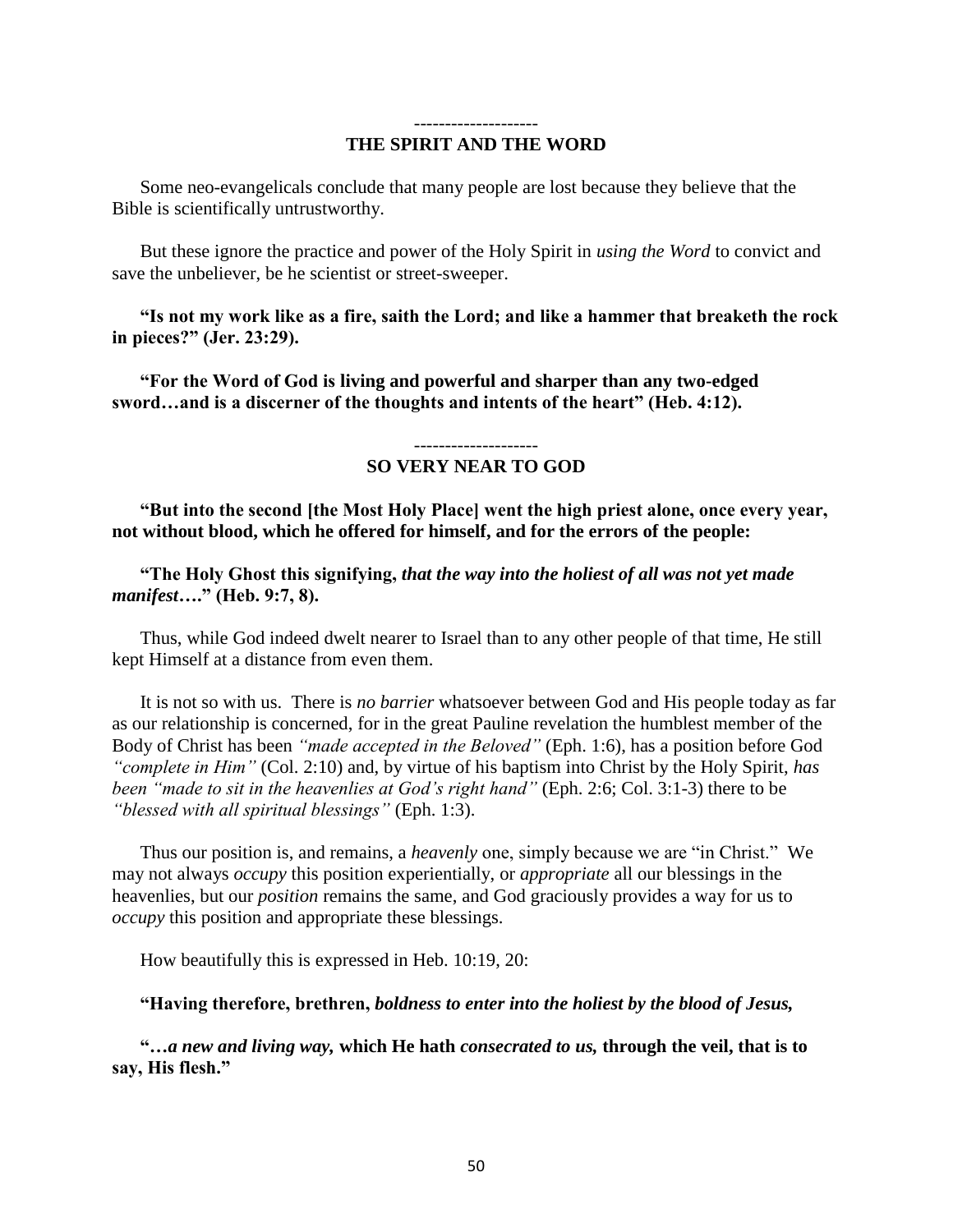Near, so very near to God, nearer I could not be, For in the person of His Son I am as near as He. Dear, so very dear to God, dearer I could not be, For in the person of His Son, I am as near as He! Author Unknown

--------------------

#### **THE IMPORTANCE OF THE ASSEMBLY**

**"Not forsaking the assembling of yourselves together, as the manner of some is…" (Heb. 10:25).**

#### *"Not forsaking"!* **Searching phrase!**

In the nature of the case novels can prove anything. In Joe Baly's *Gospel Blimp,* it is not separated Christians, but "those worldly Griscoms" who win their cigarette-smoking, beerdrinking neighbors to Christ. But *how* do the Griscoms accomplish this? By *staying away* from church and going to the shore with them on week-ends, thus demonstrating that they are not "holy Joes"!

But if this writer may be permitted a personal word here, he can testify that he has never known a more zealous, or more effective soul-winner than his own father, Peter Stam, Sr. But when unsaved friends would send word that they were "coming over on Sunday," he would respond in obedience to Heb. 10:25; "Come right over and go to church with us; we always go to church on Sundays." This, we affirm, would have a far greater effect than staying home or "going out" somewhere to please them. Gaining the *respect* of the unsaved is one of the prime requisites of effective soul-winning. One does not win the lost to Christ by going along with them in their worldliness so as to get a chance to testify—except, of course in novels like Baly's *Gospel Blimp*, where "those worldly Griscoms" win the prize as soul-winners!

God's Word says, *"Do not forsake the assembling of yourselves together"* and *"Be not conformed to this world, but be ye transformed by the renewing of your mind…"* (Heb. 10:25; Rom. 12:2).

#### **HOPE FOR THE LOST**

For all unregenerate scientists, philosophers and psychologists, along with all other unsaved men, the death rate is still one each, and man's greatest need above all is the salvation of his soul:

**"For it is appointed unto men once to die, but after this the judgment" (Heb. 9:27).**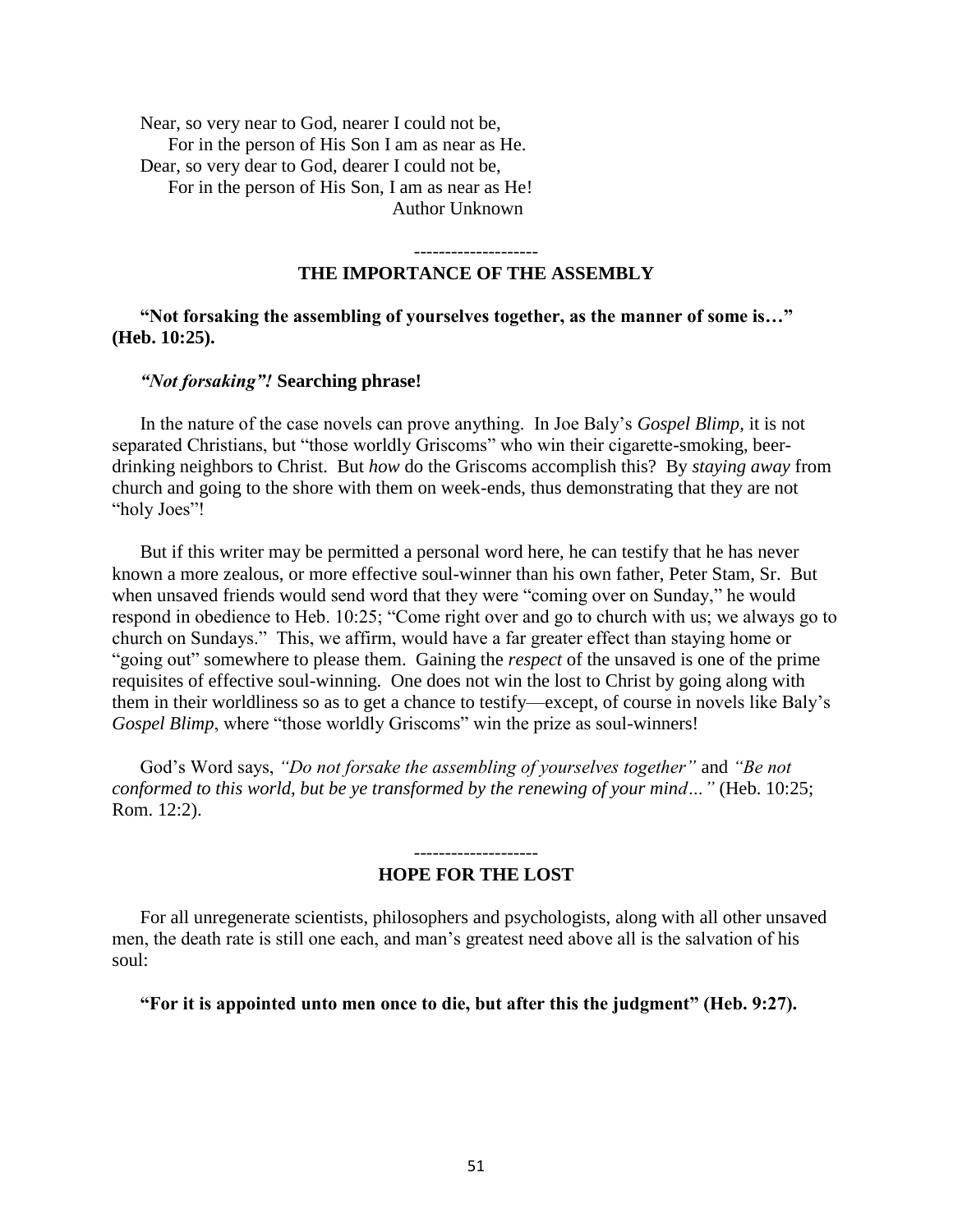But this same passage provides the needed salvation, assurance and joy as *a more complete quotation* of this passage indicates:

#### **"And AS it is appointed unto men once to die, but after this the judgment,**

**"SO Christ was once offered to bear the sins of many, and unto them that look for Him shall He appear the second time without [apart from] sin unto salvation." (Vers. 27, 28).** 

# **HE BEING DEAD YET SPEAKETH**

**"By faith Abel offered unto God a more excellent sacrifice than Cain, by which he obtained witness that he was righteous, God testifying of his gifts; and by it he, being dead, yet speaketh" (Heb. 11:4).** 

The fact that Abel, unlike Cain, brought his sacrifice by faith, must mean that God has instructed the brothers as to the sacrifices they were to bring, for "faith cometh *by hearing*" (Rom. 10:17).

And as faith is the mother of obedience, so unbelief is the mother of self-will and *dis*obedience.

Cain could, like Abel, have approached God in His way. Had he done so he would, like Abel, have been accepted and would have "obtained witness that he was righteous."

It was unreasonable, therefore, though typical, that when he was *not* accepted he "was very wroth, and his countenance fell" (Ver. 5), as he, like many of the unsaved today, felt he had been mistreated. But Abel, though bludgeoned to death at the dawn of history by his angry, envious brother, still speaks to us of the joy of God-imputed righteousness, received by faith.

#### --------------------

# **SALVATION IMPOSSIBLE WITHOUT FAITH**

## **"Without faith it is impossible to please Him" (Heb. 11:6).**

If we could advance proof after proof to back the unbeliever into a corner; if we could tie him up in knots with our arguments until he cried: "I give up! You are right; I am wrong!" would this save his soul or gain for him acceptance with God?

Indeed not, for God wants to be *believed* (I John 5:10) and salvation is a *gift*, to be *received by faith*. Thus Heb. 11:6 declares that *"without faith it is impossible to please Him."*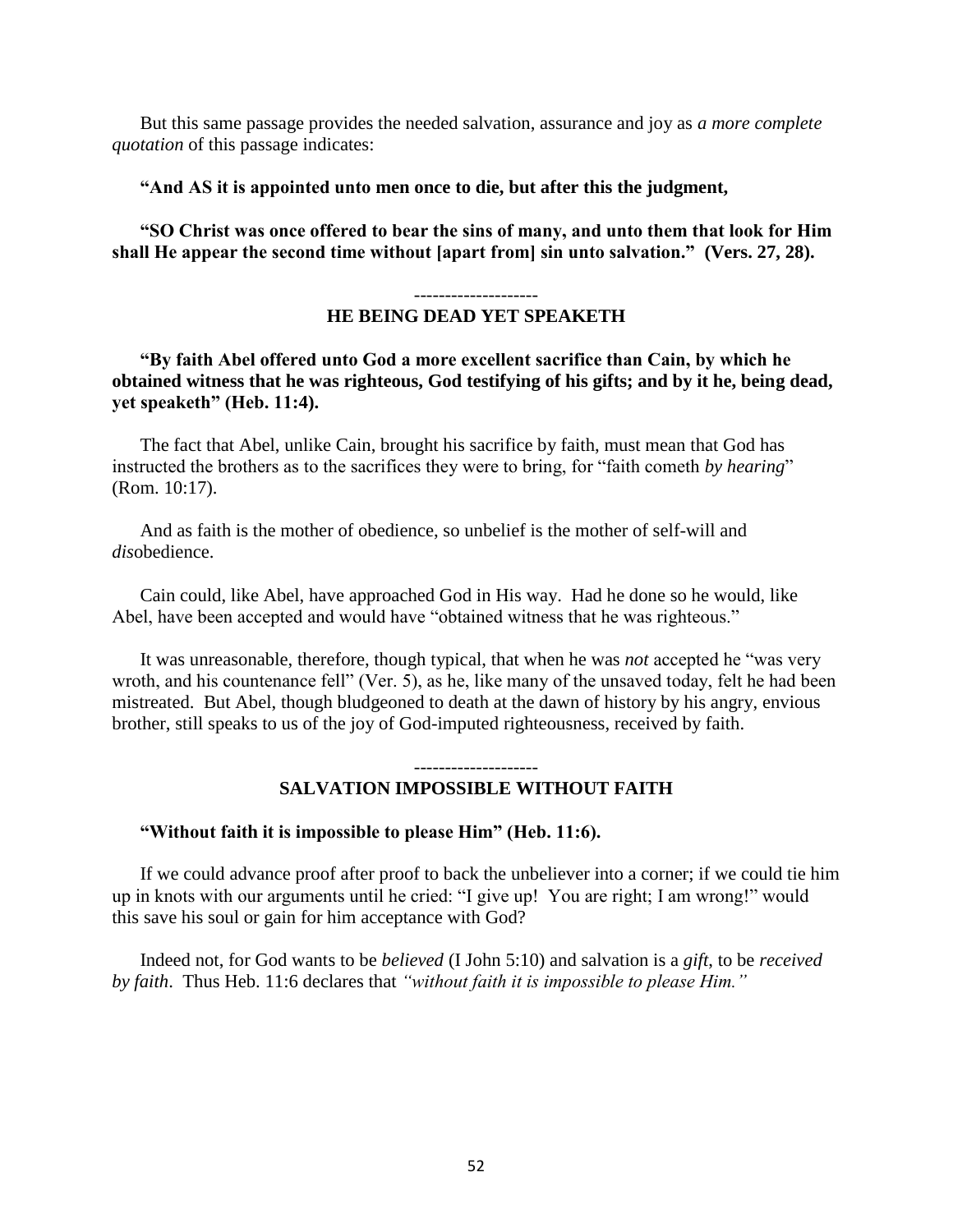#### -------------------- **FAITH AND PRESUMPTION**

Let us beware of confusing faith with presumption. Cain presumed that God would accept his attractive sacrifice rather than the prescribed one, but God refused both him and his offering (Gen. 4:3-5). Pharaoh presumed that he could take his armies through the Red Sea as Moses had done, but he led them all to destruction for presuming upon God (Heb. 11:29). Naaman the leper, refused God's way of cleansing, saying: *"I thought…"* but the great general remained a leper until he humbled himself and took God at His Word (II Kings 5:1-14).

And you, dear reader: are you still "going about to establish your own righteousness," still trying to *make yourself* acceptable to God? Then I know something about you: You do not have the assurance or joy of salvation. How can you, for there will always be the fear that you are not doing well enough to please God, and the greater dread that in justice *"God requireth that which is past,"* and will call you to account for your past sins. Why not accept the message of Hebrews and receive a "good report" from God "through faith"?

#### -------------------- **OUR KINSMAN REDEEMER**

Christ is our blessed Kinsman Redeemer, *"for verily He took not on Him the nature of angels, but He took on Him the seed of Abraham"* (Heb. 2:16), that He might redeem both Jew and Gentile, *"made [for] a little [while] lower than the angels for the suffering of death…THAT HE, BY THE GRACE OF GOD, SHOULD TASTE DEATH FOR EVERY MAN"* (Heb. 2:9).

#### -------------------- **SHAMEFUL NEGLECT**

#### **"How shall we escape if we neglect so great salvation?" (Heb. 2:3).**

"Neglect" is exactly what many of the Hebrew "believers" were guilty of. More grammatically, Heb. 5:11 reads: "ye have become dull of hearing," and "dull of hearing" is rendered "slothful" in 6:12, the only other occurrence of the word. Through neglect, slothfulness, and failing to take heed to the things which they had heard they had *become* spiritually sluggish.

The words *"hard to be uttered,"* in Heb. 5:11, do not mean that the apostle was not able to speak the words, but rather that he could not "put it across" to them in their present condition. The *Berkeley Version* renders this verse: "It is difficult to explain, since you *have grown* [spiritually] hard of hearing." *Fenton* translates it, "since you *have become* sluggish…."

Neglect of spiritual things by men today produces the same results, and merits God's warning: *"How shall [ye] escape?"*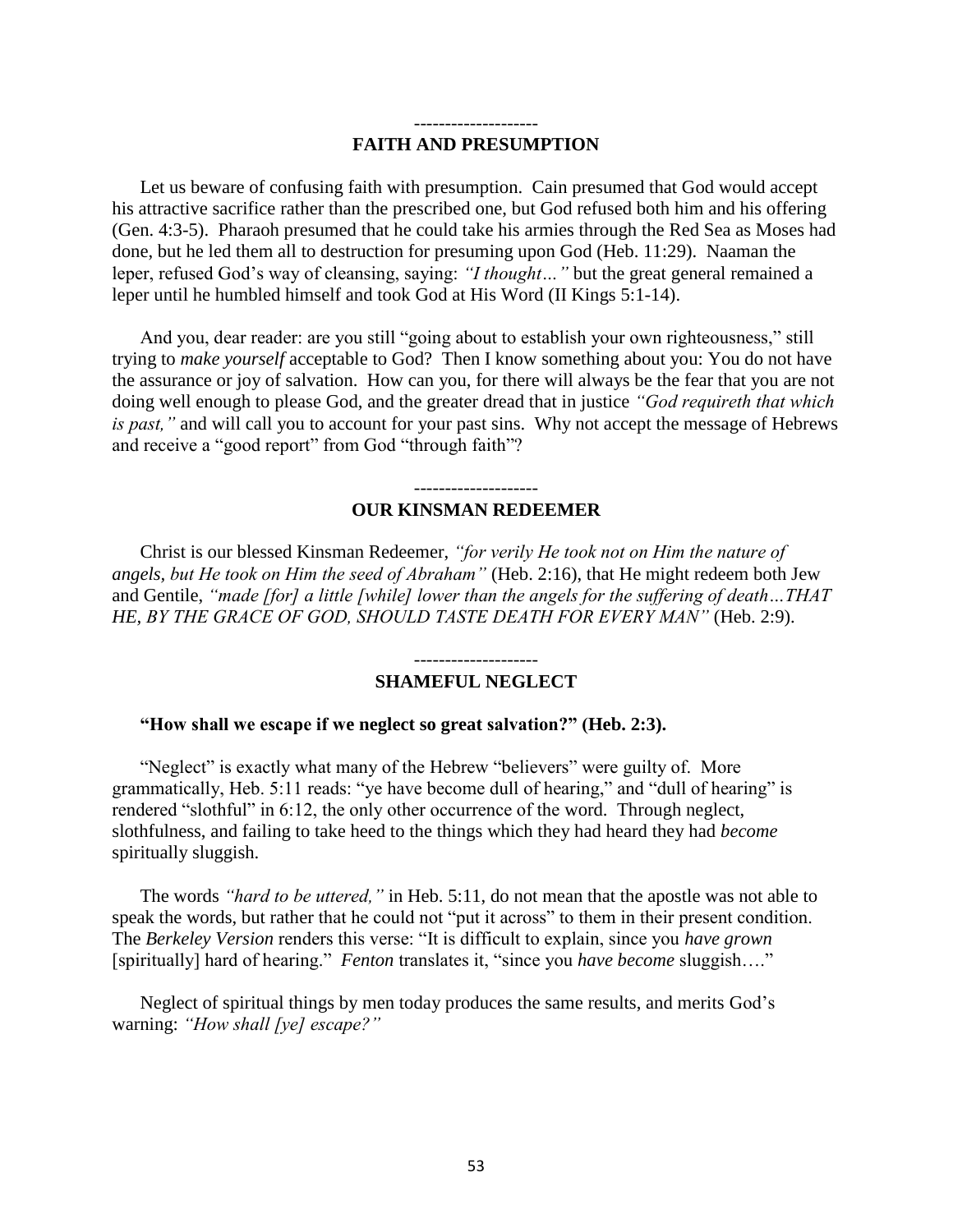#### -------------------- **HEROES OF FAITH**

Have you ever noticed that God does not generally hold the great men of Scripture up to us because of their virtue or merit? Almost invariably their records are marred by failure and sin, but God bids us observe their *faith* and what their faith accomplished for them. This is certainly so in Hebrews 11.

This chapter is properly called "the faith chapter," and its heroes, "heroes of faith." It tells us how Abel, Enoch, Noah, Abraham, Isaac, Jacob and scores of others "obtained a good report."

God overlooks their faltering, failing ways and declares in Ver. 39: *"These all…obtained a good report through faith."*

This is why Rom. 4:9-12 states that God's blessing is bestowed upon those who "walk in the steps of that faith" which Abraham exhibited, just as it was bestowed upon Abraham himself.

This truth is driven home in Vers. 3-5 of the same passage in Romans:

**"For what saith the Scripture? Abraham** *believed* **God, and it was accounted to him for righteousness.** 

**"Now to him that worketh is the reward not reckoned of grace, but of debt,**

**"But to him that worketh** *not***, but** *believeth* **on Him that justifieth the ungodly, his faith is counted for righteousness."** 

#### -------------------- **FAITH MUST COME FIRST**

Even in I Cor. 13:13, where love is said to be the "greatest" member of the "abiding trinity," *faith* is still the *first*. It is faith, not love, that is of *primary* importance, for *"without faith it is impossible to please God"* (Heb. 11:6).

#### **THE SECRET OF THE GOSPEL**

God proclaimed *gospel,* or *good news*, to men all down through the ages. But what was the *secret* of all this good news? How could a just and holy God prepare *good things* or proclaim *good news* to *sinners?*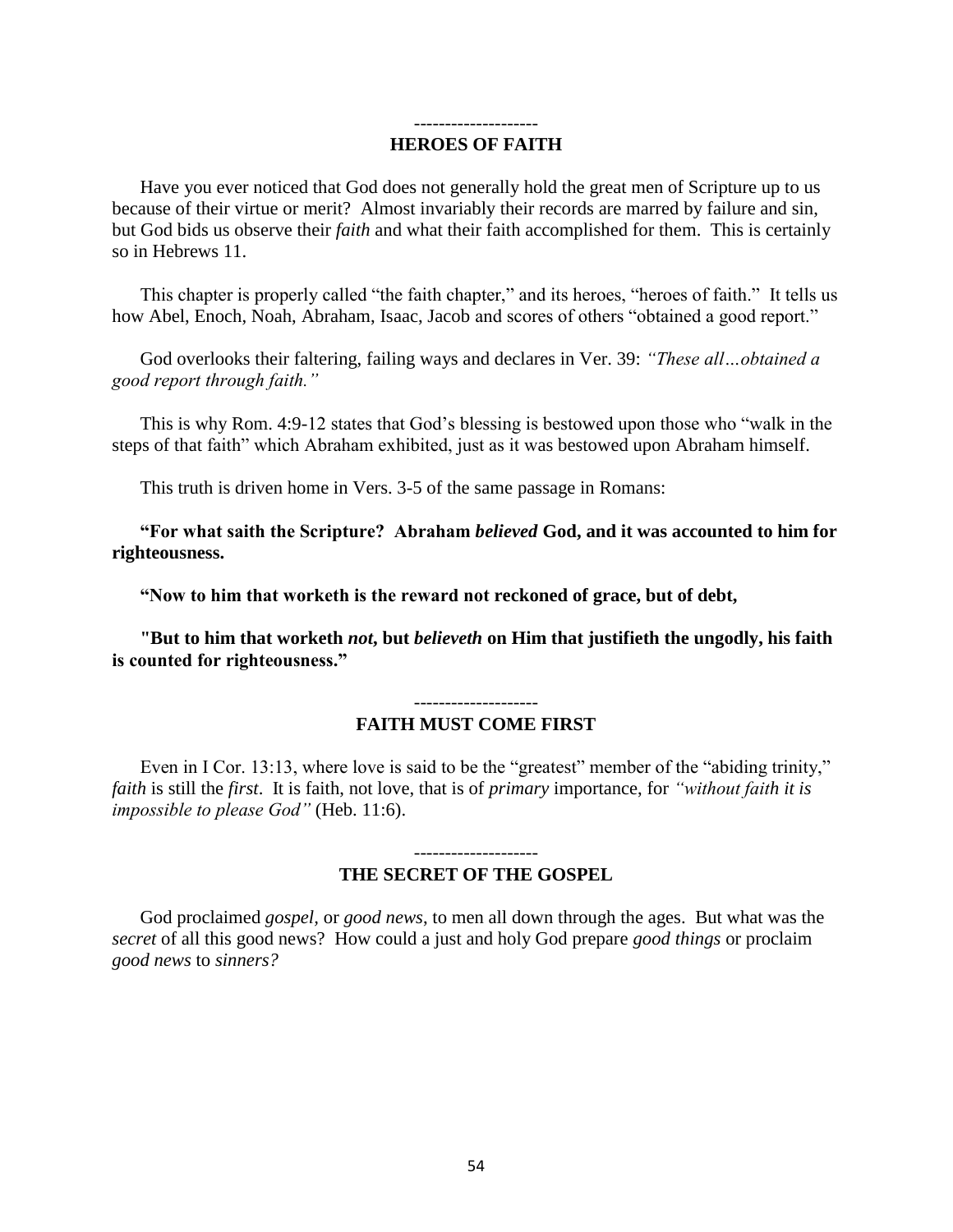When God told Abel he could offer a blood sacrifice for his sins, that was *gospel*; it was *good news*. But wherein lay the *secret* of this good news? Did it lie in the quality of the sacrifice itself? No, for *"it is not possible that the blood of bulls and goats should take away sins"* (Heb. 10:4). The secret of this good news was bound up in *Calvary*, the antitype of Jewish sacrifices, though this was not yet revealed to Abel.

What was the *secret* of all God's good news to Adam, Noah, Abraham, David, Daniel *et al?* It was the *finished work of Christ, later to be revealed to Paul* and proclaimed by him in his *"preaching of the cross."* There never could have been one syllable of good news to any son of Adam apart from what Christ was to accomplish at Calvary. *This* is the "mystery," or secret "of the gospel" concerning which the Apostle Paul has so much to say, and it explains what he means when he declares that the righteousness of Christ is *now declared "for the remission of sins that are past"* (Rom. 3:25) and His death *"for the redemption of the transgressions that were under the first testament [covenant]"* (Heb. 9:15).

> -------------------- **WATER BAPTISM**

**"Which was a figure for the time then present, in which we offered both gifts and sacrifices, that could not make him that did the service perfect, as pertaining to the conscience.** 

**"Which stood only in meats and drinks, and** *divers washings* **[Gr. baptismos],** *imposed on them until the time of reformation"* **(Heb. 9:9, 10).** 

**"Therefore** *leaving* **the principles [elementary teachings] of the doctrine of Christ, let us go on unto perfection, not laying again the foundation of repentance from dead works, and of faith toward God.**

**"Of the doctrine of baptisms [Gr. baptismos], and of laying on of hands, and of resurrection of the dead, and of eternal judgment" (Heb. 6:1, 2).**

Twice in *Hebrews* baptism, or baptisms, are shown to be *temporary* in character. In 9:9, 10 the various baptisms of Judaism are said to have been *"imposed on them until the time of reformation,"* while in 6:1, 2 these Hebrew believers are instructed to *"leave"* the foundational teachings about Christ and *go on to maturity, "not laying again"* (among other things) *"the doctrine of baptisms."*

It is important, therefore, to understand clearly where baptism "fits in" in Scripture: when it was valid.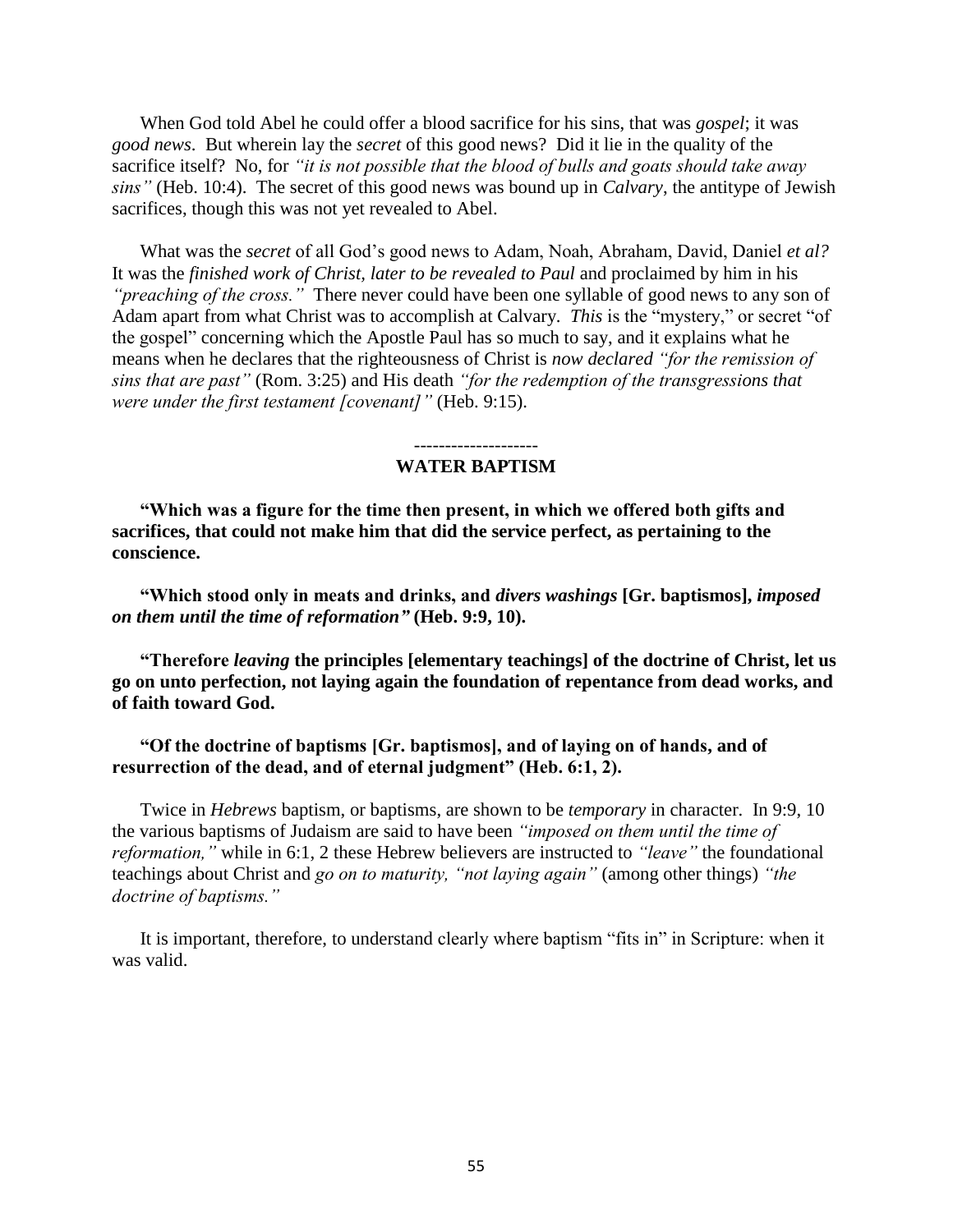There can be no question, for example, that John the Baptist was *sent* to baptize, for in John 1:33 we find him using the phrase: *"He that sent me to baptize with water."<sup>24</sup>* Indeed water baptism was an integral part of his message, for Peter refers, in Acts 10:37, to *"the baptism*  which John preached." As to our Lord's disciples, we learn from John 4:1, 2 that together they "made and baptized more disciples than John."

Was there any departure from this program at, or soon after, the cross? No, for in the "Great Commission" we find the eleven again "*sent* to baptize" (Matt. 28:19; Mark 16:15, 16).

The departure from water baptism, in Scripture, begins with Paul, who was *not* sent to baptize (I Cor. 1:17, 18). True, he baptized some during his early ministry, but this was the program under which he was saved, and *from which* he gradually emerged. He also spoke with tongues, wrought miracles and circumcised Timothy, but these things, like water baptism, were clearly *not* included in his special commission. The baptism of the "Great Commission" was one of the "divers baptisms" *imposed…until the time of reformation,"* when the Apostle Paul was used of God to lead those long in religious bondage into *"the liberty wherewith Christ hath made us free."*

#### -------------------- **SALVATION NOW AND IN AGES PAST**

Hebrews 11 contains one *constant* but many variables. The constant, of course, is *faith: By faith.…By faith.…By faith."* From Abel through to the end, *"these all…obtained a good report through faith."*

It must not be assumed, however, that faith *in a coming Christ* is referred to, for the facts are otherwise. Abel brought the God-appointed offering. Noah built an ark, Abraham "went out not knowing whither he went," and these acts all demonstrated their faith in God, who was to provide for their salvation. But *nowhere* do we read that the Old Testament saints looked forward in faith to Christ and Calvary to be saved.

All Christian believers agree that salvation has ever been received essentially by grace through faith alone, that is, that works in themselves never did save but rather, when in order, were God-appointed *expressions of faith*. But salvation *apart from works* was not proclaimed until "the dispensation of the grace of God" through Paul, and this blessed dispensation is based upon Paul's "preaching of the cross," his proclamation of the glorious all-sufficiency of our Lord's redemptive work at Calvary.

 $\overline{\phantom{a}}$ 

<sup>&</sup>lt;sup>24</sup> The teaching that water baptism signifies *burial* is not only unscriptural; it is foolish. Neither in Bible times, nor now, are the dead buried *in water*. Ananias said to Paul: "Arise and *be baptized* and *wash* away thy sins" (Acts 22:16).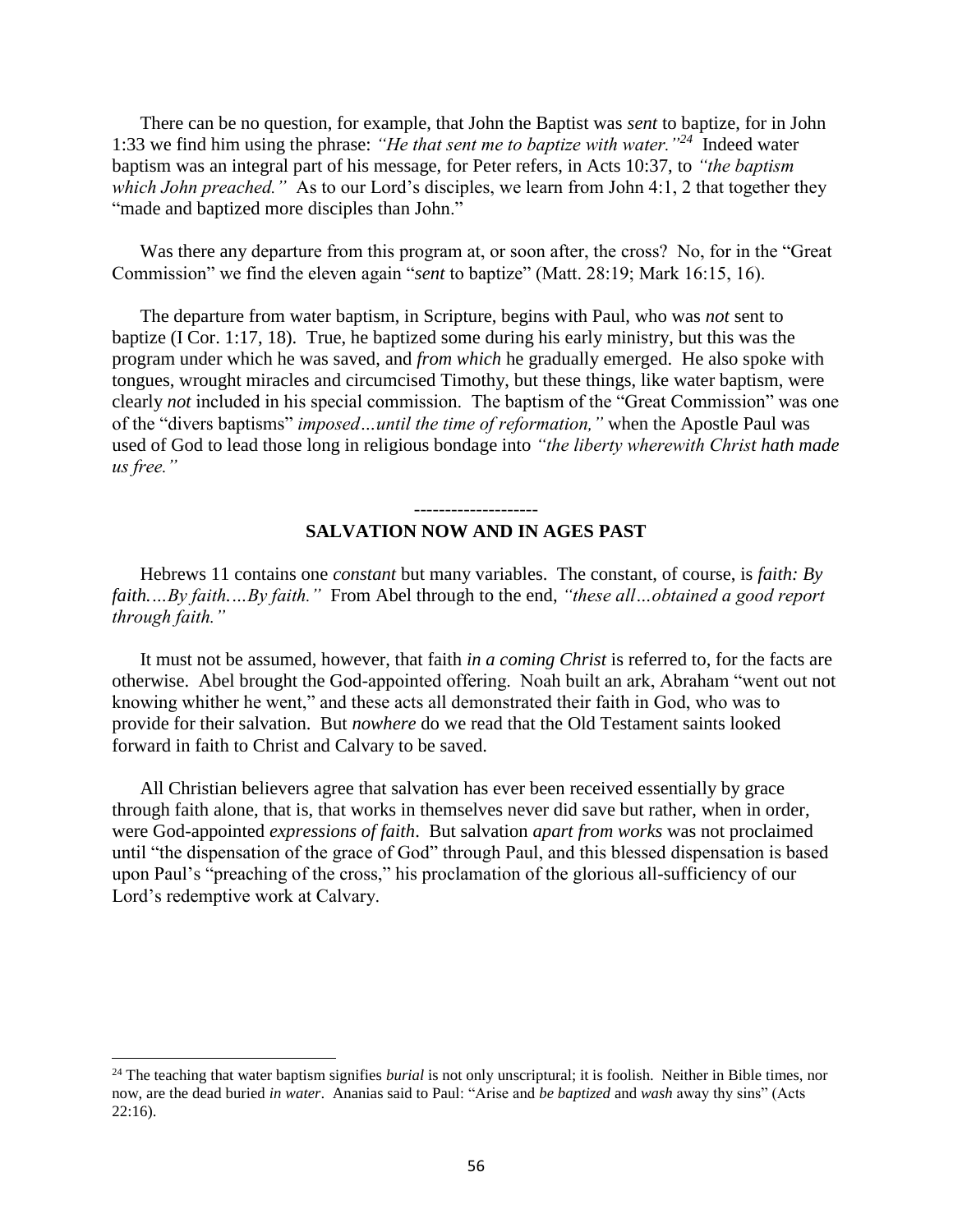Who can deny that "by faith" Abel "obtained witness that he was righteous, God testifying of his *gifts*," not of his faith in Christ, and that Cain was rejected because, in unbelief and self-will, he brought *the wrong offering?* (See Gen. 4:4, 5; Heb. 11:4). Who can deny that blood sacrifices were also *required* for salvation under the Law of Moses? (See Lev. 17:11). Clearly, the blood of bulls and goats *as such* could not take away sins (Heb. 10:4), but blood sacrifices were nevertheless *required* for salvation, and those who wished to be saved could express their faith *only* by approaching God in *His* way and bringing the required offering. This is why Heb. 9:22, referring to the Mosaic Law, says: *"and without shedding of blood is no remission."*

Likewise water baptism was *required* "for the remission of sins" from John the Baptist (Mark 1:4) through Pentecost (Acts 2:38), and those who refused to be baptized demonstrated their *unbelief* and were therefore lost. "Thus referring to our Lord's ministry," Luke 7:29, 30 says:

# **"And all the people that heard him and the publicans, justified God** *being baptized* **with the baptism of John.**

# **"But the Pharisees and lawyers rejected the counsel of God against themselves,** *being not baptized* **of him."**

Today, by contrast, God *requires* that those who would be saved *do not* offer character, or good works or anything that human beings might offer (Eph. 2:8, 9). All is *grace*, to be received in *faith*. Indeed, He actually *forbids* human works for salvation:

**"But to him that worketh** *not***, but believeth on Him that justifieth the ungodly, his faith is counted for righteousness" (Rom. 4:5).** 

#### --------------------

#### **HOW SINNERS BECOME SAINTS**

In salvation God today is making saints out of sinners. Sinners are not made saints several hundred years after death, by some papal pronouncement. Rather, this takes place in an instant, in this life, through faith in Christ and His finished work.

Has it ever occurred to the reader that the word "sanctify" in the *King James Version* is simply old English for *saintify?* With this fact in view we will quote several passages from Scripture, using the root "saint" rather than "sanct" or "saynct," as one Old English version has it.

# **"Wherefore, Jesus, that He might** *saintify* **the people with His own blood, suffered without the gate" (Heb. 13:12).**

**"By the which will we are** *saintified* **by the offering of the body of Jesus Christ, once for all….for by one offering He hath perfected forever them that are** *saintified***" (Heb. 10:10- 14).**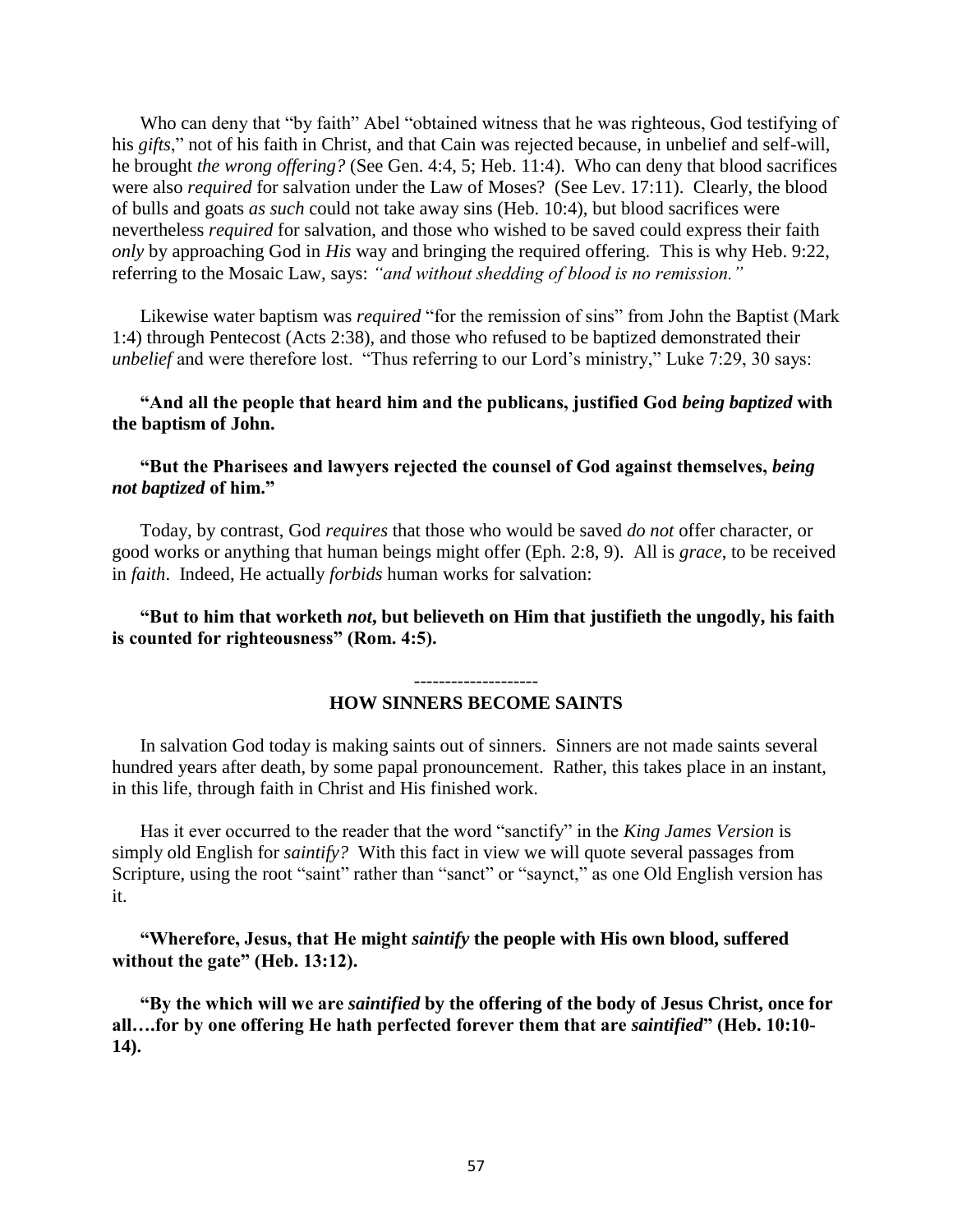Every true believer has been *"saintified"* by God, therefore every believer is a *saint*. Oh, for the day *"when He shall come to be glorified in His saints"!* (II Thes. 1:10).

#### -------------------- **I WILL SHOW THEE**

## **"Get thee out of thy country, and from thy kindred, and from thy father's house, unto a land that I will show thee" (Gen. 12:1).**

#### **"…and he went out, not knowing whither he went" (Heb. 11:8).**

These two Scripture passages concerning Abraham, "the Father of believers," came to mind one day in 1968 when a friend asked some of us some searching questions with regard to the *Berean Bible Fellowship*, the newly-informed organization of Grace believers standing not only *for* the unadulterated message of grace, but *against* the new evangelicalism, which has caused such spiritual harm all about us.

The conversation went something like this: "How many people will join you in your stand?" Our answer: "We don't know." "How many pastors will stand with you?" "We don't know." "How many churches or organizations do you think you can count on?" "We don't know." "Is there any prospect of your group founding a school in the near future?" "We don't know." "Who, do you think, might head up such a school?" "We don't know." "What about financial arrangements to help needy pastors and churches taking this stand?" "We don't know."

But even as we talked Abraham's case came to mind. He would have to leave the Ur of the Chaldees before God would lead him into the riches of the land of Canaan. He was called upon to separate himself from his idolatrous country and kindred, even from his father's house, with no more assurance for the future than God's Word: *"I will show thee."* But this assurance was enough for Abraham. "By faith" he "obeyed" and *"went out, not knowing whither he went."* But he did not need to wander about aimlessly.

The rest of the story is well known: How the *"show thee"* was changed to *"give thee,"* and later:

**"Lift up now thine eyes and look from the place where thou art, northward and southward, and eastward, and westward…."**

**"Arise, walk through the land, in the length and the breadth of it; for I will give it unto thee" (Gen. 13:14-17).**

May God give us such faith so that we may be rewarded by *His faithfulness*.